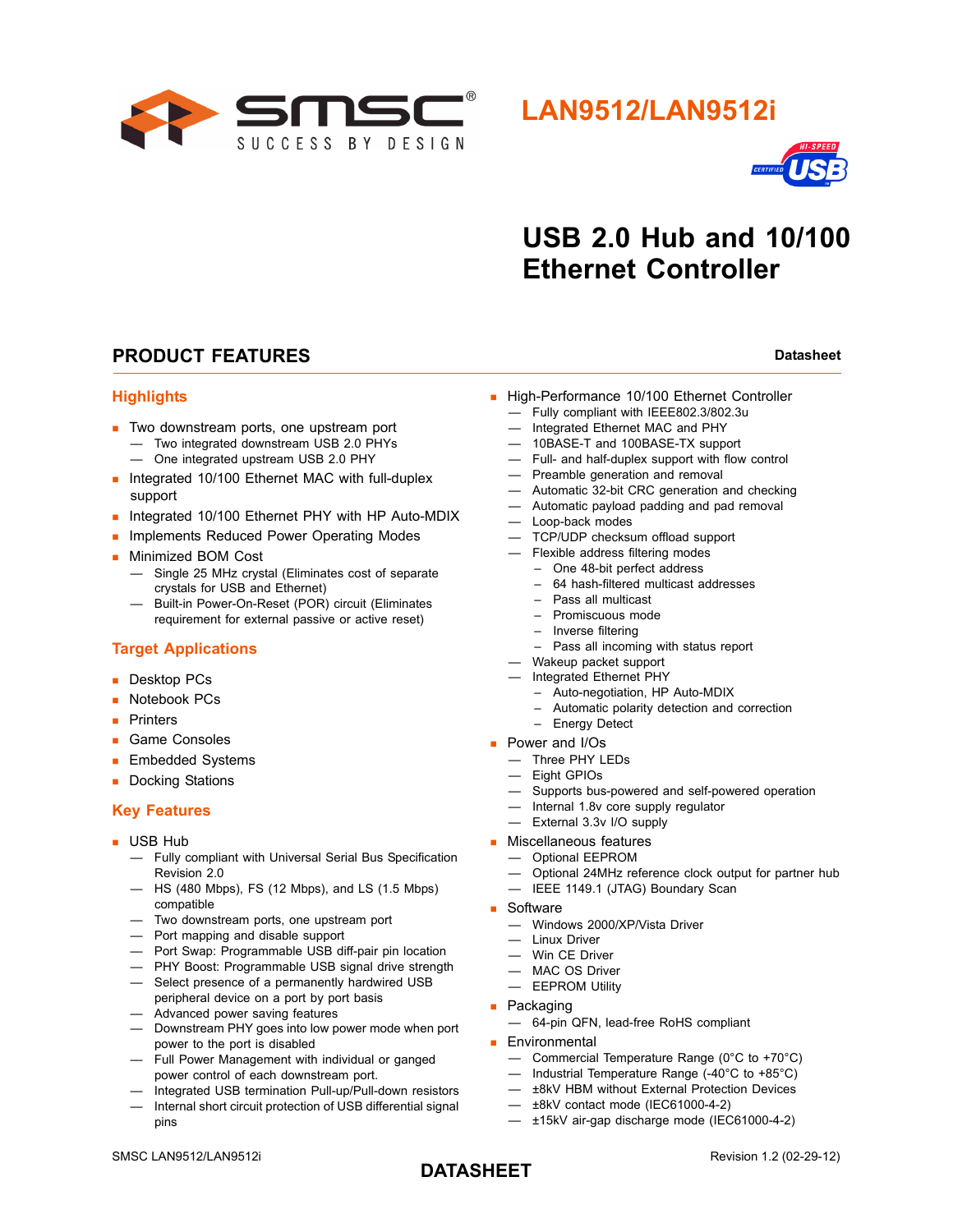

#### **Order Numbers:**

**LAN9512-JZX for 64-pin, QFN lead-free RoHS compliant package (0 to +70°C temp range) LAN9512i-JZX for 64-pin, QFN lead-free RoHS compliant package (-40 to +85°C temp range)**

**This product meets the halogen maximum concentration values per IEC61249-2-21 For RoHS compliance and environmental information, please visit www.smsc.com/rohs**



Copyright © 2012 SMSC or its subsidiaries. All rights reserved.

Circuit diagrams and other information relating to SMSC products are included as a means of illustrating typical applications. Consequently, complete information sufficient for construction purposes is not necessarily given. Although the information has been checked and is believed to be accurate, no responsibility is assumed for inaccuracies. SMSC reserves the right to make changes to specifications and product descriptions at any time without notice. Contact your local SMSC sales office to obtain the latest specifications<br>before placing your product order. The prov version of SMSC's standard Terms of Sale Agreement dated before the date of your order (the "Terms of Sale Agreement"). The product may contain design defects or errors known as anomalies which may cause the product's functions to deviate from published specifications. Anomaly sheets are available upon request. SMSC products are not designed, intended, authorized or warranted for use in any life support or other application where product failure could cause or contribute to personal injury or severe property<br>damage. Any and all such uses without prior this document or other SMSC literature, as well as the Terms of Sale Agreement, may be obtained by visiting SMSC's website at http://www.smsc.com. SMSC is a registered trademark of Standard Microsystems Corporation ("SMSC"). Product names and company names are the trademarks of their respective holders.

**SMSC DISCLAIMS AND EXCLUDES ANY AND ALL WARRANTIES, INCLUDING WITHOUT LIMITATION ANY AND ALL IMPLIED WARRANTIES OF MERCHANTABILITY, FITNESS FOR A PARTICULAR PURPOSE, TITLE, AND AGAINST INFRINGEMENT AND THE LIKE, AND ANY AND ALL WARRANTIES ARISING FROM ANY COURSE** OF DEALING OR USAGE OF TRADE. IN NO EVENT SHALL SMSC BE LIABLE FOR ANY DIRECT, INCIDENTAL, INDIRECT, SPECIAL, PUNITIVE, OR CONSEQUENTIAL<br>DAMAGES; OR FOR LOST DATA, PROFITS, SAVINGS OR REVENUES OF ANY KIND; REGARDLESS OF TH **TORT; NEGLIGENCE OF SMSC OR OTHERS; STRICT LIABILITY; BREACH OF WARRANTY; OR OTHERWISE; WHETHER OR NOT ANY REMEDY OF BUYER IS HELD TO HAVE FAILED OF ITS ESSENTIAL PURPOSE, AND WHETHER OR NOT SMSC HAS BEEN ADVISED OF THE POSSIBILITY OF SUCH DAMAGES.**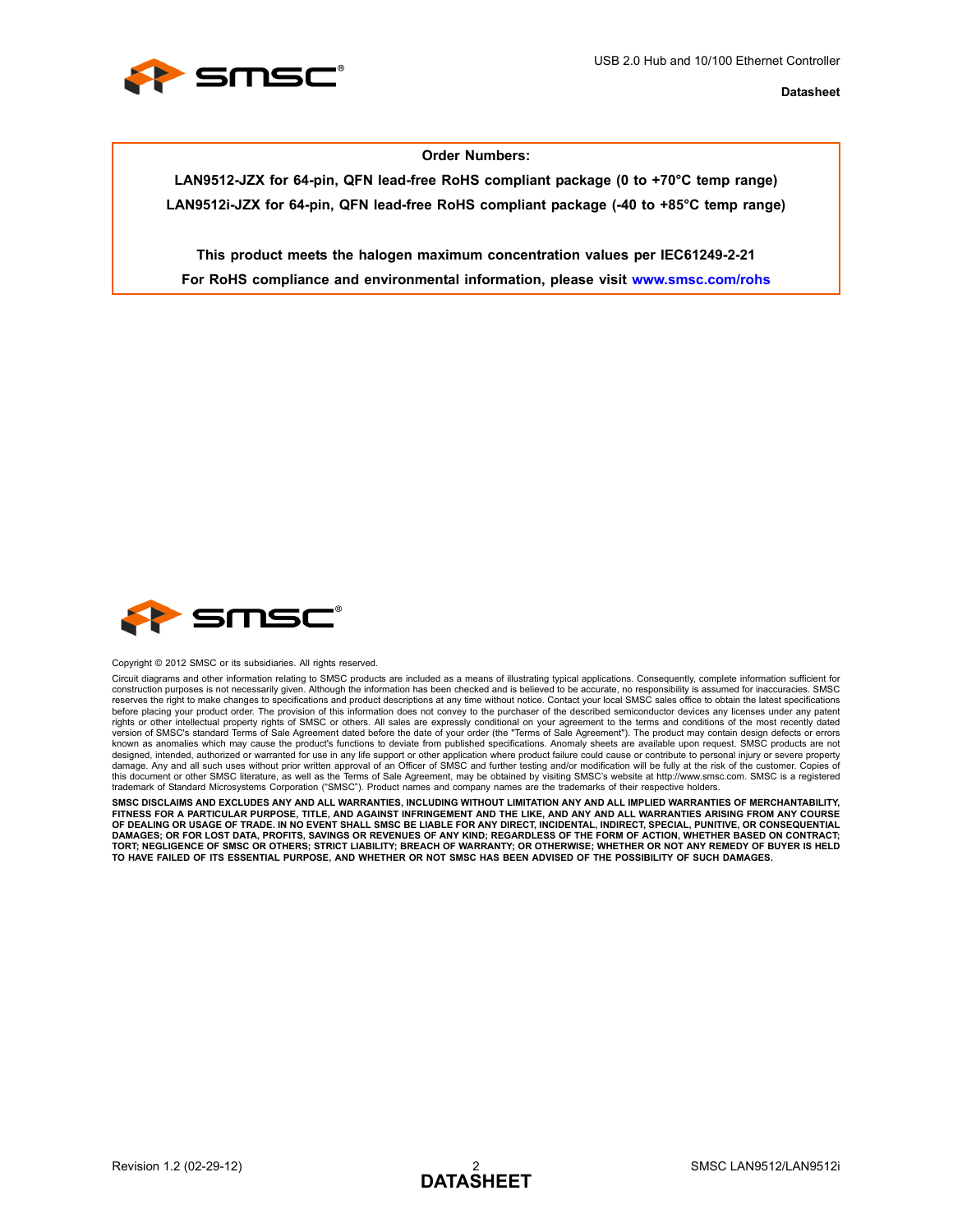

# **Table of Contents**

| 1.1 | <b>Chapter 1</b><br>1.1.1<br>1.1.2<br>1.1.3<br>1.1.4<br>1.1.5<br>1.1.6 |  |
|-----|------------------------------------------------------------------------|--|
|     | <b>Chapter 2</b>                                                       |  |
| 2.1 |                                                                        |  |
| 2.2 |                                                                        |  |
|     | 2.2.1                                                                  |  |
|     | 2.2.2                                                                  |  |
| 2.3 |                                                                        |  |
|     | <b>Chapter 3</b>                                                       |  |
| 3.1 |                                                                        |  |
|     | 3.1.1                                                                  |  |
| 3.2 |                                                                        |  |
| 3.3 |                                                                        |  |
| 3.4 |                                                                        |  |
|     | <b>Chapter 4</b>                                                       |  |
| 4.1 |                                                                        |  |
| 4.2 |                                                                        |  |
| 4.3 |                                                                        |  |
|     | 4.3.1                                                                  |  |
|     | 4.3.2                                                                  |  |
|     | 4.3.3                                                                  |  |
|     | 4.3.4                                                                  |  |
| 4.4 |                                                                        |  |
| 4.5 |                                                                        |  |
|     | 4.5.1                                                                  |  |
|     | 4.5.2                                                                  |  |
|     | 4.5.3                                                                  |  |
|     | 4.5.4                                                                  |  |
| 4.6 |                                                                        |  |
|     |                                                                        |  |
| 5.1 |                                                                        |  |
|     |                                                                        |  |
|     | <b>Chapter 6</b>                                                       |  |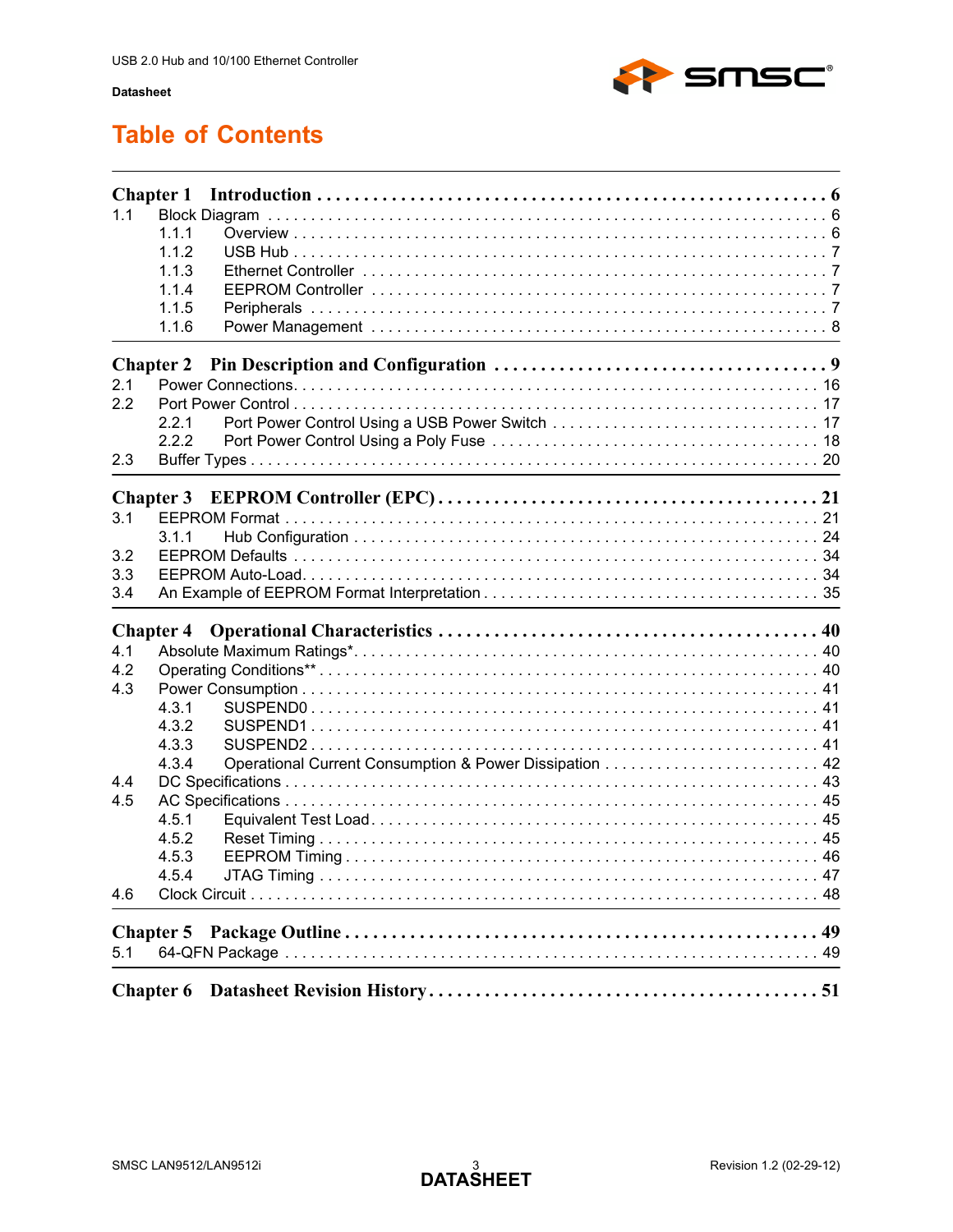

# **List of Figures**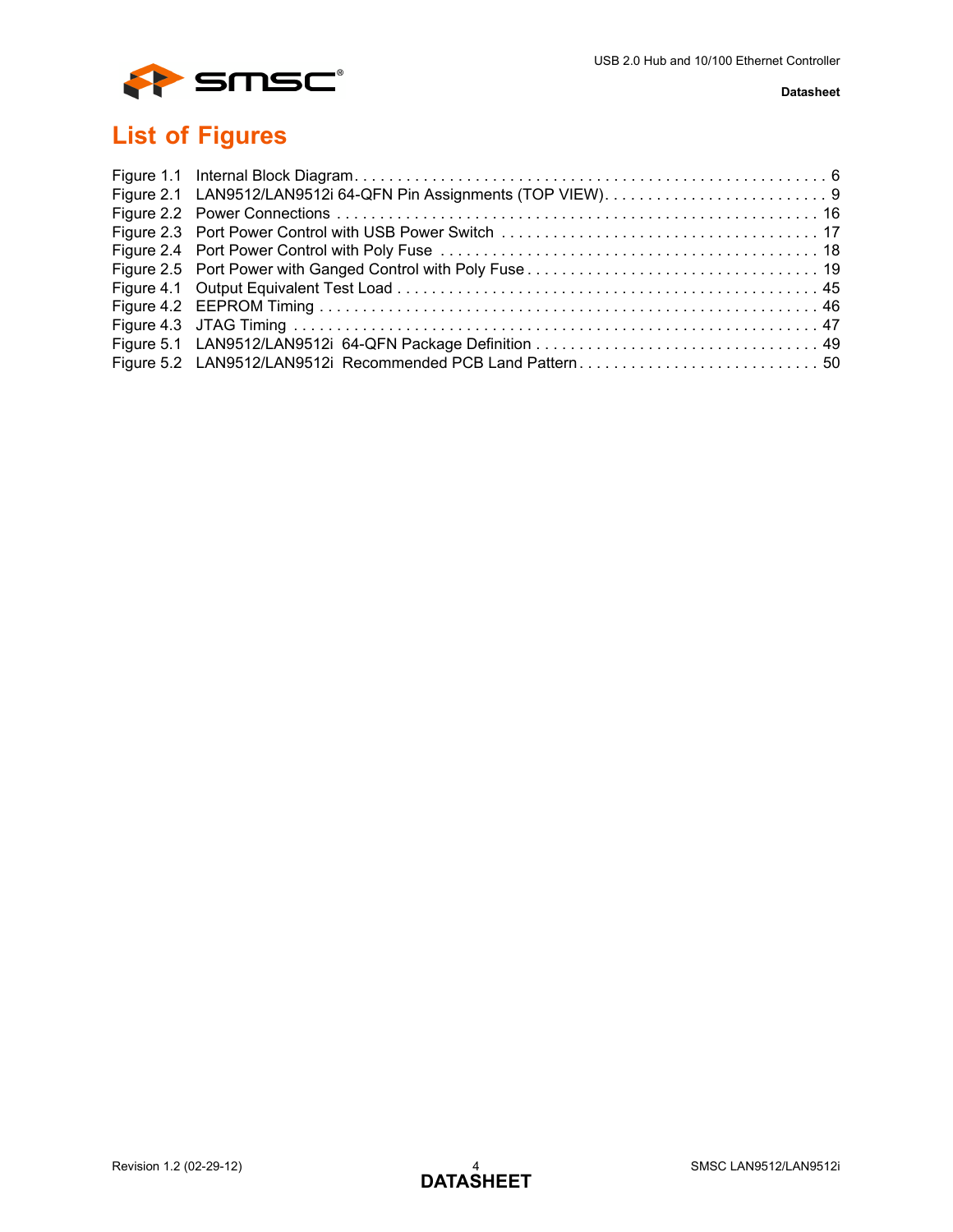

# **List of Tables**

| Table 2.1 |                                                                                           |  |
|-----------|-------------------------------------------------------------------------------------------|--|
|           |                                                                                           |  |
|           |                                                                                           |  |
|           |                                                                                           |  |
| Table 2.5 |                                                                                           |  |
| Table 2.6 |                                                                                           |  |
| Table 2.7 |                                                                                           |  |
| Table 2.8 |                                                                                           |  |
| Table 2.9 |                                                                                           |  |
| Table 3.1 |                                                                                           |  |
| Table 3.2 |                                                                                           |  |
| Table 3.3 |                                                                                           |  |
| Table 3.4 |                                                                                           |  |
| Table 3.5 |                                                                                           |  |
| Table 3.6 |                                                                                           |  |
| Table 3.7 |                                                                                           |  |
| Table 3.8 |                                                                                           |  |
|           |                                                                                           |  |
|           |                                                                                           |  |
|           |                                                                                           |  |
|           |                                                                                           |  |
|           | Table 4.1 SUSPEND0 Current Consumption and Power Dissipation (VDD33IO = VDD33A = 3.3V) 41 |  |
|           | Table 4.2 SUSPEND1 Current Consumption and Power Dissipation (VDD33IO = VDD33A = 3.3V) 41 |  |
|           | Table 4.3 SUSPEND2 Current Consumption and Power Dissipation (VDD33IO = VDD33A = 3.3V) 41 |  |
| Table 4.4 | Operational Current Consumption & Power Dissipation (VDD33IO = VDD33A = 3.3V) 42          |  |
| Table 4.5 |                                                                                           |  |
| Table 4.6 |                                                                                           |  |
| Table 4.7 |                                                                                           |  |
| Table 4.8 |                                                                                           |  |
| Table 4.9 |                                                                                           |  |
|           |                                                                                           |  |
|           |                                                                                           |  |
|           |                                                                                           |  |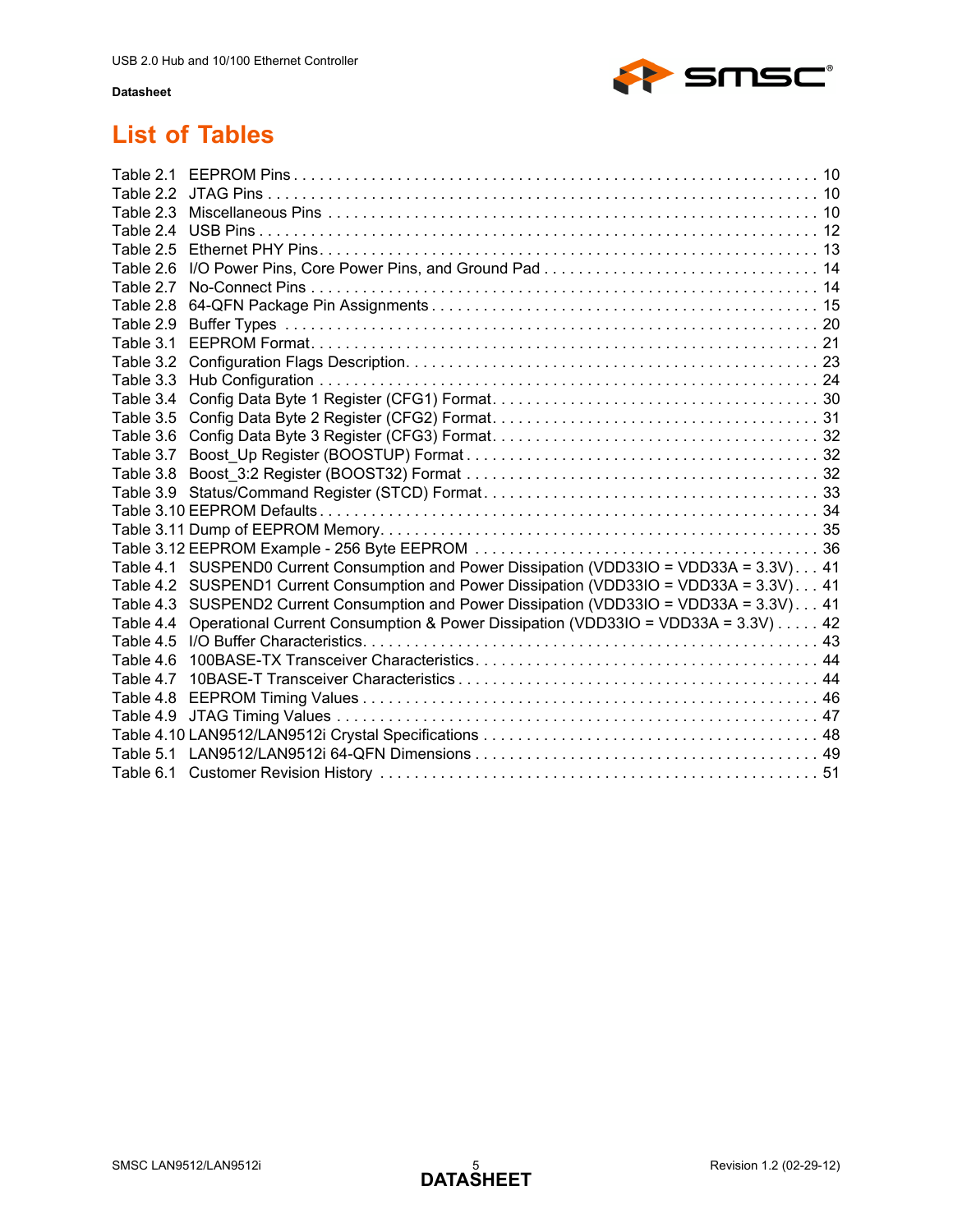

# <span id="page-5-0"></span>**Chapter 1 Introduction**

## <span id="page-5-1"></span>**1.1 Block Diagram**



**Figure 1.1 Internal Block Diagram**

## <span id="page-5-3"></span><span id="page-5-2"></span>**1.1.1 Overview**

The LAN9512/LAN9512i is a high performance Hi-Speed USB 2.0 hub with a 10/100 Ethernet controller. With applications ranging from embedded systems, desktop PCs, notebook PCs, printers, game consoles, and docking stations, the LAN9512/LAN9512i is targeted as a high performance, low cost USB/Ethernet and USB/USB connectivity solution.

The LAN9512/LAN9512i contains an integrated USB 2.0 hub, two integrated downstream USB 2.0 PHYs, an integrated upstream USB 2.0 PHY, a 10/100 Ethernet PHY, a 10/100 Ethernet Controller, a TAP controller, and a EEPROM controller. A block diagram of the LAN9512/LAN9512i is provided in [Figure 1.1](#page-5-3).

The LAN9512/LAN9512i hub provides over 30 programmable features, including:

**PortMap** (also referred to as port remap) which provides flexible port mapping and disabling sequences. The downstream ports of the LAN9512/LAN9512i hub can be reordered or disabled in any sequence to support multiple platform designs' with minimum effort. For any port that is disabled, the LAN9512/LAN9512i automatically reorders the remaining ports to match the USB host controller's port numbering scheme.

**PortSwap** which adds per-port programmability to USB differential-pair pin locations. PortSwap allows direct alignment of USB signals (D+/D-) to connectors avoiding uneven trace length or crossing of the USB differential signals on the PCB.

**PHYBoost** which enables four programmable levels of USB signal drive strength in USB port transceivers. PHYBoost attempts to restore USB signal integrity that has been compromised by system level variables such as poor PCB layout, long cables, etc.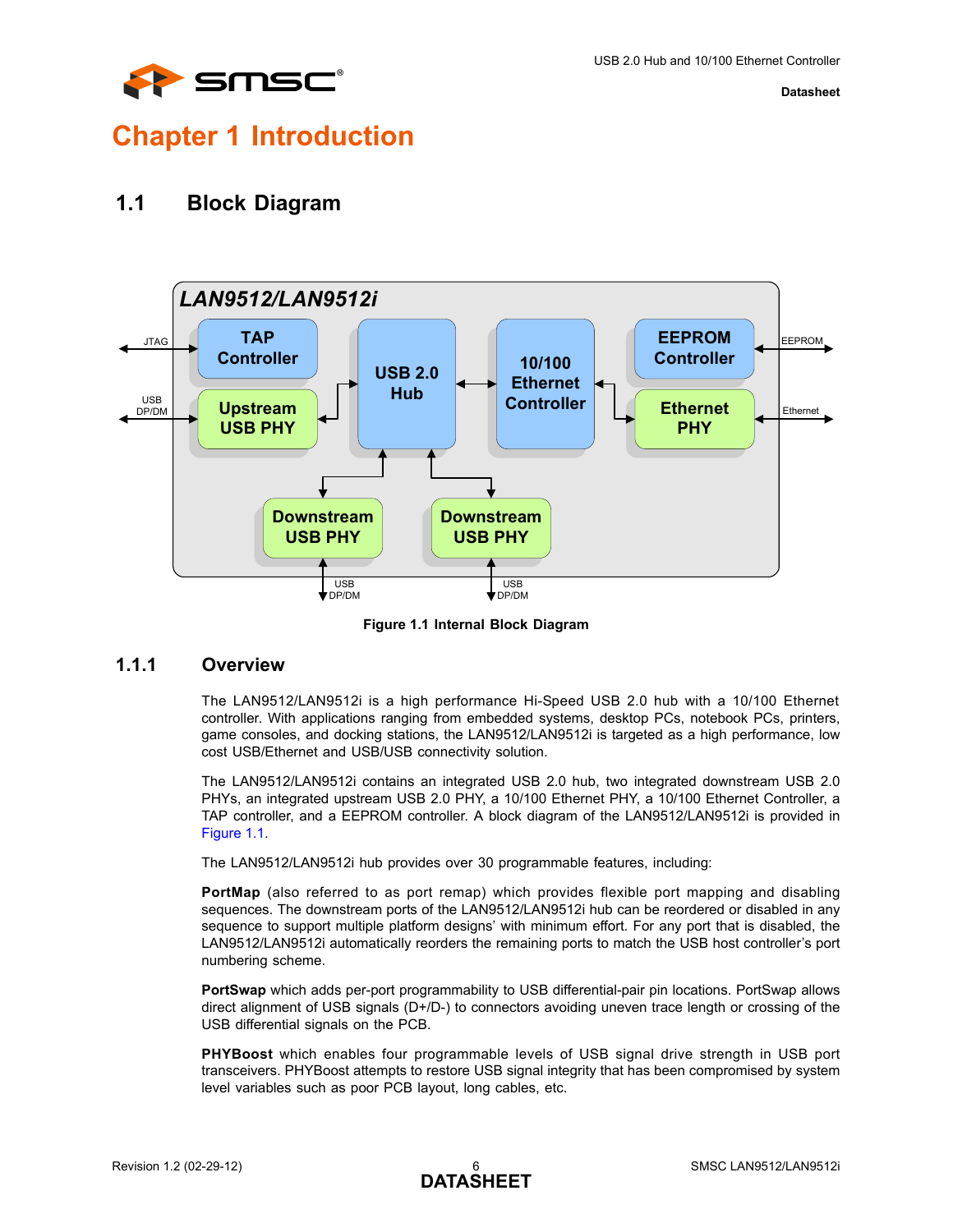

## <span id="page-6-0"></span>**1.1.2 USB Hub**

The integrated USB hub is fully compliant with the USB 2.0 Specification and will attach to a USB host as a Full-Speed Hub or as a Full-/High-Speed Hub. The hub supports Low-Speed, Full-Speed, and High-Speed (if operating as a High-Speed hub) downstream devices on all of the enabled downstream ports.

A dedicated Transaction Translator (TT) is available for each downstream facing port. This architecture ensures maximum USB throughput for each connected device when operating with mixed-speed peripherals.

The hub works with an external USB power distributed switch device to control  $V_{BUS}$  switching to downstream ports, and to limit current and sense over-current conditions.

All required resistors on the USB ports are integrated into the hub. This includes all series termination resistors on D+ and D- pins and all required pull-down and pull-up resistors on D+ and D- pins. The over-current sense inputs for the downstream facing ports have internal pull-up resistors.

Two external ports are available for general USB device connectivity.

## <span id="page-6-1"></span>**1.1.3 Ethernet Controller**

The 10/100 Ethernet controller provides an integrated Ethernet MAC and PHY which are fully IEEE 802.3 10BASE-T and 802.3u 100BASE-TX compliant. The 10/100 Ethernet controller also supports numerous power management wakeup features, including "Magic Packet", "Wake on LAN" and "Link Status Change". These wakeup events can be programmed to initiate a USB remote wakeup.

The 10/100 Ethernet PHY integrates an IEEE 802.3 physical layer for twisted pair Ethernet applications. The PHY block includes support for auto-negotiation, full or half-duplex configuration, auto-polarity correction and Auto-MDIX. Minimal external components are required for the utilization of the integrated PHY.

The Ethernet controller implements four USB endpoints: Control, Interrupt, Bulk-in, and Bulk-out. The Bulk-in and Bulk-out Endpoints allow for Ethernet reception and transmission respectively. Implementation of vendor-specific commands allows for efficient statistics gathering and access to the Ethernet controller's system control and status registers.

## <span id="page-6-2"></span>**1.1.4 EEPROM Controller**

The LAN9512/LAN9512i contains an EEPROM controller for connection to an external EEPROM. This allows for the automatic loading of static configuration data upon power-on reset, pin reset, or software reset. The EEPROM can be configured to load USB descriptors, USB device configuration, and the MAC address.

## <span id="page-6-3"></span>**1.1.5 Peripherals**

The LAN9512/LAN9512i also contains a TAP controller, and provides three PHY LED indicators, as well as eight general purpose I/O pins. All GPIOs can serve as remote wakeup events when LAN9512/LAN9512i is in a suspended state.

The integrated IEEE 1149.1 compliant TAP controller provides boundary scan via JTAG.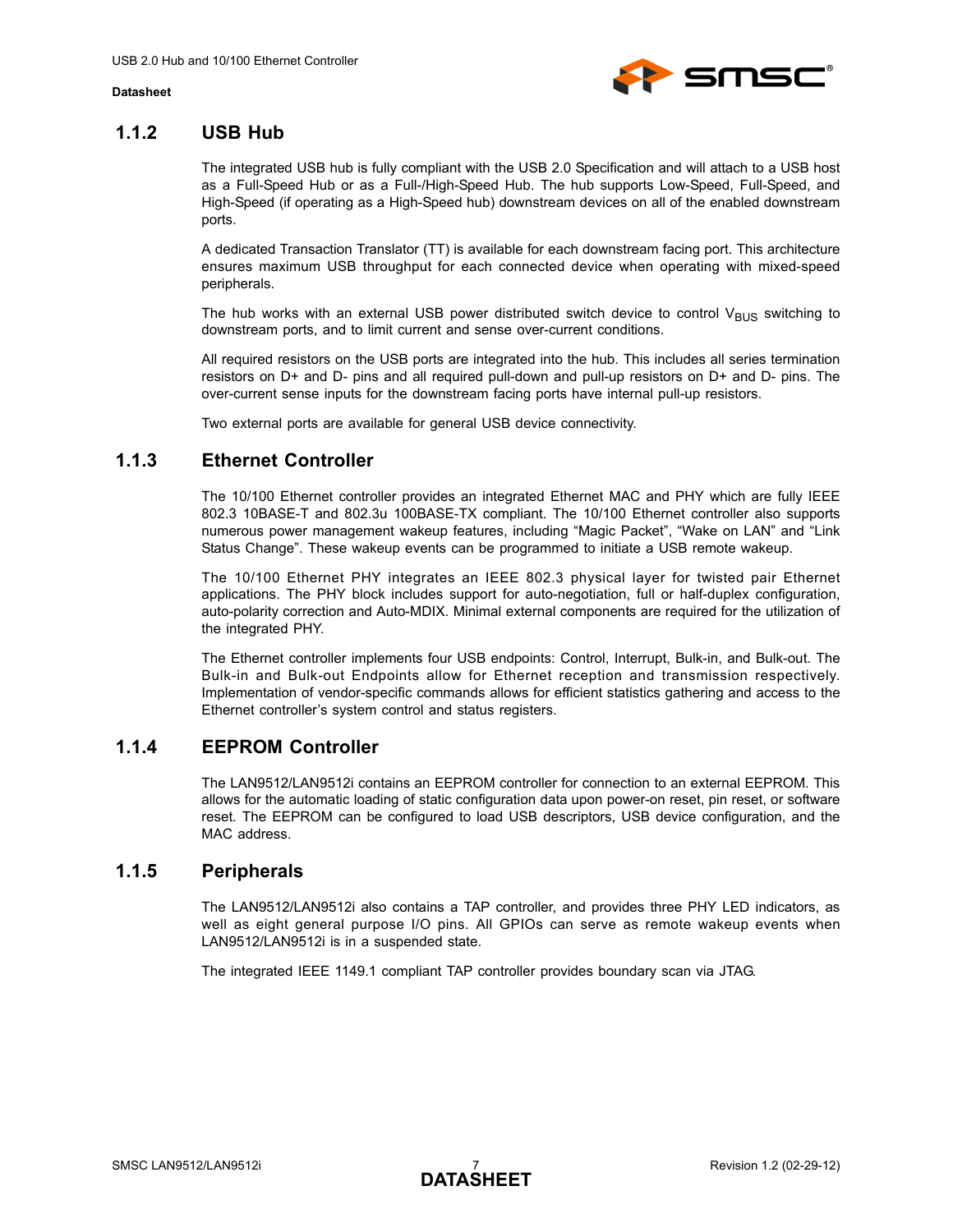

## <span id="page-7-0"></span>**1.1.6 Power Management**

The LAN9512/LAN9512i features three variations of USB suspend: SUSPEND0, SUSPEND1, and SUSPEND2. These modes allow the application to select the ideal balance of remote wakeup functionality and power consumption.

- **SUSPEND0:** Supports GPIO, "Wake On LAN", and "Magic Packet" remote wakeup events. This suspend state reduces power by stopping the clocks of the MAC and other internal modules.
- **SUSPEND1:** Supports GPIO and "Link Status Change" for remote wakeup events. This suspend state consumes less power than SUSPEND0.
- **SUSPEND2:** Supports only GPIO assertion for a remote wakeup event. This is the default suspend mode for the LAN9512/LAN9512i.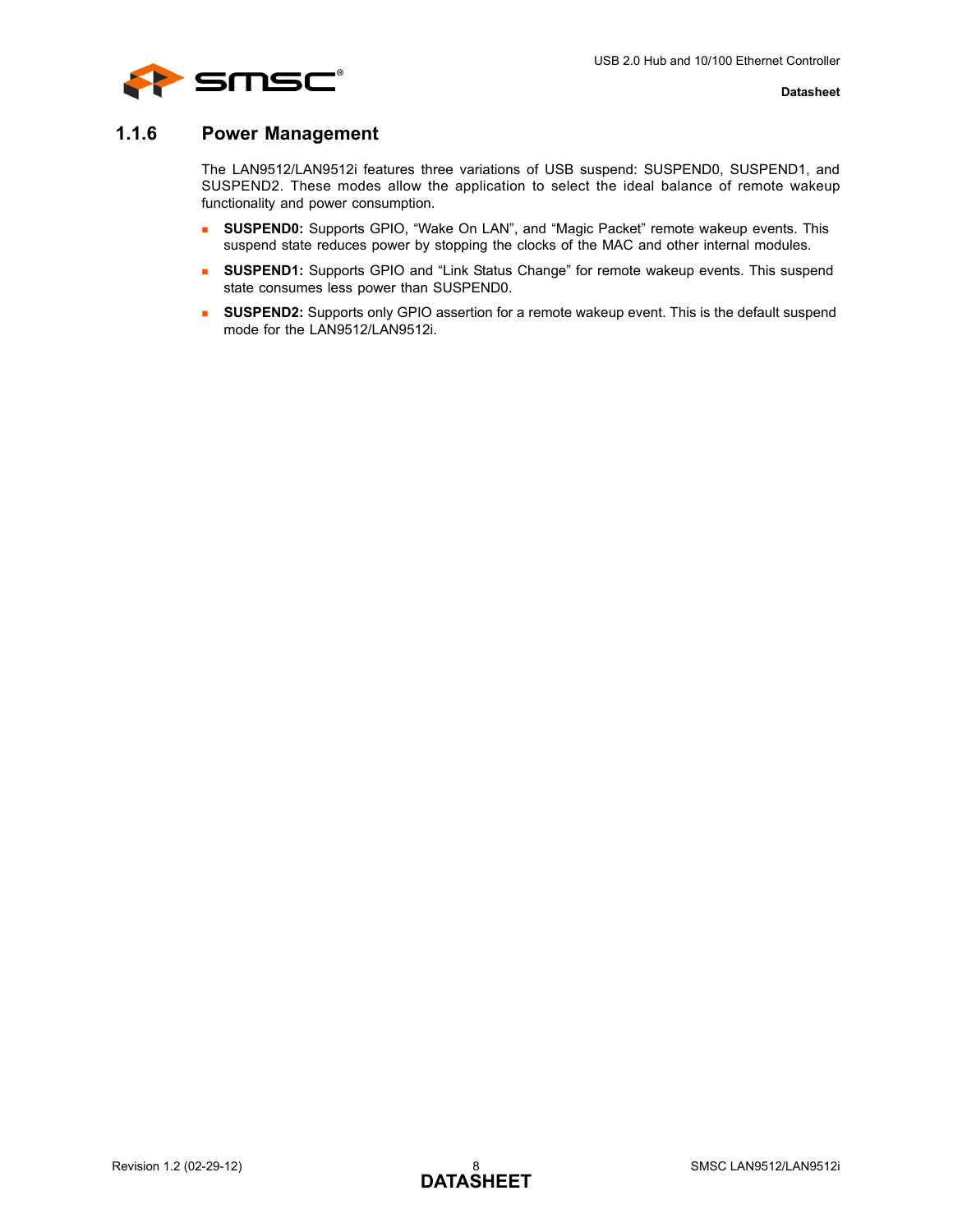

# <span id="page-8-0"></span>**Chapter 2 Pin Description and Configuration**



<span id="page-8-1"></span>**NOTE:** Exposed pad (VSS) on bottom of package must be connected to ground **NOTE:** When HP Auto-MDIX is activated, the TXN/TXP pins can function as RXN/RXP and vice-versa

**Figure 2.1 LAN9512/LAN9512i 64-QFN Pin Assignments (TOP VIEW)**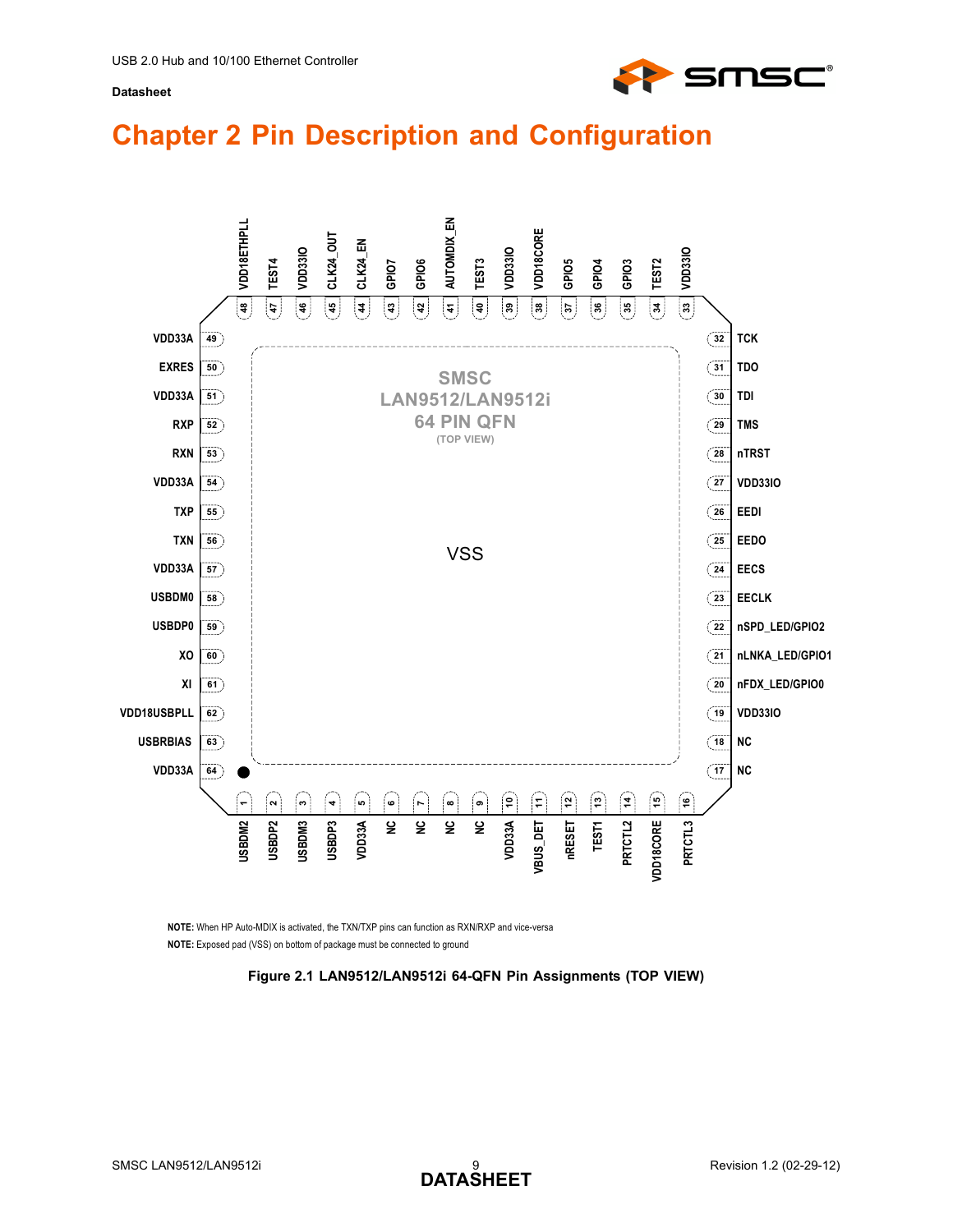

### **Table 2.1 EEPROM Pins**

<span id="page-9-0"></span>

| <b>NUM</b><br><b>PINS</b> | <b>NAME</b>                     | <b>SYMBOL</b> | <b>BUFFER</b><br><b>TYPE</b> | <b>DESCRIPTION</b>                                                |
|---------------------------|---------------------------------|---------------|------------------------------|-------------------------------------------------------------------|
|                           | <b>EEPROM Data</b><br><b>In</b> | FFDI          | IS<br>(PD)                   | This pin is driven by the EEDO output of the<br>external EEPROM.  |
|                           | EEPROM Data<br>Out              | EEDO          | O8                           | This pin drives the EEDI input of the external<br>FFPROM.         |
|                           | <b>EEPROM Chip</b><br>Select    | <b>EECS</b>   | O8                           | This pin drives the chip select output of the external<br>FFPROM. |
|                           | <b>EEPROM Clock</b>             | FFCI K        | O8                           | This pin drives the EEPROM clock of the external<br>EEPROM.       |

### **Table 2.2 JTAG Pins**

<span id="page-9-1"></span>

| <b>NUM</b><br><b>PINS</b> | <b>NAME</b>                     | <b>SYMBOL</b> | <b>BUFFER</b><br><b>TYPE</b> | <b>DESCRIPTION</b>                                                  |
|---------------------------|---------------------------------|---------------|------------------------------|---------------------------------------------------------------------|
|                           | JTAG Test Port<br>Reset         | nTRST         | IS                           | This active low pin functions as the JTAG test port<br>reset input. |
|                           |                                 |               |                              | This pin should be tied high if it is not<br>Note:<br>used.         |
|                           | <b>JTAG Test</b><br>Mode Select | TMS           | IS.                          | This pin functions as the JTAG test mode select.                    |
|                           | JTAG Test Data<br>Input         | TDI           | IS.                          | This pin functions as the JTAG data input.                          |
|                           | JTAG Test Data<br>Out           | <b>TDO</b>    | O <sub>12</sub>              | This pin functions as the JTAG data output.                         |
|                           | <b>JTAG Test</b><br>Clock       | TCK           | IS                           | This pin functions as the JTAG test clock.                          |

#### **Table 2.3 Miscellaneous Pins**

<span id="page-9-2"></span>

| <b>NUM</b><br><b>PINS</b> | <b>NAME</b>                               | <b>SYMBOL</b> | <b>BUFFER</b><br><b>TYPE</b>        | <b>DESCRIPTION</b>                                                                                                                         |
|---------------------------|-------------------------------------------|---------------|-------------------------------------|--------------------------------------------------------------------------------------------------------------------------------------------|
|                           | <b>System Reset</b>                       | nRESET        | IS                                  | This active low pin allows external hardware to<br>reset the device.                                                                       |
|                           |                                           |               |                                     | This pin should be tied high if it is not<br>Note:<br>used.                                                                                |
| 1                         | Ethernet<br>Full-Duplex<br>Indicator I FD | nFDX LED      | OD <sub>12</sub><br>(PU)            | This pin is driven low (LED on) when the Ethernet<br>link is operating in full-duplex mode.                                                |
|                           | General<br>Purpose I/O 0                  | GPIO0         | IS/012/<br>OD <sub>12</sub><br>(PU) | This General Purpose I/O pin is fully programmable<br>as either a push-pull output, an open-drain output,<br>or a Schmitt-triggered input. |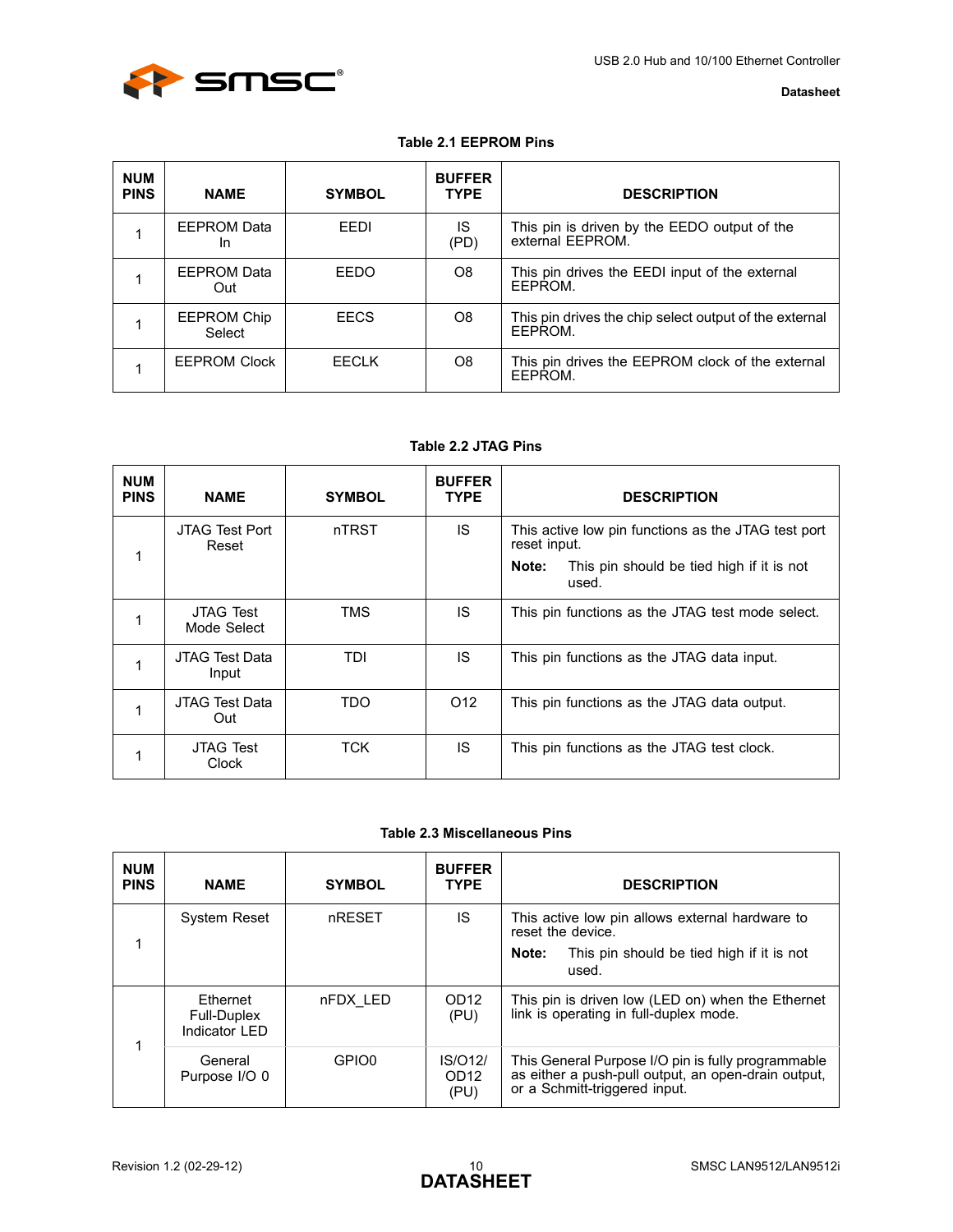

## **Table 2.3 Miscellaneous Pins (continued)**

| <b>NUM</b><br><b>PINS</b> | <b>NAME</b>                                              | <b>SYMBOL</b>     | <b>BUFFER</b><br><b>TYPE</b>        | <b>DESCRIPTION</b>                                                                                                                                                                                                                                                                                                                                                                                                                                                     |
|---------------------------|----------------------------------------------------------|-------------------|-------------------------------------|------------------------------------------------------------------------------------------------------------------------------------------------------------------------------------------------------------------------------------------------------------------------------------------------------------------------------------------------------------------------------------------------------------------------------------------------------------------------|
| $\mathbf 1$               | <b>Ethernet Link</b><br><b>Activity Indicator</b><br>LED | nLNKA_LED         | OD <sub>12</sub><br>(PU)            | This pin is driven low (LED on) when a valid link is<br>detected. This pin is pulsed high (LED off) for<br>80mS whenever transmit or receive activity is<br>detected. This pin is then driven low again for a<br>minimum of 80mS, after which time it will repeat<br>the process if TX or RX activity is detected.<br>Effectively, LED2 is activated solid for a link. When<br>transmit or receive activity is sensed, LED2 will<br>function as an activity indicator. |
|                           | General<br>Purpose I/O 1                                 | GPIO1             | IS/012/<br>OD <sub>12</sub><br>(PU) | This General Purpose I/O pin is fully programmable<br>as either a push-pull output, an open-drain output,<br>or a Schmitt-triggered input.                                                                                                                                                                                                                                                                                                                             |
| $\mathbf{1}$              | <b>Ethernet Speed</b><br>Indicator LED                   | nSPD LED          | OD12<br>(PU)                        | This pin is driven low (LED on) when the Ethernet<br>operating speed is 100Mbs, or during auto-<br>negotiation. This pin is driven high during 10Mbs<br>operation, or during line isolation.                                                                                                                                                                                                                                                                           |
|                           | General<br>Purpose I/O 2                                 | GPIO <sub>2</sub> | IS/012/<br>OD <sub>12</sub><br>(PU) | This General Purpose I/O pin is fully programmable<br>as either a push-pull output, an open-drain output,<br>or a Schmitt-triggered input.                                                                                                                                                                                                                                                                                                                             |
| 1                         | General<br>Purpose I/O 3                                 | GPIO <sub>3</sub> | IS/08/<br>OD <sub>8</sub><br>(PU)   | This General Purpose I/O pin is fully programmable<br>as either a push-pull output, an open-drain output,<br>or a Schmitt-triggered input.                                                                                                                                                                                                                                                                                                                             |
| 1                         | General<br>Purpose I/O 4                                 | GPIO4             | IS/08/<br>OD <sub>8</sub><br>(PU)   | This General Purpose I/O pin is fully programmable<br>as either a push-pull output, an open-drain output,<br>or a Schmitt-triggered input.                                                                                                                                                                                                                                                                                                                             |
| $\mathbf 1$               | General<br>Purpose I/O 5                                 | GPIO <sub>5</sub> | IS/08/<br>OD <sub>8</sub><br>(PU)   | This General Purpose I/O pin is fully programmable<br>as either a push-pull output, an open-drain output,<br>or a Schmitt-triggered input.                                                                                                                                                                                                                                                                                                                             |
| $\mathbf 1$               | General<br>Purpose I/O 6                                 | GPIO <sub>6</sub> | IS/08/<br>OD <sub>8</sub><br>(PU)   | This General Purpose I/O pin is fully programmable<br>as either a push-pull output, an open-drain output,<br>or a Schmitt-triggered input.                                                                                                                                                                                                                                                                                                                             |
| 1                         | General<br>Purpose I/O 7                                 | GPIO7             | IS/08/<br>OD <sub>8</sub><br>(PU)   | This General Purpose I/O pin is fully programmable<br>as either a push-pull output, an open-drain output,<br>or a Schmitt-triggered input.                                                                                                                                                                                                                                                                                                                             |
|                           | Detect<br>Upstream<br><b>VBUS Power</b>                  | VBUS_DET          | $IS_5V$                             | This pin detects the state of the upstream bus<br>power. The Hub monitors VBUS DET to determine<br>when to assert the USBDP0 pin's internal pull-up<br>resistor (signaling a connect event).                                                                                                                                                                                                                                                                           |
| 1                         |                                                          |                   |                                     | For bus powered hubs, this pin must be tied to<br>VDD33IO.                                                                                                                                                                                                                                                                                                                                                                                                             |
|                           |                                                          |                   |                                     | For self powered hubs where the device is<br>permanently attached to a host, VBUS DET should<br>be pulled to VDD33IO. For other self powered<br>applications, refer to the device reference<br>schematic for additional connection information.                                                                                                                                                                                                                        |
|                           | Auto-MDIX<br>Enable                                      | AUTOMDIX_EN       | <b>IS</b>                           | Determines the default Auto-MDIX setting.                                                                                                                                                                                                                                                                                                                                                                                                                              |
| 1                         |                                                          |                   |                                     | $0 =$ Auto-MDIX is disabled.<br>$1 =$ Auto-MDIX is enabled.                                                                                                                                                                                                                                                                                                                                                                                                            |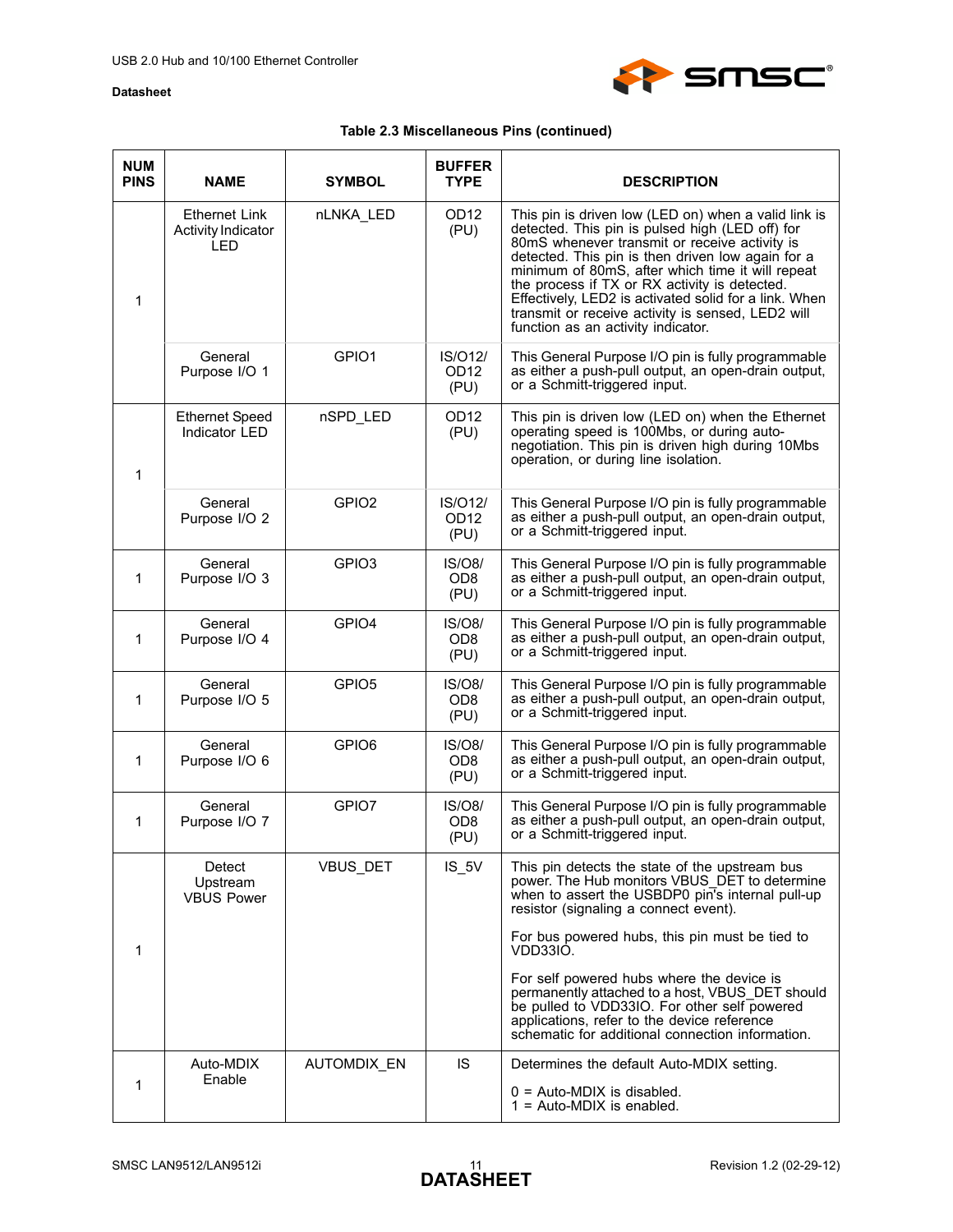

| <b>Datasheet</b> |  |
|------------------|--|
|------------------|--|

|  |  |  | Table 2.3 Miscellaneous Pins (continued) |  |  |
|--|--|--|------------------------------------------|--|--|
|--|--|--|------------------------------------------|--|--|

| <b>NUM</b><br><b>PINS</b> | <b>NAME</b>            | <b>SYMBOL</b> | <b>BUFFER</b><br><b>TYPE</b> | <b>DESCRIPTION</b>                                                                              |
|---------------------------|------------------------|---------------|------------------------------|-------------------------------------------------------------------------------------------------|
| 1                         | Test 1                 | TEST1         |                              | Used for factory testing, this pin must always be left<br>unconnected.                          |
|                           | Test 2                 | TEST2         |                              | Used for factory testing, this pin must always be<br>connected to VSS for proper operation.     |
| 1                         | Test 3                 | TEST3         |                              | Used for factory testing, this pin must always be<br>connected to VDD33IO for proper operation. |
|                           | 24 MHz Clock<br>Enable | CLK24 EN      | IS.                          | This pin enables the generation of the 24 MHz<br>clock on the CLK 24 OUT pin.                   |
| 1                         | 24 MHz Clock           | CLK24 OUT     | 08                           | This pin outputs a 24 MHz clock that can be used<br>a reference clock for a partner hub.        |
|                           | Test 4                 | TEST4         |                              | Used for factory testing, this pin must always be left<br>unconnected.                          |

## **Table 2.4 USB Pins**

<span id="page-11-0"></span>

|                           | Table 2.4 USB Pins                 |                     |                              |                                                                                                                                                                                                                                                                                                   |  |  |  |
|---------------------------|------------------------------------|---------------------|------------------------------|---------------------------------------------------------------------------------------------------------------------------------------------------------------------------------------------------------------------------------------------------------------------------------------------------|--|--|--|
| <b>NUM</b><br><b>PINS</b> | <b>NAME</b>                        | <b>SYMBOL</b>       | <b>BUFFER</b><br><b>TYPE</b> | <b>DESCRIPTION</b>                                                                                                                                                                                                                                                                                |  |  |  |
| 1                         | Upstream<br>USB DMINUS 0           | USBDM0              | <b>AIO</b>                   | Upstream USB DMINUS signal.                                                                                                                                                                                                                                                                       |  |  |  |
| 1                         | Upstream<br><b>USB</b><br>DPLUS 0  | USBDP0              | <b>AIO</b>                   | Upstream USB DPLUS signal.                                                                                                                                                                                                                                                                        |  |  |  |
| 1                         | Downstream<br><b>USB DMINUS 2</b>  | USBDM2              | <b>AIO</b>                   | Downstream USB peripheral 2 DMINUS signal.                                                                                                                                                                                                                                                        |  |  |  |
| 1                         | Downstream<br><b>USB DPLUS 2</b>   | USBDP2              | <b>AIO</b>                   | Downstream USB peripheral 2 DPLUS signal.                                                                                                                                                                                                                                                         |  |  |  |
| 1                         | Downstream<br><b>USB DMINUS 3</b>  | USBDM3              | <b>AIO</b>                   | Downstream USB peripheral 3 DMINUS signal.                                                                                                                                                                                                                                                        |  |  |  |
| 1                         | Downstream<br>USB DPLUS 3          | USBDP3              | <b>AIO</b>                   | Downstream USB peripheral 3 DPLUS signal.                                                                                                                                                                                                                                                         |  |  |  |
| 1                         | <b>USB Port Power</b><br>Control 2 | PRTCTL <sub>2</sub> | IS/OD12<br>(PU)              | When used as an output, this pin enables power to<br>downstream USB peripheral 2.<br>When used as an input, this pin is used to sample<br>the output signal from an external current monitor<br>for downstream USB peripheral 2. An overcurrent<br>condition is indicated when the signal is low. |  |  |  |
|                           |                                    |                     |                              | Refer to Section 2.2 for additional information.                                                                                                                                                                                                                                                  |  |  |  |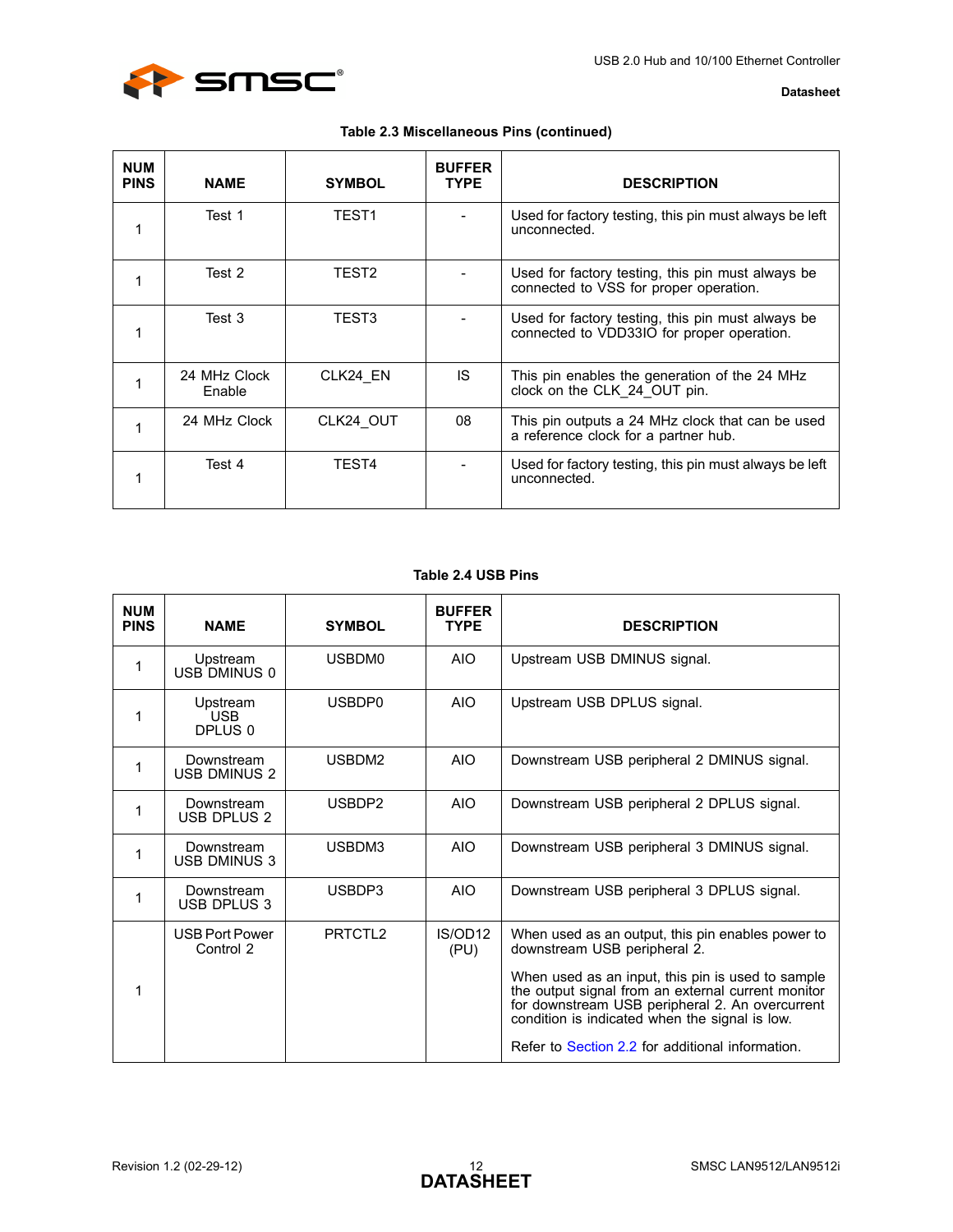

## **Table 2.4 USB Pins (continued)**

| <b>NUM</b><br><b>PINS</b> | <b>NAME</b>                          | <b>SYMBOL</b>   | <b>BUFFER</b><br><b>TYPE</b> | <b>DESCRIPTION</b>                                                                                                                                                                                                                                               |
|---------------------------|--------------------------------------|-----------------|------------------------------|------------------------------------------------------------------------------------------------------------------------------------------------------------------------------------------------------------------------------------------------------------------|
|                           | USB Port Power<br>Control 3          | PRTCTL3         | IS/OD12<br>(PU)              | When used as an output, this pin enables power to<br>downstream USB peripheral 3.                                                                                                                                                                                |
| 1                         |                                      |                 |                              | When used as an input, this pin is used to sample<br>the output signal from an external current monitor<br>for downstream USB peripheral 3. An overcurrent<br>condition is indicated when the signal is low.<br>Refer to Section 2.2 for additional information. |
|                           |                                      |                 |                              |                                                                                                                                                                                                                                                                  |
|                           | External USB<br><b>Bias Resistor</b> | <b>USBRBIAS</b> | AI                           | Used for setting HS transmit current level and on-<br>chip termination impedance. Connect to an<br>external 12K 1.0% resistor to ground.                                                                                                                         |
|                           | USB PLL $+1.8V$<br>Power Supply      | VDD18USBPLL     | P                            | Refer to the LAN9512/LAN9512i reference<br>schematics for additional connection information.                                                                                                                                                                     |
|                           | Crystal Input                        | XI              | <b>ICLK</b>                  | External 25 MHz crystal input.                                                                                                                                                                                                                                   |
| 1                         |                                      |                 |                              | Note:<br>This pin can also be driven by a single-<br>ended clock oscillator. When this method<br>is used, XO should be left unconnected                                                                                                                          |
|                           | Crystal Output                       | XO.             | <b>OCLK</b>                  | External 25 MHz crystal output.                                                                                                                                                                                                                                  |

### **Table 2.5 Ethernet PHY Pins**

<span id="page-12-0"></span>

| <b>NUM</b><br><b>PINS</b> | <b>NAME</b>                                 | <b>SYMBOL</b> | <b>BUFFER</b><br><b>TYPE</b> | <b>DESCRIPTION</b>                                                                                                                                            |
|---------------------------|---------------------------------------------|---------------|------------------------------|---------------------------------------------------------------------------------------------------------------------------------------------------------------|
| 1                         | <b>Fthernet TX</b><br>Data Out<br>Negative  | <b>TXN</b>    | <b>AIO</b>                   | Negative output of the Ethernet transmitter. The<br>transmit data outputs may be swapped internally<br>with receive data inputs when Auto-MDIX is<br>enabled. |
| 1                         | Ethernet TX<br>Data Out<br>Positive         | <b>TXP</b>    | <b>AIO</b>                   | Positive output of the Ethernet transmitter. The<br>transmit data outputs may be swapped internally<br>with receive data inputs when Auto-MDIX is<br>enabled. |
|                           | <b>Fthernet RX</b><br>Data In<br>Negative   | <b>RXN</b>    | <b>AIO</b>                   | Negative input of the Ethernet receiver. The receive<br>data inputs may be swapped internally with<br>transmit data outputs when Auto-MDIX is enabled.        |
| 1                         | <b>Fthernet RX</b><br>Data In Positive      | <b>RXP</b>    | AIO                          | Positive input of the Ethernet receiver. The receive<br>data inputs may be swapped internally with<br>transmit data outputs when Auto-MDIX is enabled.        |
| 7                         | +3.3V Analog<br>Power Supply                | VDD33A        | P                            | Refer to the LAN9512/LAN9512i reference<br>schematics for connection information.                                                                             |
|                           | <b>Fxternal PHY</b><br><b>Bias Resistor</b> | <b>EXRES</b>  | AI                           | Used for the internal bias circuits. Connect to an<br>external 12.4K 1.0% resistor to ground.                                                                 |
| 1                         | Ethernet PLL<br>+1.8V Power<br>Supply       | VDD18ETHPLL   | P                            | Refer to the LAN9512/LAN9512i reference<br>schematics for additional connection information.                                                                  |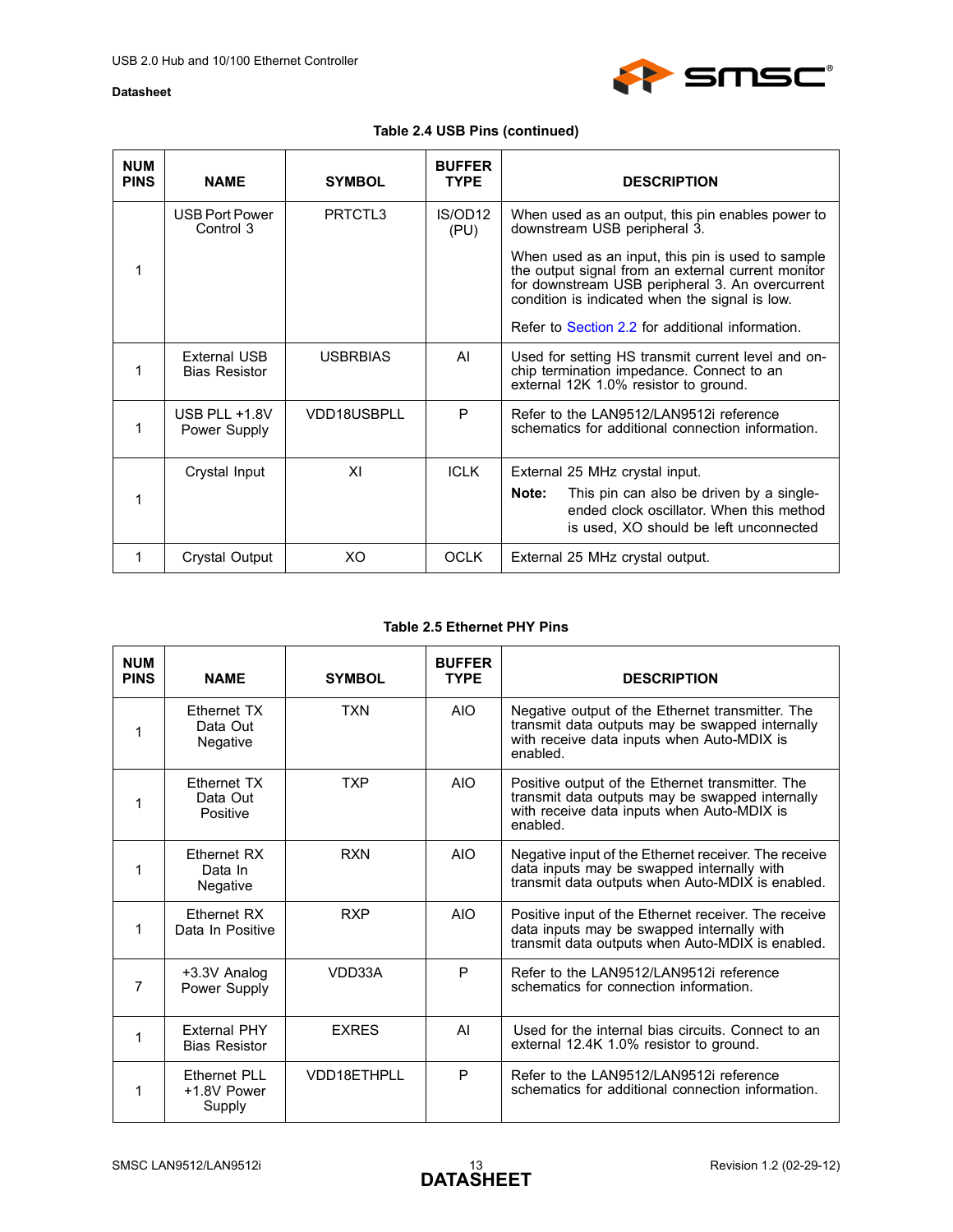

<span id="page-13-0"></span>

| <b>NUM</b><br><b>PINS</b> | <b>NAME</b>                                         | <b>SYMBOL</b> | <b>BUFFER</b><br><b>TYPE</b> | <b>DESCRIPTION</b>                                                                                                                                                                                               |
|---------------------------|-----------------------------------------------------|---------------|------------------------------|------------------------------------------------------------------------------------------------------------------------------------------------------------------------------------------------------------------|
| 5                         | $+3.3V$ I/O<br>Power                                | VDD33IO       | P                            | +3.3V Power Supply for I/O Pins.<br>Refer to the LAN9512/LAN9512i reference<br>schematics for connection information.                                                                                            |
| 2                         | Digital Core<br>+1.8V Power<br><b>Supply Output</b> | VDD18CORE     | P                            | +1.8 V power from the internal core voltage<br>regulator. All VDD18CORE pins must be tied<br>together for proper operation.<br>Refer to the LAN9512/LAN9512i reference<br>schematics for connection information. |
| <b>Note</b><br>2.1        | Ground                                              | <b>VSS</b>    | P                            | Ground                                                                                                                                                                                                           |

### **Table 2.6 I/O Power Pins, Core Power Pins, and Ground Pad**

<span id="page-13-2"></span>**Note 2.1** Exposed pad on package bottom [\(Figure 2.1\)](#page-8-1).

## **Table 2.7 No-Connect Pins**

<span id="page-13-1"></span>

| <b>NUM</b><br><b>PINS</b> | <b>NAME</b> | <b>SYMBOL</b> | <b>BUFFER</b><br><b>TYPE</b> | <b>DESCRIPTION</b>                                              |
|---------------------------|-------------|---------------|------------------------------|-----------------------------------------------------------------|
| 6                         | No Connect  | ΝC            |                              | These pins must be left floating for normal device<br>operation |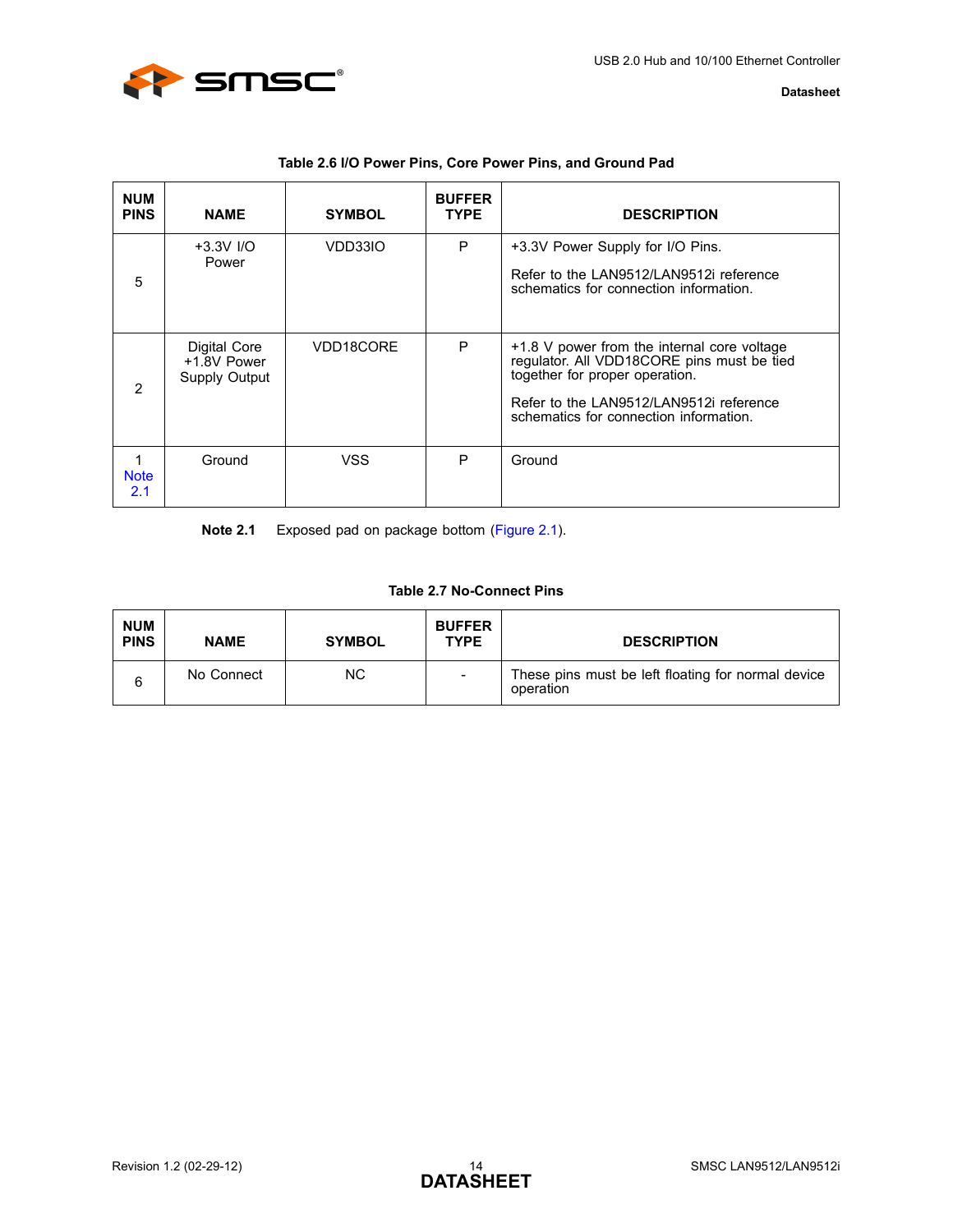

|  |  |  |  | Table 2.8 64-QFN Package Pin Assignments |
|--|--|--|--|------------------------------------------|
|--|--|--|--|------------------------------------------|

<span id="page-14-0"></span>

| <b>PIN</b><br><b>NUM</b> | <b>PIN NAME</b>                                | <b>PIN</b><br><b>NUM</b> | <b>PIN NAME</b>                 | <b>PIN</b><br><b>NUM</b> | <b>PIN NAME</b>    | <b>PIN</b><br><b>NUM</b> | <b>PIN NAME</b> |
|--------------------------|------------------------------------------------|--------------------------|---------------------------------|--------------------------|--------------------|--------------------------|-----------------|
| $\mathbf{1}$             | USBDM2                                         | 17                       | <b>NC</b>                       | 33                       | VDD33IO            | 49                       | VDD33A          |
| $\overline{2}$           | USBDP2                                         | 18                       | <b>NC</b>                       | 34                       | TEST <sub>2</sub>  | 50                       | <b>EXRES</b>    |
| 3                        | USBDM3                                         | 19                       | VDD33IO                         | 35                       | GPIO <sub>3</sub>  | 51                       | VDD33A          |
| 4                        | USBDP3                                         | 20                       | nFDX LED/<br>GPIO <sub>0</sub>  | 36                       | GPIO4              | 52                       | <b>RXP</b>      |
| 5                        | VDD33A                                         | 21                       | nLNKA LED/<br>GPIO <sub>1</sub> | 37                       | GPIO <sub>5</sub>  | 53                       | <b>RXN</b>      |
| $6\phantom{1}$           | NC                                             | 22                       | nSPD LED/<br>GPIO <sub>2</sub>  | 38                       | VDD18CORE          | 54                       | VDD33A          |
| $\overline{7}$           | <b>NC</b>                                      | 23                       | <b>EECLK</b>                    | 39                       | VDD33IO            | 55                       | <b>TXP</b>      |
| 8                        | <b>NC</b>                                      | 24                       | <b>EECS</b>                     | 40                       | TEST <sub>3</sub>  | 56                       | <b>TXN</b>      |
| 9                        | NC                                             | 25                       | EEDO                            | 41                       | <b>AUTOMDIX EN</b> | 57                       | VDD33A          |
| 10                       | VDD33A                                         | 26                       | EEDI                            | 42                       | GPIO6              | 58                       | USBDM0          |
| 11                       | VBUS_DET                                       | 27                       | VDD33IO                         | 43                       | GPIO7              | 59                       | USBDP0          |
| 12                       | nRESET                                         | 28                       | nTRST                           | 44                       | CLK24 EN           | 60                       | XO              |
| 13                       | TEST1                                          | 29                       | <b>TMS</b>                      | 45                       | CLK24 OUT          | 61                       | XI              |
| 14                       | PRTCTL2                                        | 30                       | TDI                             | 46                       | VDD33IO            | 62                       | VDD18USBPLL     |
| 15                       | VDD18CORE                                      | 31                       | <b>TDO</b>                      | 47                       | TEST4              | 63                       | <b>USBRBIAS</b> |
| 16                       | PRTCTL3                                        | 32                       | <b>TCK</b>                      | 48                       | VDD18ETHPLL        | 64                       | VDD33A          |
|                          | <b>EXPOSED PAD</b><br>MUST BE CONNECTED TO VSS |                          |                                 |                          |                    |                          |                 |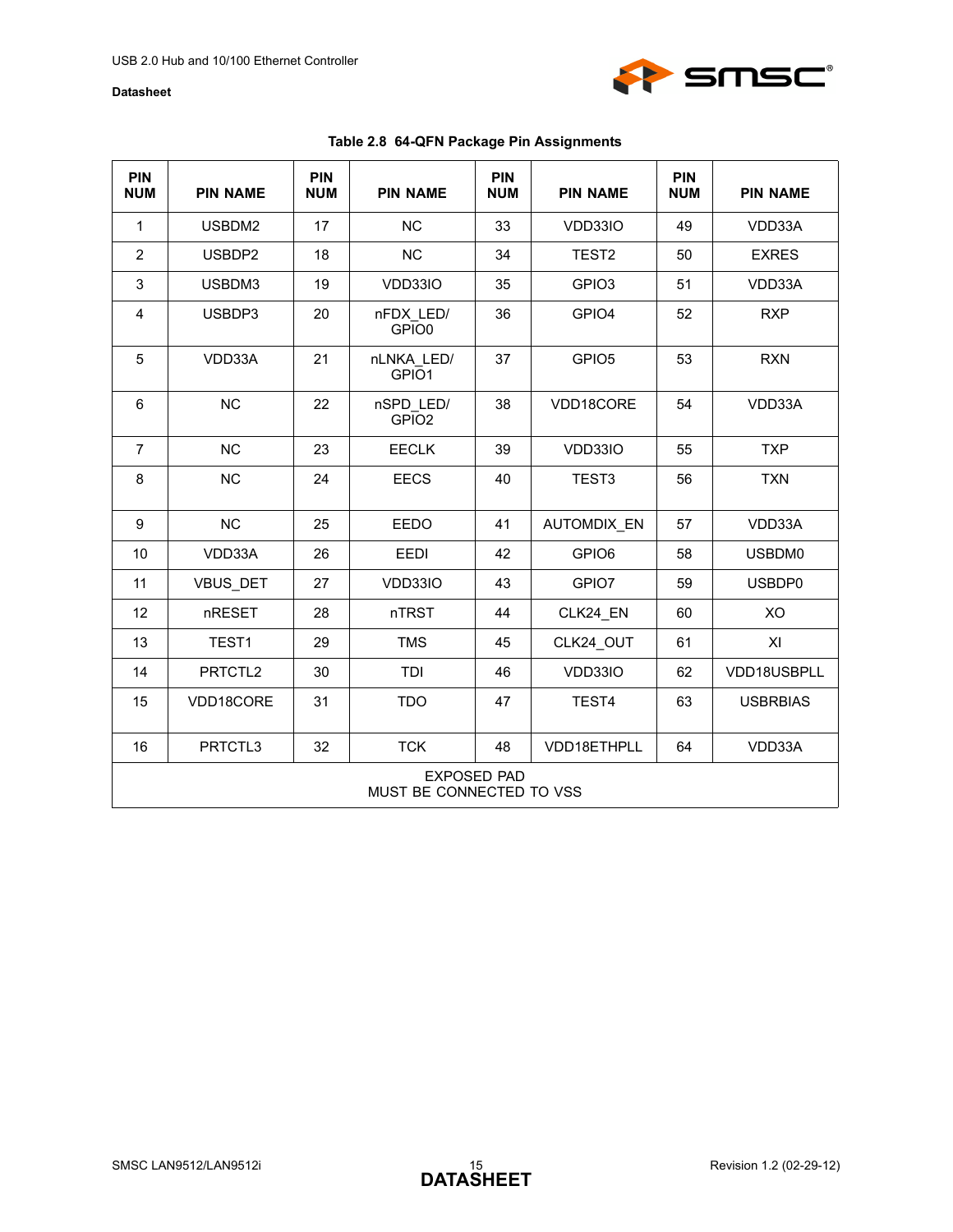

## <span id="page-15-0"></span>**2.1 Power Connections**

<span id="page-15-2"></span>[Figure 2.2](#page-15-1) illustrates the power connections for LAN9512/LAN9512i..



<span id="page-15-1"></span>**Figure 2.2 Power Connections**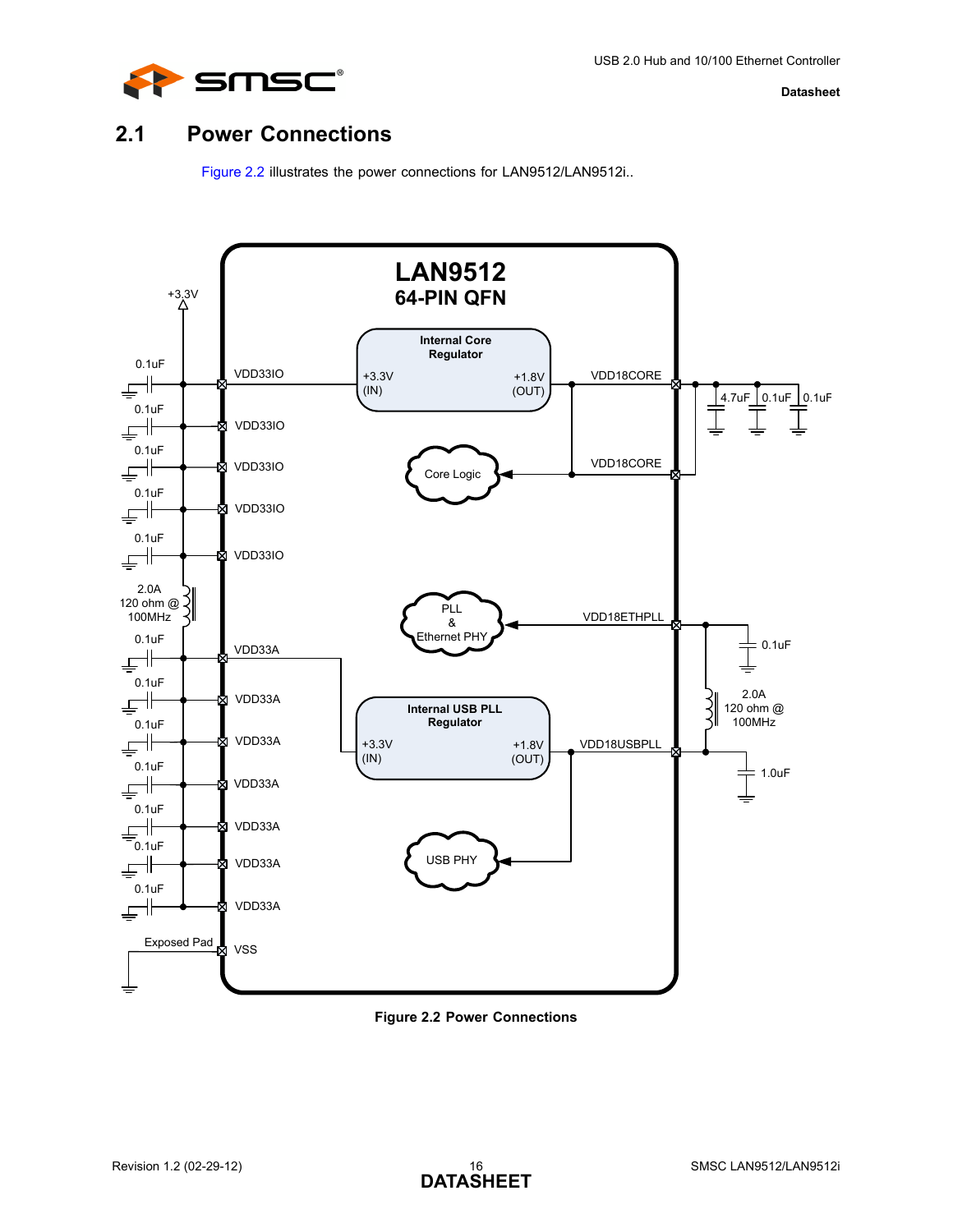

## <span id="page-16-0"></span>**2.2 Port Power Control**

This section details the usage of the port power control pins PRTCTL[3:2].

## <span id="page-16-1"></span>**2.2.1 Port Power Control Using a USB Power Switch**

The LAN9512/LAN9512i has a single port power control and over-current sense signal for each downstream port. When disabling port power the driver will actively drive a '0'. To avoid unnecessary power dissipation, the internal pull-up resistor will be disabled at that time. When port power is enabled, the output driver is disabled and the pull-up resistor is enabled, creating an open drain output. If there is an over-current situation, the USB Power Switch will assert the open drain OCS signal. The schmitt trigger input will recognize this situation as a low. The open drain output does not interfere. The overcurrent sense filter handles the transient conditions, such as low voltage, while the device is powering up.



<span id="page-16-2"></span>**Figure 2.3 Port Power Control with USB Power Switch**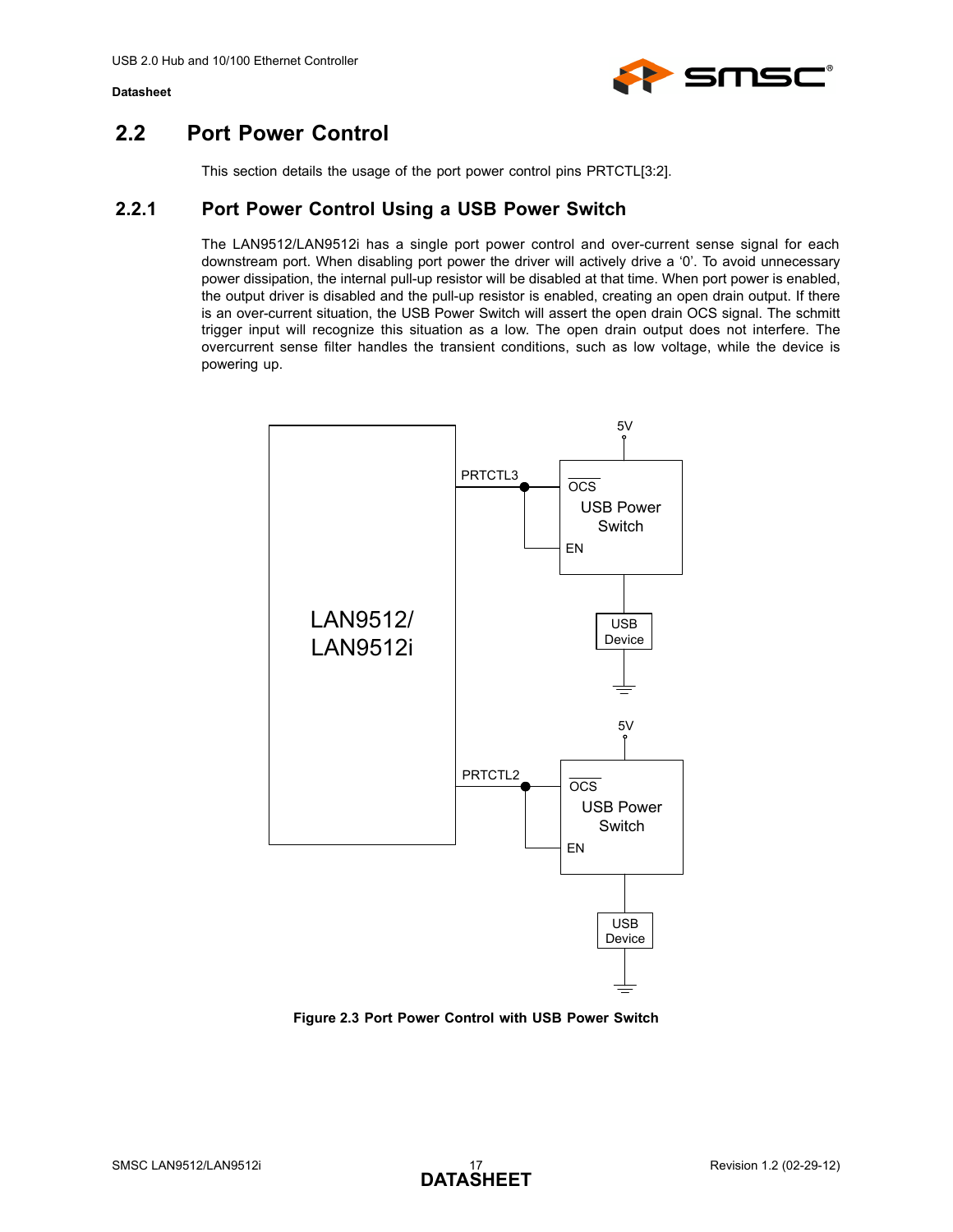

## <span id="page-17-0"></span>**2.2.2 Port Power Control Using a Poly Fuse**

When using the LAN9512/LAN9512i with a poly fuse, an external diode must be used (See [Figure 2.4\)](#page-17-1). When disabling port power, the driver will drive a '0'. This procedure will have no effect since the external diode will isolate the pin from the load. When port power is enabled, the output driver is disabled and the pull-up resistor is enabled, which creates an open drain output. This means that the pull-up resistor is providing 3.3 volts to the anode of the diode. If there is an over-current situation, the poly fuse will open. This will cause the cathode of the diode to go to 0 volts. The anode of the diode will be at 0.7 volts, and the Schmidt trigger input will register this as a low, resulting in an overcurrent detection. The open drain output does not interfere.



<span id="page-17-1"></span>**Figure 2.4 Port Power Control with Poly Fuse**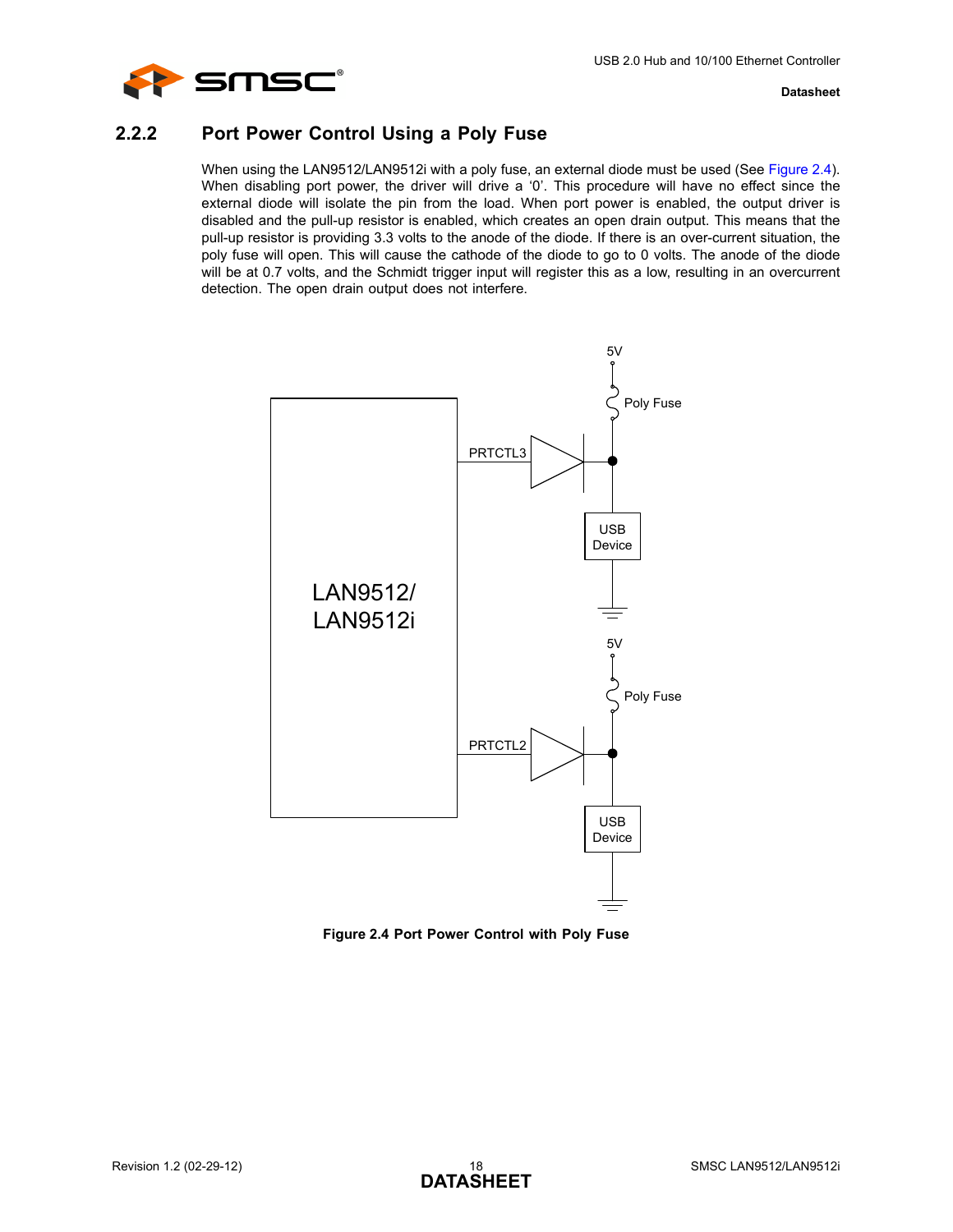

Many customers use a single poly fuse to power all their devices. For the ganged situation, all power control pins must be tied together.



<span id="page-18-0"></span>**Figure 2.5 Port Power with Ganged Control with Poly Fuse**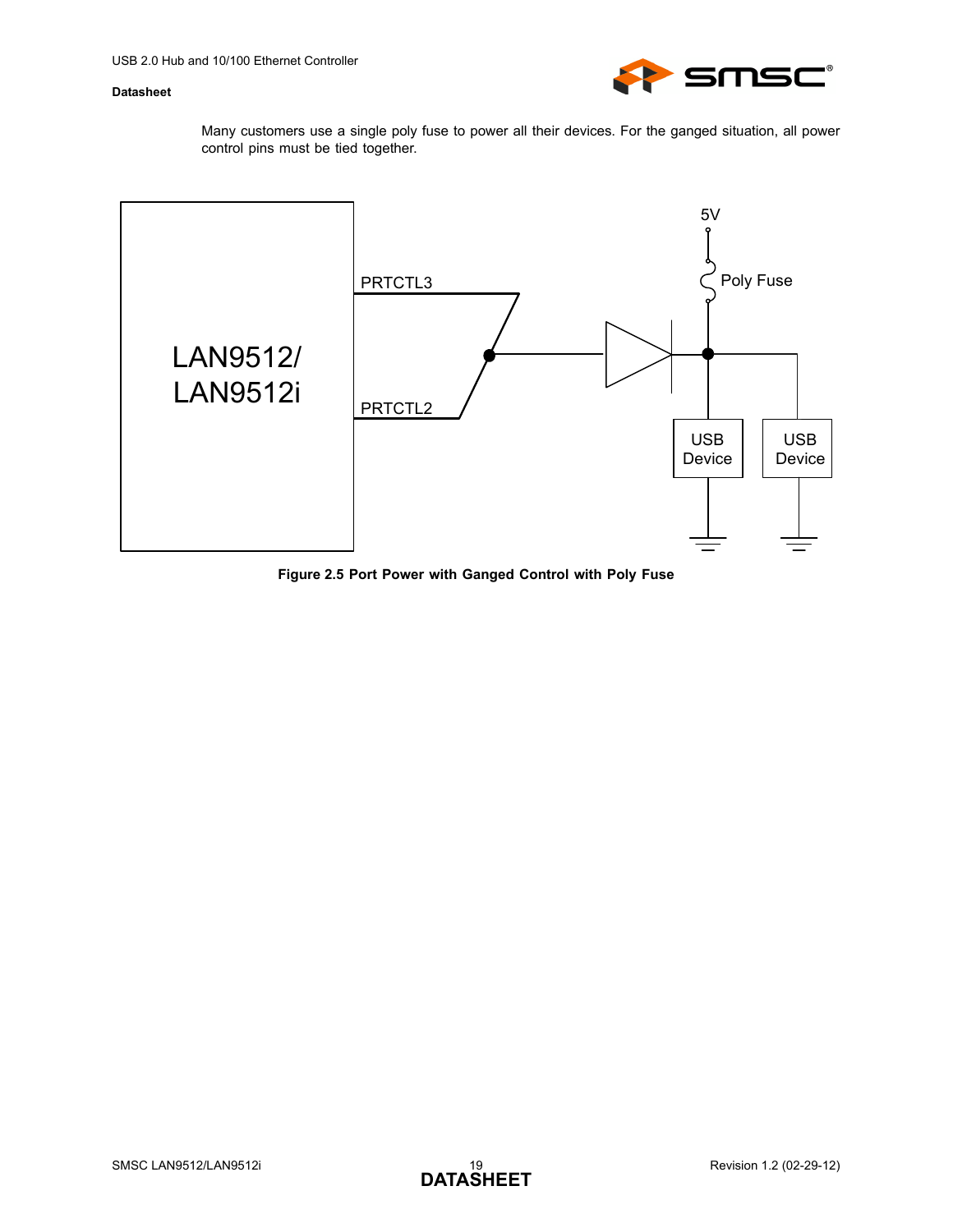

# <span id="page-19-0"></span>**2.3 Buffer Types**

## **Table 2.9 Buffer Types**

<span id="page-19-1"></span>

| <b>BUFFER TYPE</b> | <b>DESCRIPTION</b>                                                                                                                                                                                                                                           |
|--------------------|--------------------------------------------------------------------------------------------------------------------------------------------------------------------------------------------------------------------------------------------------------------|
| <b>IS</b>          | Schmitt-triggered Input                                                                                                                                                                                                                                      |
| IS 5V              | 5V Tolerant Schmitt-triggered Input                                                                                                                                                                                                                          |
| O8                 | Output with 8mA sink and 8mA source                                                                                                                                                                                                                          |
| OD <sub>8</sub>    | Open-drain output with 8mA sink                                                                                                                                                                                                                              |
| O <sub>12</sub>    | Output with 12mA sink and 12mA source                                                                                                                                                                                                                        |
| OD <sub>12</sub>   | Open-drain output with 12mA sink                                                                                                                                                                                                                             |
| PU                 | 50uA (typical) internal pull-up. Unless otherwise noted in the pin description, internal pull-<br>ups are always enabled.                                                                                                                                    |
|                    | Note:<br>Internal pull-up resistors prevent unconnected inputs from floating. Do not rely on<br>internal resistors to drive signals external to LAN9512/LAN9512i. When<br>connected to a load that must be pulled high, an external resistor must be added.  |
| <b>PD</b>          | 50uA (typical) internal pull-down. Unless otherwise noted in the pin description, internal<br>pull-downs are always enabled.                                                                                                                                 |
|                    | Internal pull-down resistors prevent unconnected inputs from floating. Do not rely<br>Note:<br>on internal resistors to drive signals external to LAN9512/LAN9512i. When<br>connected to a load that must be pulled low, an external resistor must be added. |
| AI                 | Analog input                                                                                                                                                                                                                                                 |
| <b>AIO</b>         | Analog bi-directional                                                                                                                                                                                                                                        |
| <b>ICLK</b>        | Crystal oscillator input pin                                                                                                                                                                                                                                 |
| <b>OCLK</b>        | Crystal oscillator output pin                                                                                                                                                                                                                                |
| P                  | Power pin                                                                                                                                                                                                                                                    |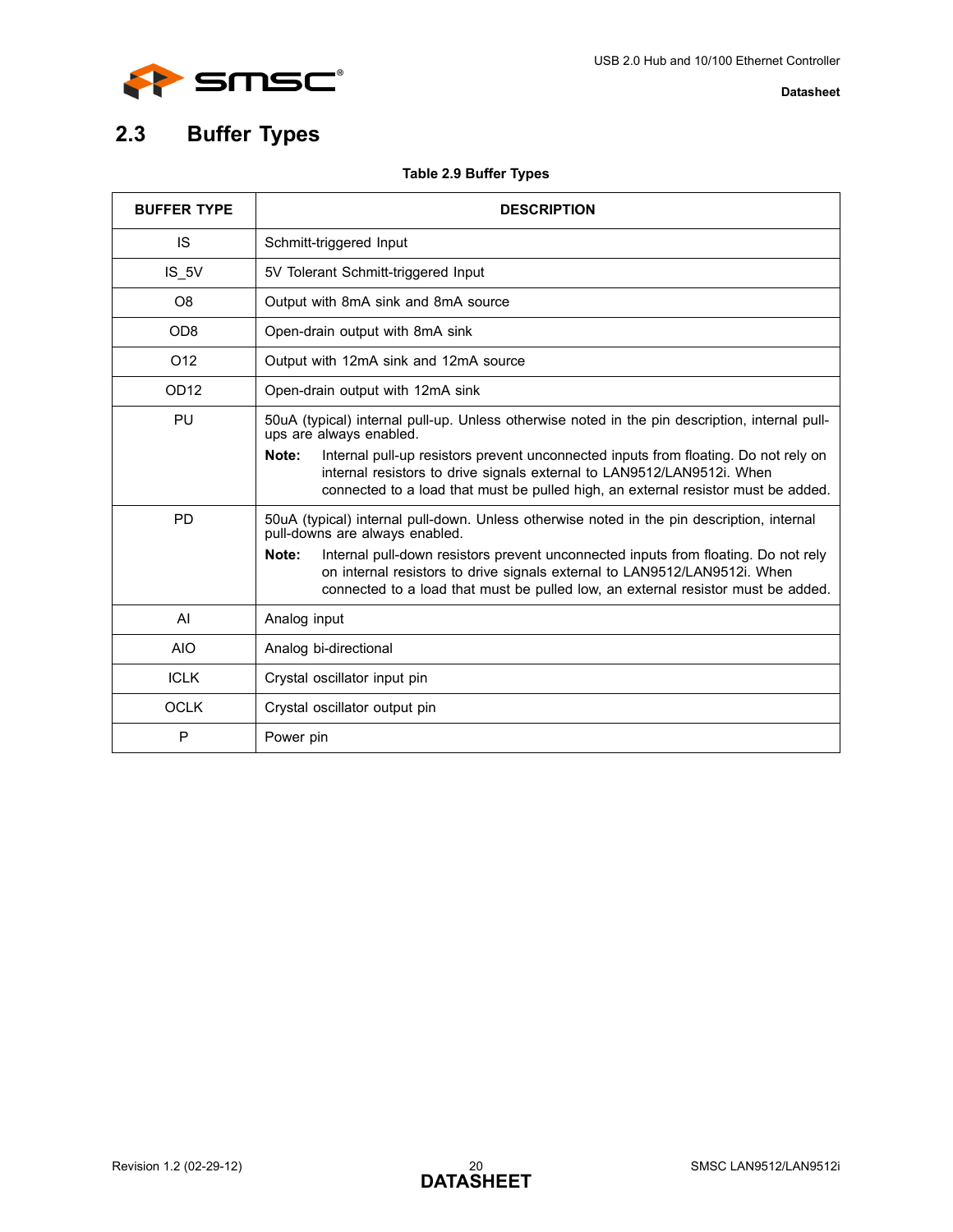

# <span id="page-20-0"></span>**Chapter 3 EEPROM Controller (EPC)**

<span id="page-20-3"></span>LAN9512/LAN9512i may use an external EEPROM to store the default values for the USB descriptors and the MAC address. The EEPROM controller supports most "93C46" type EEPROMs. A total of nine address bits are used to support 256/512 byte EEPROMs.

**Note:** A 3-wire style 2K/4K EEPROM that is organized for 256/512 x 8-bit operation must be used.

The MAC address is used as the default Ethernet MAC address and is loaded into the MAC's ADDRH and ADDRL registers. If a properly configured EEPROM is not detected, it is the responsibility of the Host LAN Driver to set the IEEE addresses.

After a system-level reset occurs, the device will load the default values from a properly configured EEPROM. The device will not accept USB transactions from the Host until this process is completed.

The EEPROM controller also allows the Host system to read, write and erase the contents of the Serial EEPROM.

## <span id="page-20-1"></span>**3.1 EEPROM Format**

[Table 3.1](#page-20-2) illustrates the format in which data is stored inside of the EEPROM.

Note the EEPROM offsets are given in units of 16-bit word offsets. A length field with a value of zero indicates that the field does not exist in the EEPROM. The device will use the field's HW default value in this case.

- **Note:** For Device Descriptors, the only valid values for the length are 0 and 18.
- **Note:** For Configuration and Interface Descriptors, the only valid values for the length are 0 and 18.
- **Note:** The EEPROM programmer must ensure that if a String Descriptor does not exist in the EEPROM, the referencing descriptor must contain 00h for the respective string index field.
- **Note:** If no Configuration Descriptor is present in the EEPROM, then the Configuration Flags affect the values of bmAttributes and bMaxPower in the Ethernet Controller Configuration Descriptor.
- **Note:** If all String Descriptor lengths are zero, then a Language ID will not be supported.

<span id="page-20-2"></span>

| <b>EEPROM ADDRESS</b> | <b>EEPROM CONTENTS</b>                             |
|-----------------------|----------------------------------------------------|
| 00h                   | 0xA <sub>5</sub>                                   |
| 01h                   | MAC Address [7:0]                                  |
| 02 <sub>h</sub>       | MAC Address [15:8]                                 |
| 03h                   | MAC Address [23:16]                                |
| 04h                   | MAC Address [31:24]                                |
| 05h                   | MAC Address [39:32]                                |
| 06h                   | MAC Address [47:40]                                |
| 07h                   | Full-Speed Polling Interval for Interrupt Endpoint |
| 08h                   | Hi-Speed Polling Interval for Interrupt Endpoint   |

#### **Table 3.1 EEPROM Format**

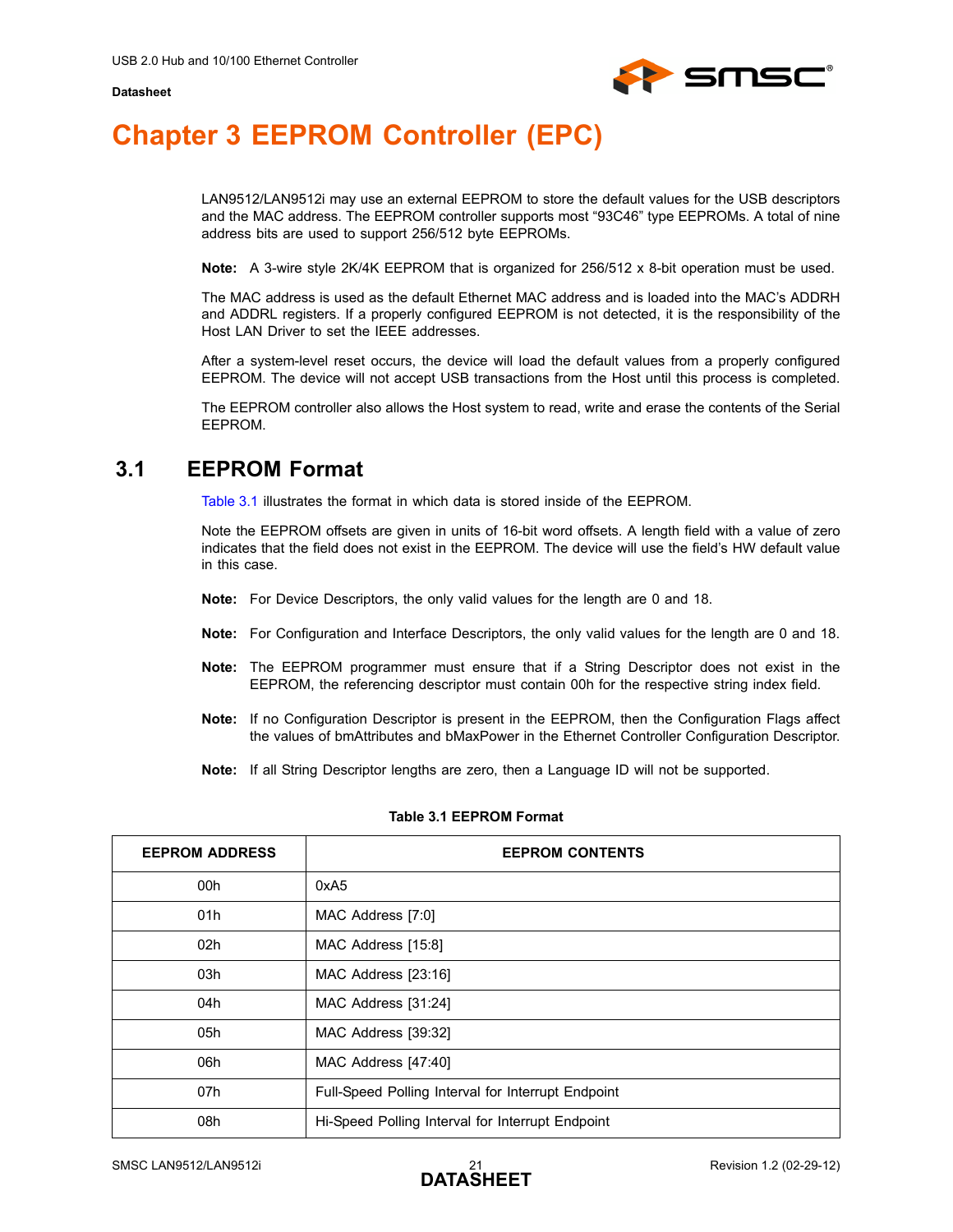

### **Table 3.1 EEPROM Format (continued)**

| <b>EEPROM ADDRESS</b> | <b>EEPROM CONTENTS</b>                                           |
|-----------------------|------------------------------------------------------------------|
| 09h                   | <b>Configuration Flags</b>                                       |
| 0Ah                   | Language ID Descriptor [7:0]                                     |
| 0Bh                   | Language ID Descriptor [15:8]                                    |
| 0Ch                   | Manufacturer ID String Descriptor Length (bytes)                 |
| 0 <sub>Dh</sub>       | Manufacturer ID String Descriptor EEPROM Word Offset             |
| 0Eh                   | Product Name String Descriptor Length (bytes)                    |
| 0Fh                   | Product Name String Descriptor EEPROM Word Offset                |
| 10h                   | Serial Number String Descriptor Length (bytes)                   |
| 11h                   | Serial Number String Descriptor EEPROM Word Offset               |
| 12h                   | Configuration String Descriptor Length (bytes)                   |
| 13h                   | Configuration String Descriptor Word Offset                      |
| 14h                   | Interface String Descriptor Length (bytes)                       |
| 15h                   | Interface String Descriptor Word Offset                          |
| 16h                   | Hi-Speed Device Descriptor Length (bytes)                        |
| 17h                   | Hi-Speed Device Descriptor Word Offset                           |
| 18h                   | Hi-Speed Configuration and Interface Descriptor Length (bytes)   |
| 19h                   | Hi-Speed Configuration and Interface Descriptor Word Offset      |
| 1Ah                   | Full-Speed Device Descriptor Length (bytes)                      |
| 1Bh                   | Full-Speed Device Descriptor Word Offset                         |
| 1Ch                   | Full-Speed Configuration and Interface Descriptor Length (bytes) |
| 1Dh                   | Full-Speed Configuration and Interface Descriptor Word Offset    |
| 1Eh-1Fh               | <b>RESERVED</b>                                                  |
| 20h                   | Vendor ID LSB Register (VIDL)                                    |
| 21h                   | Vendor ID MSB Register (VIDM)                                    |
| 22h                   | Product ID LSB Register (PIDL)                                   |
| 23h                   | Product ID MSB Register (PIDM)                                   |
| 24h                   | Device ID LSB Register (DIDL)                                    |
| 25h                   | Device ID MSB Register (DIDM)                                    |
| 26h                   | Config Data Byte 1 Register (CFG1)                               |
| 27h                   | Config Data Byte 2 Register (CFG2)                               |
| 28h                   | Config Data Byte 3 Register (CFG3)                               |
| 29h                   | Non-Removable Devices Register (NRD)                             |

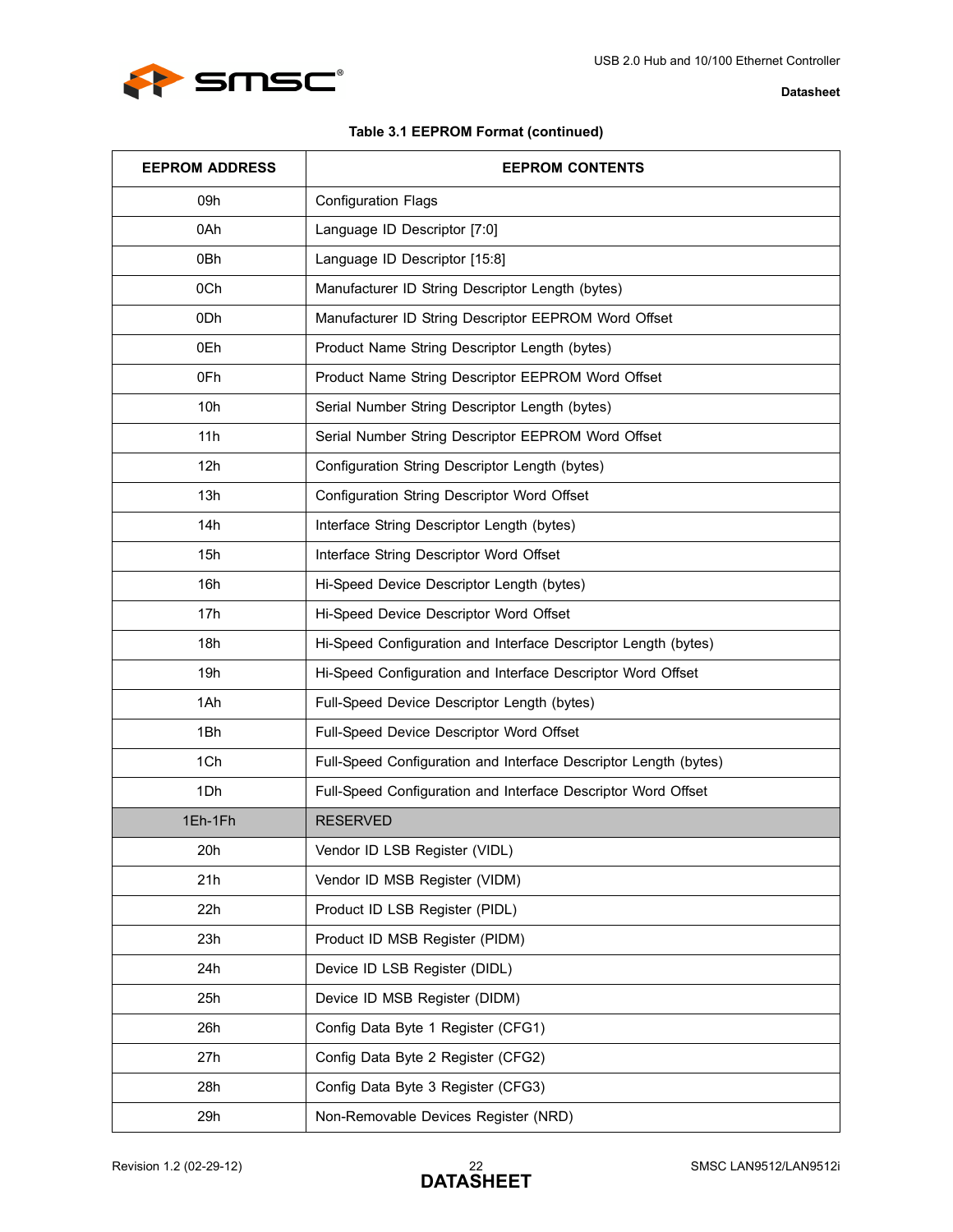

| <b>EEPROM ADDRESS</b> | <b>EEPROM CONTENTS</b>                             |
|-----------------------|----------------------------------------------------|
| 2Ah                   | Port Disable (Self) Register (PDS)                 |
| 2Bh                   | Port Disable (Bus) Register (PDB)                  |
| 2Ch                   | Max Power (Self) Register (MAXPS)                  |
| 2Dh                   | Max Power (Bus) Register (MAXPB)                   |
| 2Eh                   | Hub Controller Max Current (Self) Register (HCMCS) |
| 2Fh                   | Hub Controller Max Current (Bus) Register (HCMCB)  |
| 30h                   | Power-on Time Register (PWRT)                      |
| 31h                   | Boost_Up Register (BOOSTUP)                        |
| 32 <sub>h</sub>       | <b>RESERVED</b>                                    |
| 33h                   | Boost_3:2 Register (BOOST32)                       |
| 34h                   | <b>RESERVED</b>                                    |
| 35h                   | Port Swap Register (PRTSP)                         |
| 36h                   | Port Remap 12 Register (PRTR12)                    |
| 37h                   | Port Remap 3 Register (PRTR3)                      |
| 38h                   | <b>RESERVED</b>                                    |
| 39h                   | Status/Command Register (STCD)                     |

**Note:** EEPROM byte addresses past 39h can be used to store data for any purpose.

[Table 3.2](#page-22-0) describes the Configuration Flags

### **Table 3.2 Configuration Flags Description**

<span id="page-22-0"></span>

| <b>BIT</b> | <b>NAME</b>           | <b>DESCRIPTION</b>                                                                           |
|------------|-----------------------|----------------------------------------------------------------------------------------------|
| 7:3        | <b>RESERVED</b>       | 00000b                                                                                       |
|            | Remote Wakeup Support | $0 =$ The device does not support remote wakeup.<br>$1 =$ The device supports remote wakeup. |
|            | <b>RESERVED</b>       | 0b                                                                                           |
| 0          | Power Method          | $0 =$ The device Controller is bus powered.<br>1 = The device Controller is self powered.    |

**SMSC®**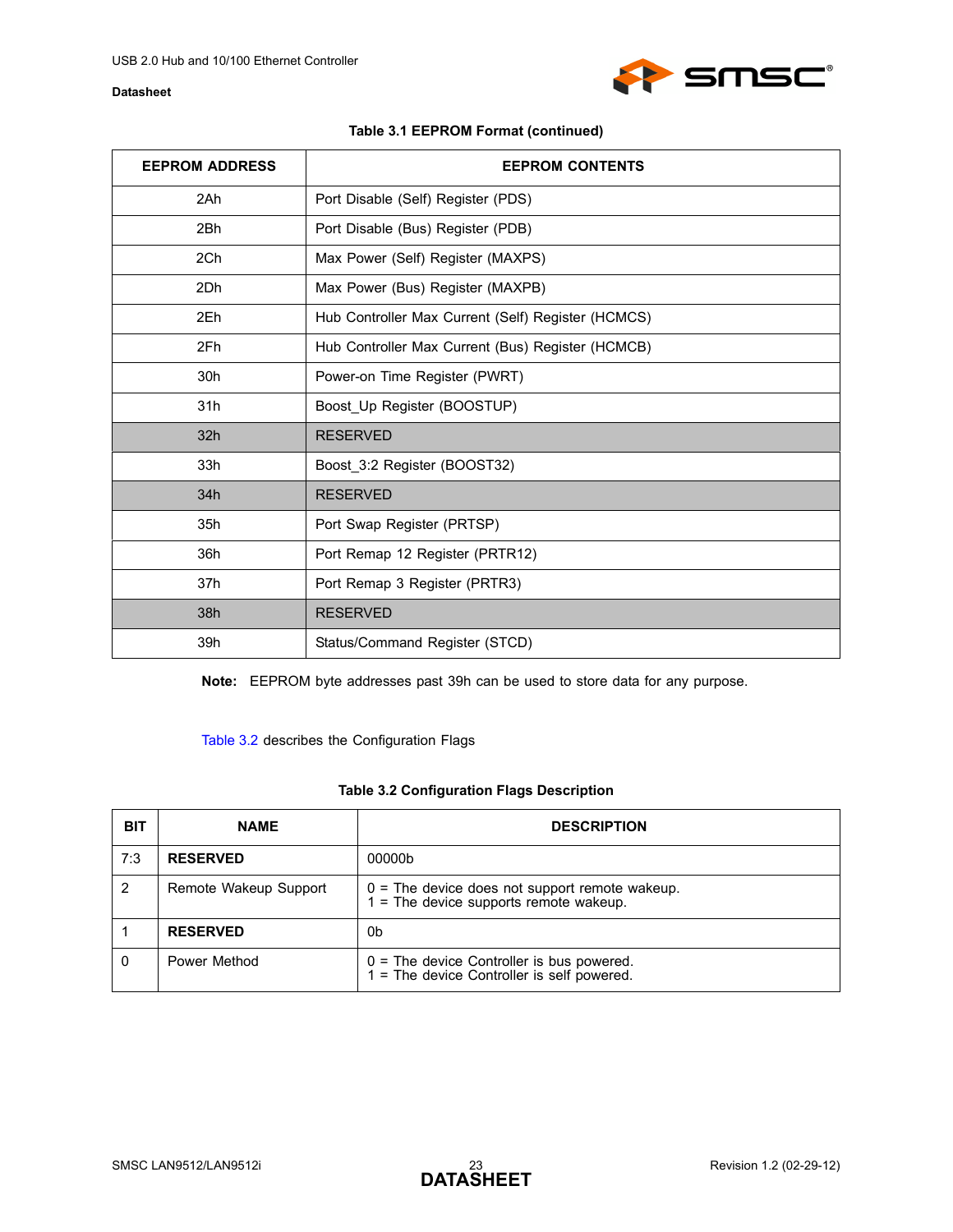



## <span id="page-23-0"></span>**3.1.1 Hub Configuration**

EEPROM offsets 20h through 39h comprise the Hub Configuration parameters. [Table 3.3](#page-23-1) describes these parameters and their default ROM values (Values assumed if no valid EEPROM present).

### **Table 3.3 Hub Configuration**

<span id="page-23-1"></span>

| <b>EEPROM</b><br><b>OFFSET</b> | <b>DESCRIPTION</b>                                                                                                                                                                                       | <b>DEFAULT</b>  |
|--------------------------------|----------------------------------------------------------------------------------------------------------------------------------------------------------------------------------------------------------|-----------------|
| 20h                            | Vendor ID LSB Register (VIDL)<br>Least Significant Byte of the Vendor ID. This is a 16-bit value that uniquely identifies<br>the Vendor of the user device (assigned by USB-Interface Forum).            | 24h             |
| 21h                            | Vendor ID MSB (VIDM)<br>Most Significant Byte of the Vendor ID. This is a 16-bit value that uniquely identifies<br>the Vendor of the user device (assigned by USB-Interface Forum).                      | 04h             |
| 22h                            | Product ID LSB Register (PIDL)<br>Least Significant Byte of the Product ID. This is a 16-bit value that the Vendor can<br>assign that uniquely identifies this particular product (assigned by the OEM). | 12h             |
| 23h                            | Product ID MSB Register (PIDM)<br>Most Significant Byte of the Product ID. This is a 16-bit value that the Vendor can<br>assign that uniquely identifies this particular product (assigned by the OEM).  | 95h             |
| 24h                            | Device ID LSB Register (DIDL)<br>Least Significant Byte of the Device ID. This is a 16-bit device release number in BCD<br>format (assigned by the OEM).                                                 | 00h             |
| 25h                            | Device ID MSB Register (DIDM)<br>Most Significant Byte of the Device ID. This is a 16-bit device release number in BCD<br>format (assigned by the OEM).                                                  | <b>Note 3.1</b> |
| 26h                            | Config Data Byte 1 Register (CFG1)<br>Refer to Table 3.4, "Config Data Byte 1 Register (CFG1) Format," on page 30 for<br>details.                                                                        | 9Bh             |
| 27h                            | Config Data Byte 2 Register (CFG2)<br>Refer to Table 3.5, "Config Data Byte 2 Register (CFG2) Format," on page 31 for<br>details.                                                                        | 18h             |
| 28h                            | Config Data Byte 3 Register (CFG3)<br>Refer to Table 3.6, "Config Data Byte 3 Register (CFG3) Format," on page 32 for<br>details.                                                                        | 00h             |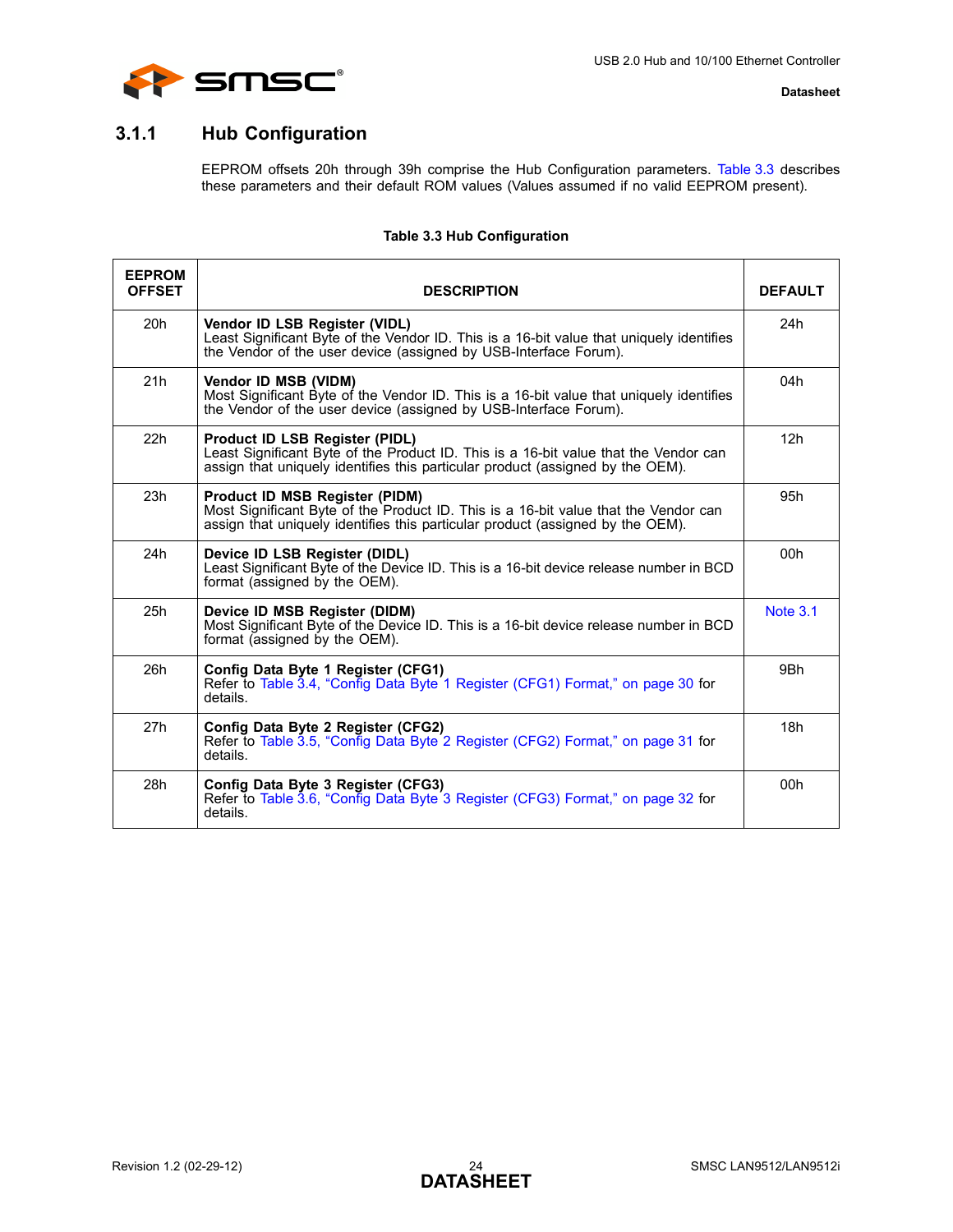

| <b>EEPROM</b><br><b>OFFSET</b> | <b>DESCRIPTION</b>                                                                                                                                                                                                                                                                                                                                                                            | <b>DEFAULT</b> |
|--------------------------------|-----------------------------------------------------------------------------------------------------------------------------------------------------------------------------------------------------------------------------------------------------------------------------------------------------------------------------------------------------------------------------------------------|----------------|
| 29h                            | Non-Removable Devices Register (NRD)<br>Indicates which port(s) include non-removable devices.                                                                                                                                                                                                                                                                                                | 02h            |
|                                | $0 =$ Port is removable<br>$1 =$ Port is non-removable                                                                                                                                                                                                                                                                                                                                        |                |
|                                | Informs the host if one of the active ports has a permanent device that is not<br>detachable from the Hub.                                                                                                                                                                                                                                                                                    |                |
|                                | Note:<br>The device must provide its own descriptor data.                                                                                                                                                                                                                                                                                                                                     |                |
|                                | Bit 7 = RESERVED<br>Bit $6$ = RESERVED<br>$Bit 5 = RESERVED$<br>$Bit 4 = RESERVED$<br>Bit $3 = 1$ ; Port 3 non-removable<br>Bit $2 = 1$ ; Port 2 non-removable<br>Bit $1 = 1$ ; Port 1 non-removable<br>Bit 0 is RESERVED, always = 0b                                                                                                                                                        |                |
|                                | Note:<br>Bit 1 must be set to 1 by firmware for proper identification of the Ethernet<br>Controller as a non-removable device.                                                                                                                                                                                                                                                                |                |
| 2Ah                            | Port Disable (Self) Register (PDS)<br>Disables 1 or more ports.                                                                                                                                                                                                                                                                                                                               | 30h            |
|                                | $0 =$ Port is available<br>$1 =$ Port is disabled                                                                                                                                                                                                                                                                                                                                             |                |
|                                | During Self-Powered operation, this selects the ports which will be permanently<br>disabled, and are not available to be enabled or enumerated by a host controller. The<br>ports can be disabled in any order, the internal logic will automatically report the<br>correct number of enabled ports to the USB host, and will reorder the active ports in<br>order to ensure proper function. |                |
|                                | Bit 7 = RESERVED<br>Bit $6 = RESERVED$<br>$Bit 5 = RESERVED$<br>Bit 4 = RESERVED<br>Bit $3 = 1$ ; Port 3 disabled<br>Bit $2 = 1$ ; Port 2 disabled<br>Bit $1 = 1$ ; Port 1 disabled<br>Bit 0 is RESERVED, always = 0b                                                                                                                                                                         |                |
| 2Bh                            | Port Disable (Bus) Register (PDB)<br>Disables 1 or more ports.                                                                                                                                                                                                                                                                                                                                | 30h            |
|                                | $0 =$ Port is available<br>$1 =$ Port is disabled                                                                                                                                                                                                                                                                                                                                             |                |
|                                | During Bus-Powered operation, this selects the ports which will be permanently<br>disabled, and are not available to be enabled or enumerated by a host controller. The<br>ports can be disabled in any order, the internal logic will automatically report the<br>correct number of enabled ports to the USB host, and will reorder the active ports in<br>order to ensure proper function.  |                |
|                                | $Bit 7 = RESERVED$<br>$Bit 6 = RESERVED$<br>$Bit 5 = RESERVED$<br>Bit 4 = RESERVED<br>Bit $3 = 1$ ; Port 3 disabled<br>Bit $2 = 1$ ; Port 2 disabled<br>Bit $1 = 1$ ; Port 1 disabled<br>Bit 0 is RESERVED, always = 0b                                                                                                                                                                       |                |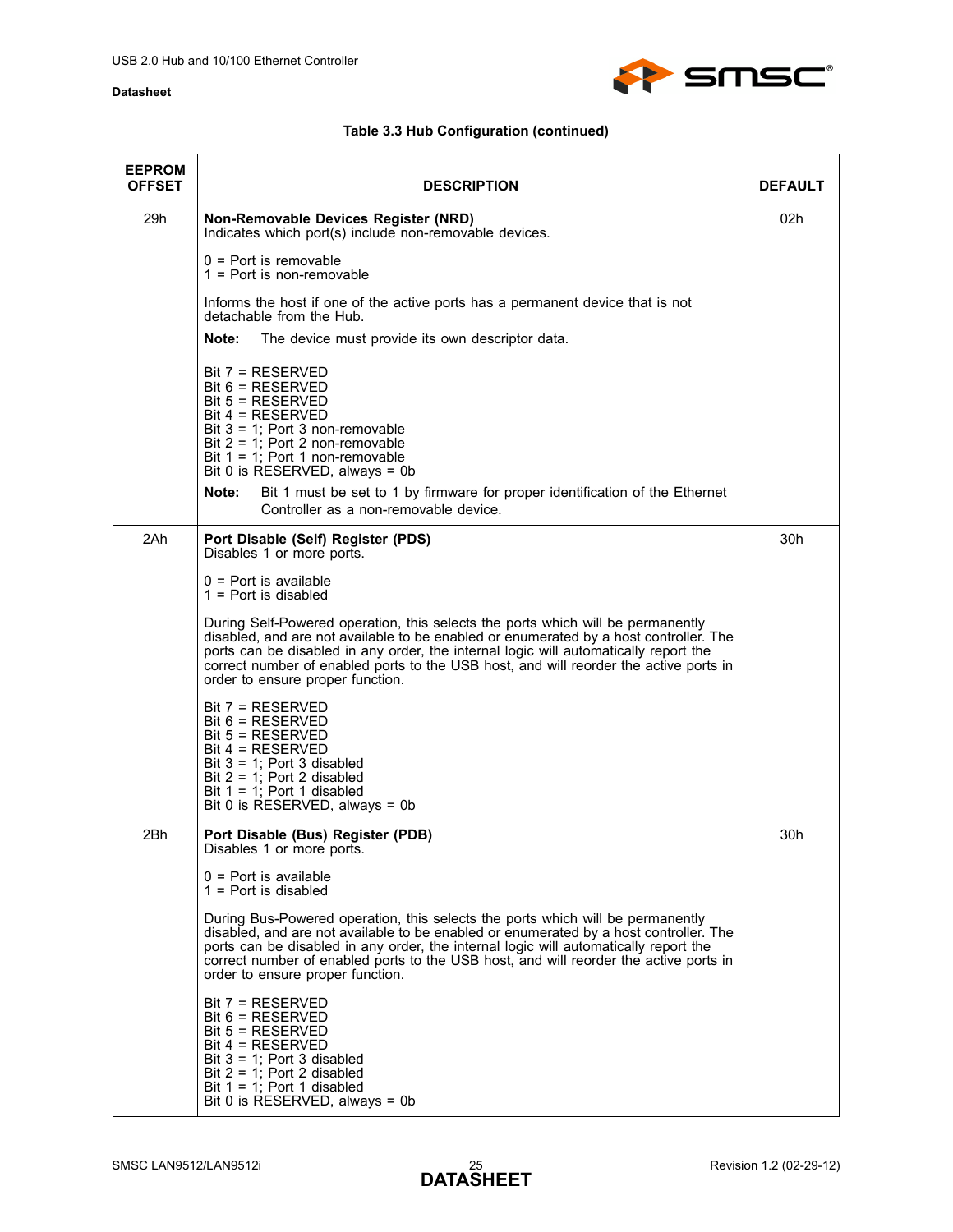

| <b>EEPROM</b><br><b>OFFSET</b> | <b>DESCRIPTION</b>                                                                                                                                                                                                                                                                                                                                                                                                                                                                                                                            | <b>DEFAULT</b> |
|--------------------------------|-----------------------------------------------------------------------------------------------------------------------------------------------------------------------------------------------------------------------------------------------------------------------------------------------------------------------------------------------------------------------------------------------------------------------------------------------------------------------------------------------------------------------------------------------|----------------|
| 2Ch                            | Max Power (Self) Register (MAXPS)<br>Value in 2mA increments that the Hub consumes from an upstream port (VBUS) when<br>operating as a self-powered hub. This value includes the hub silicon along with the<br>combined power consumption (from VBUS) of all associated circuitry on the board.<br>This value also includes the power consumption of a permanently attached peripheral<br>if the hub is configured as a compound device, and the embedded peripheral reports<br>0mA in its descriptors.                                       | 01h            |
|                                | Note:<br>The USB2.0 Specification does not permit this value to exceed 100mA.                                                                                                                                                                                                                                                                                                                                                                                                                                                                 |                |
| 2Dh                            | Max Power (Bus) Register (MAXPB)<br>Value in 2mA increments that the Hub consumes from an upstream port (VBUS) when<br>operating as a bus-powered hub. This value includes the hub silicon along with the<br>combined power consumption (from VBUS) of all associated circuitry on the board.<br>This value also includes the power consumption of a permanently attached peripheral<br>if the hub is configured as a compound device, and the embedded peripheral reports<br>0mA in its descriptors.                                         | 00h            |
| 2Eh                            | Hub Controller Max Current (Self) Register (HCMCS)<br>Value in 2mA increments that the Hub consumes from an upstream port (VBUS) when<br>operating as a self-powered hub. This value includes the hub silicon along with the<br>combined power consumption (from VBUS) of all associated circuitry on the board.<br>This value does NOT include the power consumption of a permanently attached<br>peripheral if the hub is configured as a compound device.<br>The USB2.0 Specification does not permit this value to exceed 100mA.<br>Note: | 01h            |
|                                |                                                                                                                                                                                                                                                                                                                                                                                                                                                                                                                                               |                |
| 2Fh                            | Hub Controller Max Current (Bus) Register (HCMCB)<br>Value in 2mA increments that the Hub consumes from an upstream port (VBUS) when<br>operating as a bus-powered hub. This value includes the hub silicon along with the<br>combined power consumption (from VBUS) of all associated circuitry on the board.<br>This value does NOT include the power consumption of a permanently attached<br>peripheral if the hub is configured as a compound device.                                                                                    | 00h            |
| 30h                            | Power-on Time Register (PWRT)<br>The length of time that it takes (in 2mS intervals) from the time the host initiated<br>power-on sequence begins on a port until power is good on that port. System software<br>uses this value to determine how long to wait before accessing a powered-on port.                                                                                                                                                                                                                                            | 32h            |
| 31h                            | Boost_Up Register (BOOSTUP)<br>Refer to Table 3.7, "Boost Up Register (BOOSTUP) Format," on page 32 for details.                                                                                                                                                                                                                                                                                                                                                                                                                              | 00h            |
| 32h                            | <b>RESERVED</b>                                                                                                                                                                                                                                                                                                                                                                                                                                                                                                                               | 00h            |
| 33h                            | Boost 3:2 Register (BOOST32)<br>Refer to Table 3.8, "Boost 3:2 Register (BOOST32) Format," on page 32 for details.                                                                                                                                                                                                                                                                                                                                                                                                                            | 00h            |
| 34h                            | <b>RESERVED</b>                                                                                                                                                                                                                                                                                                                                                                                                                                                                                                                               | 00h            |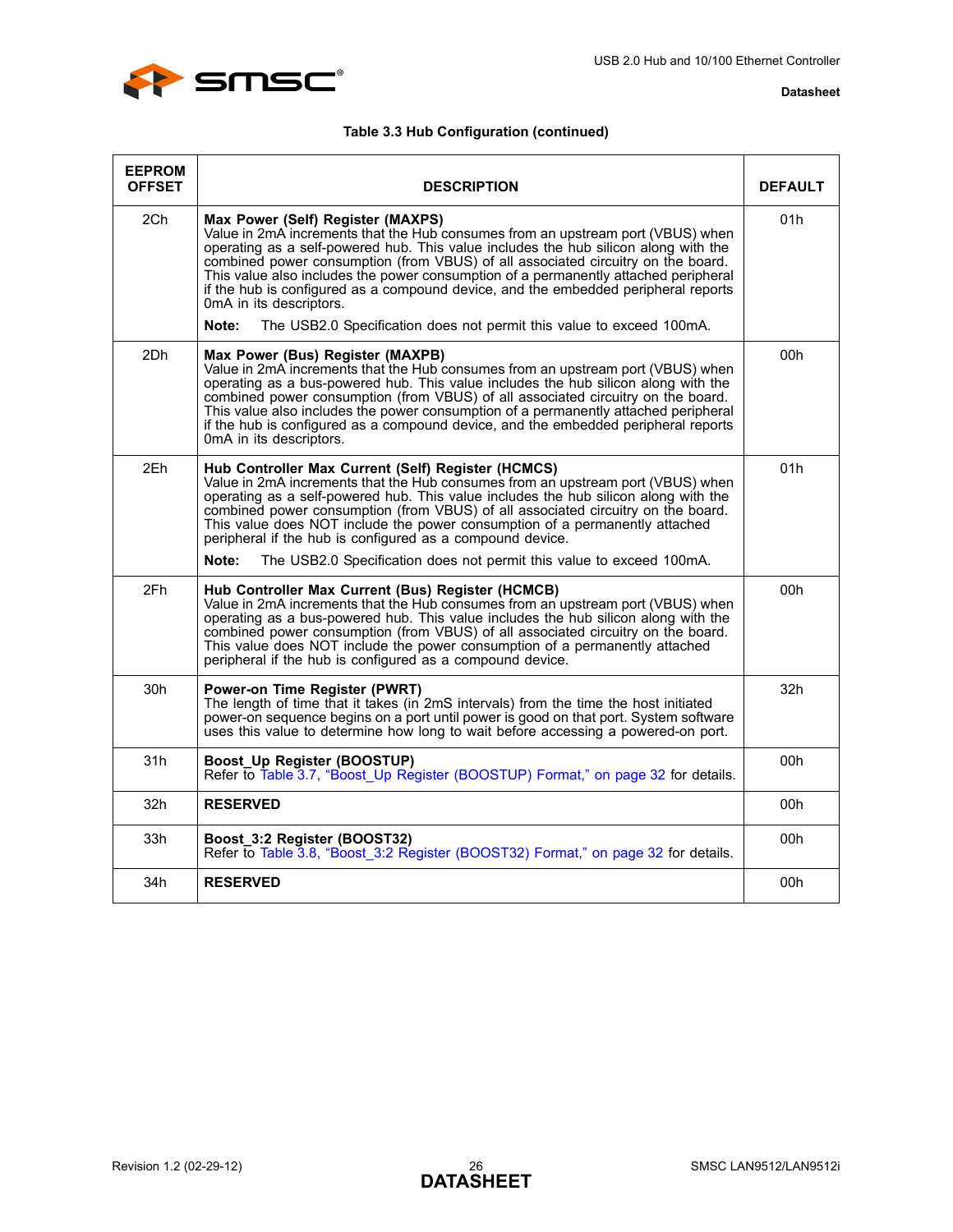

| <b>EEPROM</b><br><b>OFFSET</b> | <b>DESCRIPTION</b>                                                                                                                                                                                                                           | <b>DEFAULT</b> |
|--------------------------------|----------------------------------------------------------------------------------------------------------------------------------------------------------------------------------------------------------------------------------------------|----------------|
| 35h                            | Port Swap Register (PRTSP)<br>Swaps the Upstream and Downstream USB DP and DM pins for ease of board routing<br>to devices and connectors.                                                                                                   | 00h            |
|                                | $0 = USB D+$ functionality is associated with the DP pin and D- functionality is<br>associated with the DM pin.                                                                                                                              |                |
|                                | $1 =$ USB D+ functionality is associated with the DM pin and D- functionality is<br>associated with the DP pin.                                                                                                                              |                |
|                                | $Bit 7 = RESERVED$<br>$Bit 6 = RESERVED$<br>$Bit 5 = RESERVED$<br>$Bit 4 = RESERVED$<br>Bit $3 = 1$ ; Port 3 DP/DM is swapped<br>Bit $2 = 1$ ; Port 2 DP/DM is swapped<br>$Bit 1 = RESERVED$<br>Bit $0 = 1$ ; Upstream Port DP/DM is swapped |                |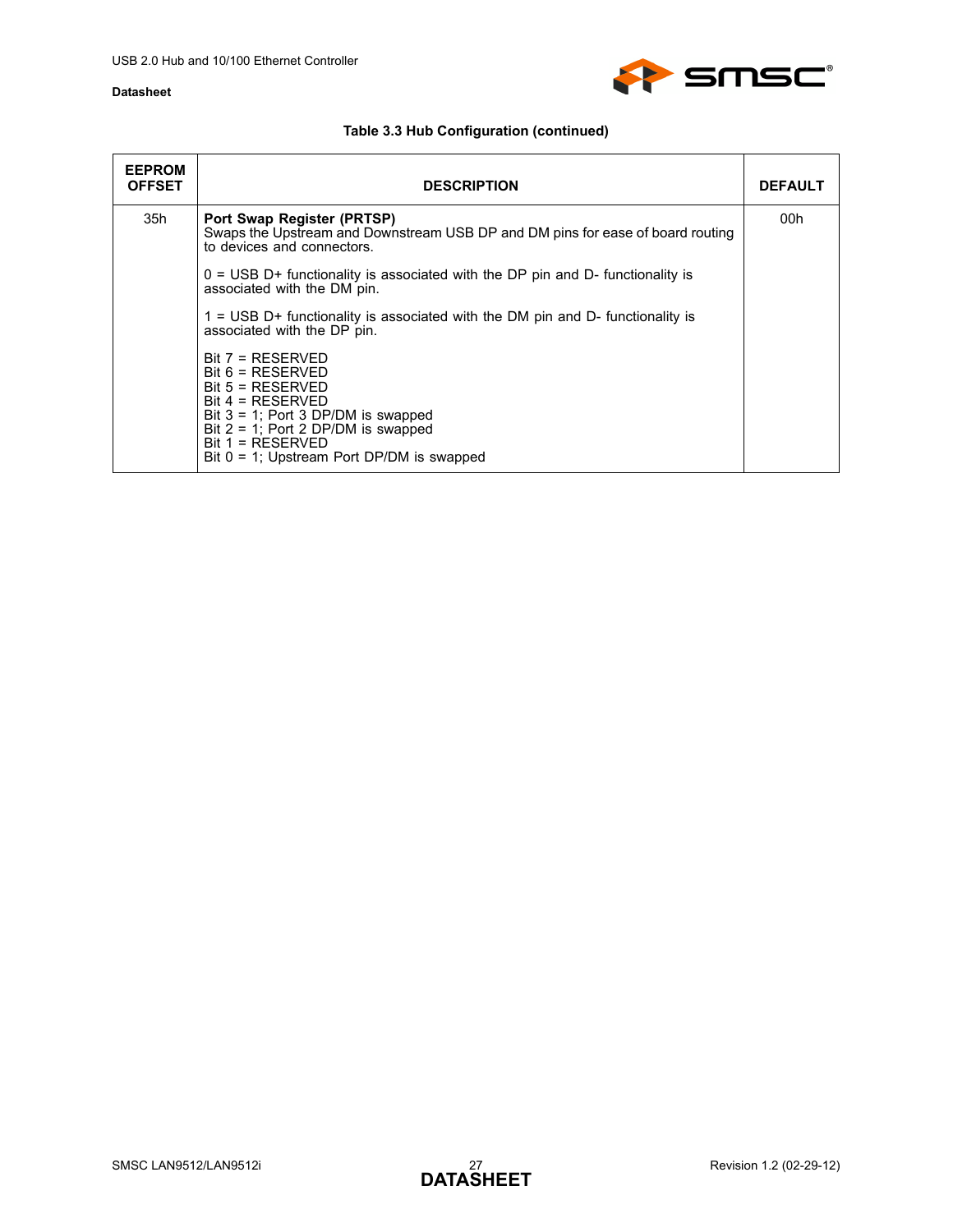

| <b>EEPROM</b><br><b>OFFSET</b> |                                                                                                                                                                                                                                                                                                                                                                                                                                                                                                                                                                                                                                                                                                                                                                       |      | <b>DESCRIPTION</b>                                                                                                                                                                                                                                        | <b>DEFAULT</b> |
|--------------------------------|-----------------------------------------------------------------------------------------------------------------------------------------------------------------------------------------------------------------------------------------------------------------------------------------------------------------------------------------------------------------------------------------------------------------------------------------------------------------------------------------------------------------------------------------------------------------------------------------------------------------------------------------------------------------------------------------------------------------------------------------------------------------------|------|-----------------------------------------------------------------------------------------------------------------------------------------------------------------------------------------------------------------------------------------------------------|----------------|
| 36h                            | Port Remap 12 Register (PRTR12)<br>When a hub is enumerated by a USB Host Controller, the hub is only permitted to<br>report how many ports it has. The hub is not permitted to select a numerical range or<br>assignment. The Host Controller will number the downstream ports of the hub starting<br>with the number 1, up to the number of ports that the hub reported having.<br>The host's port number is referred to as "Logical Port Number" and the physical port<br>on the hub is the "Physical Port Number". When remapping mode is enabled, (see<br>Port Re-Mapping Enable (PRTMAP EN) bit in Config Data Byte 3 Register (CFG3)<br>Format) the hub's downstream port numbers can be remapped to different logical port<br>numbers (assigned by the host). |      |                                                                                                                                                                                                                                                           | 21h            |
|                                | Note:                                                                                                                                                                                                                                                                                                                                                                                                                                                                                                                                                                                                                                                                                                                                                                 |      | The OEM must ensure that Contiguous Logical Port Numbers are used,<br>starting from #1 up to the maximum number of enabled ports. This ensures<br>that the hub's ports are numbered in accordance with the way a Host will<br>communicate with the ports. |                |
|                                | Bit $[7:4] =$                                                                                                                                                                                                                                                                                                                                                                                                                                                                                                                                                                                                                                                                                                                                                         | 0000 | Physical Port 2 is Disabled                                                                                                                                                                                                                               |                |
|                                |                                                                                                                                                                                                                                                                                                                                                                                                                                                                                                                                                                                                                                                                                                                                                                       | 0001 | Physical Port 2 is mapped to Logical Port 1                                                                                                                                                                                                               |                |
|                                |                                                                                                                                                                                                                                                                                                                                                                                                                                                                                                                                                                                                                                                                                                                                                                       | 0010 | Physical Port 2 is mapped to Logical Port 2                                                                                                                                                                                                               |                |
|                                |                                                                                                                                                                                                                                                                                                                                                                                                                                                                                                                                                                                                                                                                                                                                                                       | 0011 | Physical Port 2 is mapped to Logical Port 3                                                                                                                                                                                                               |                |
|                                |                                                                                                                                                                                                                                                                                                                                                                                                                                                                                                                                                                                                                                                                                                                                                                       |      | All others RESERVED                                                                                                                                                                                                                                       |                |
|                                | Bit $[3:0] =$                                                                                                                                                                                                                                                                                                                                                                                                                                                                                                                                                                                                                                                                                                                                                         | 0000 | Physical Port 1 is Disabled                                                                                                                                                                                                                               |                |
|                                |                                                                                                                                                                                                                                                                                                                                                                                                                                                                                                                                                                                                                                                                                                                                                                       | 0001 | Physical Port 1 is mapped to Logical Port 1                                                                                                                                                                                                               |                |
|                                |                                                                                                                                                                                                                                                                                                                                                                                                                                                                                                                                                                                                                                                                                                                                                                       | 0010 | Physical Port 1 is mapped to Logical Port 2                                                                                                                                                                                                               |                |
|                                |                                                                                                                                                                                                                                                                                                                                                                                                                                                                                                                                                                                                                                                                                                                                                                       | 0011 | Physical Port 1 is mapped to Logical Port 3                                                                                                                                                                                                               |                |
|                                |                                                                                                                                                                                                                                                                                                                                                                                                                                                                                                                                                                                                                                                                                                                                                                       |      | All others RESERVED                                                                                                                                                                                                                                       |                |
|                                |                                                                                                                                                                                                                                                                                                                                                                                                                                                                                                                                                                                                                                                                                                                                                                       |      |                                                                                                                                                                                                                                                           |                |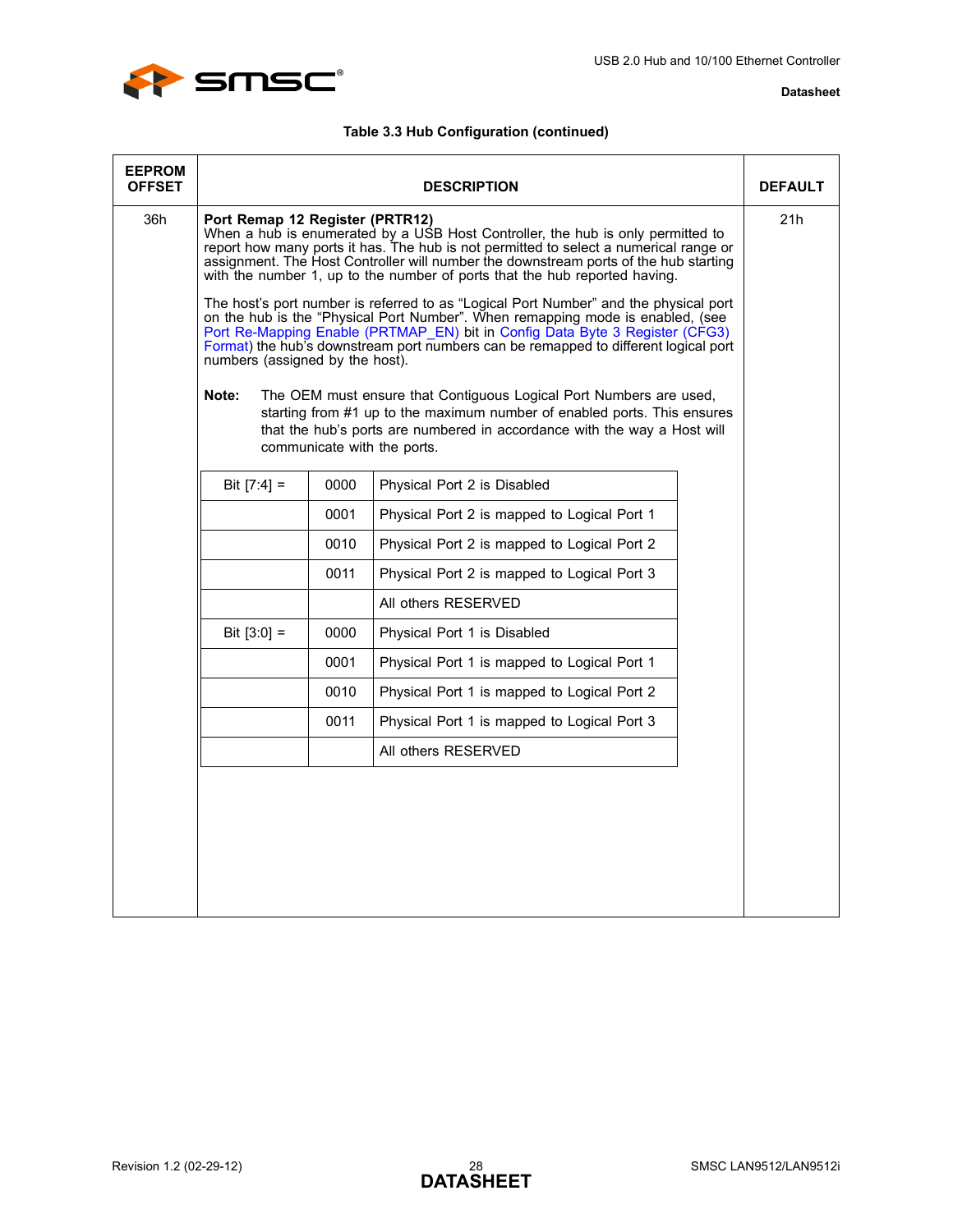

## **Table 3.3 Hub Configuration (continued)**

| <b>EEPROM</b><br><b>OFFSET</b> |                                                                                                                                                                                                                                                                                                                                                                                                                                                                                                                                                                                                                                                                                                                                                                                                                                                                                                                                                                                                                                           |                | <b>DESCRIPTION</b>                                                          | <b>DEFAULT</b> |
|--------------------------------|-------------------------------------------------------------------------------------------------------------------------------------------------------------------------------------------------------------------------------------------------------------------------------------------------------------------------------------------------------------------------------------------------------------------------------------------------------------------------------------------------------------------------------------------------------------------------------------------------------------------------------------------------------------------------------------------------------------------------------------------------------------------------------------------------------------------------------------------------------------------------------------------------------------------------------------------------------------------------------------------------------------------------------------------|----------------|-----------------------------------------------------------------------------|----------------|
| 37 <sub>h</sub>                | Port Remap 3 Register (PRTR3)<br>When a hub is enumerated by a USB Host Controller, the hub is only permitted to<br>report how many ports it has. The hub is not permitted to select a numerical range or<br>assignment. The Host Controller will number the downstream ports of the hub starting<br>with the number 1, up to the number of ports that the hub reported having.<br>The host's port number is referred to as "Logical Port Number" and the physical port<br>on the hub is the "Physical Port Number". When remapping mode is enabled (see<br>Port Re-Mapping Enable (PRTMAP_EN) bit in Config Data Byte 3 Register (CFG3)<br>Format), the hub's downstream port numbers can be remapped to different logical port<br>numbers (assigned by the host).<br>Note:<br>The OEM must ensure that Contiguous Logical Port Numbers are used,<br>starting from #1 up to the maximum number of enabled ports, this ensures<br>that the hub's ports are numbered in accordance with the way a Host will<br>communicate with the ports. |                |                                                                             | 03h            |
|                                | Bit $[7:4] =$                                                                                                                                                                                                                                                                                                                                                                                                                                                                                                                                                                                                                                                                                                                                                                                                                                                                                                                                                                                                                             | $\overline{a}$ | <b>RESERVED</b>                                                             |                |
|                                | Bit $[3:0] =$                                                                                                                                                                                                                                                                                                                                                                                                                                                                                                                                                                                                                                                                                                                                                                                                                                                                                                                                                                                                                             | 0000           | Physical Port 3 is Disabled                                                 |                |
|                                |                                                                                                                                                                                                                                                                                                                                                                                                                                                                                                                                                                                                                                                                                                                                                                                                                                                                                                                                                                                                                                           | 0001           | Physical Port 3 is mapped to Logical Port 1                                 |                |
|                                |                                                                                                                                                                                                                                                                                                                                                                                                                                                                                                                                                                                                                                                                                                                                                                                                                                                                                                                                                                                                                                           | 0010           | Physical Port 3 is mapped to Logical Port 2                                 |                |
|                                | 0011<br>Physical Port 3 is mapped to Logical Port 3                                                                                                                                                                                                                                                                                                                                                                                                                                                                                                                                                                                                                                                                                                                                                                                                                                                                                                                                                                                       |                |                                                                             |                |
|                                |                                                                                                                                                                                                                                                                                                                                                                                                                                                                                                                                                                                                                                                                                                                                                                                                                                                                                                                                                                                                                                           |                | All others RESERVED                                                         |                |
|                                |                                                                                                                                                                                                                                                                                                                                                                                                                                                                                                                                                                                                                                                                                                                                                                                                                                                                                                                                                                                                                                           |                |                                                                             |                |
| 38h                            | <b>RESERVED</b>                                                                                                                                                                                                                                                                                                                                                                                                                                                                                                                                                                                                                                                                                                                                                                                                                                                                                                                                                                                                                           |                |                                                                             | 00h            |
| 39h                            | <b>Status/Command Register (STCD)</b><br>details.                                                                                                                                                                                                                                                                                                                                                                                                                                                                                                                                                                                                                                                                                                                                                                                                                                                                                                                                                                                         |                | Refer to Table 3.9, "Status/Command Register (STCD) Format," on page 33 for | 01h            |

<span id="page-28-0"></span>**Note 3.1** Default value is dependent on device revision.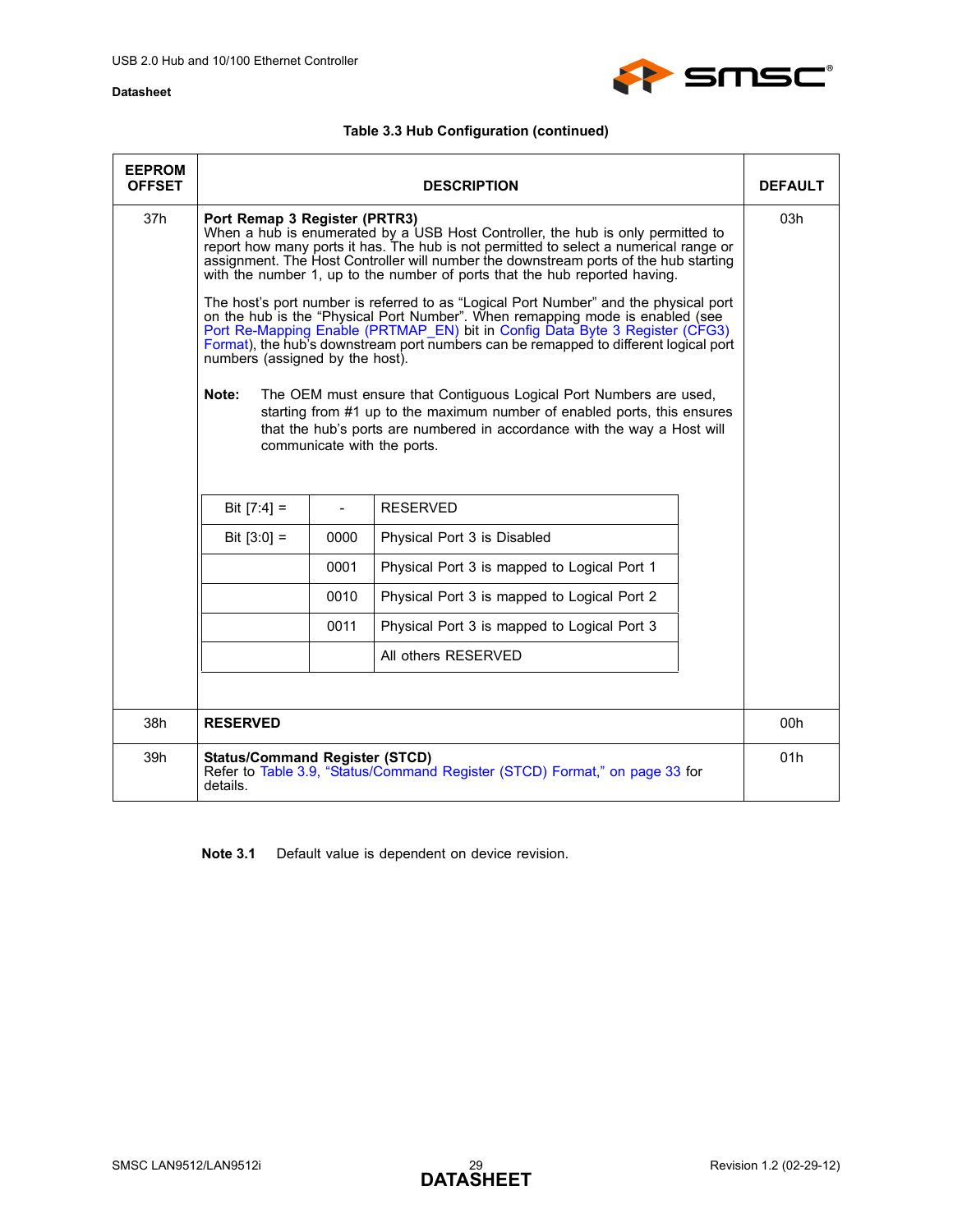

|  |  |  |  | Table 3.4 Config Data Byte 1 Register (CFG1) Format |
|--|--|--|--|-----------------------------------------------------|
|--|--|--|--|-----------------------------------------------------|

<span id="page-29-0"></span>

| <b>BITS</b>    | <b>DESCRIPTION</b>                                                                                                                                                                                                                                                                                                                                                                                                                                                                                                    | <b>DEFAULT</b> |
|----------------|-----------------------------------------------------------------------------------------------------------------------------------------------------------------------------------------------------------------------------------------------------------------------------------------------------------------------------------------------------------------------------------------------------------------------------------------------------------------------------------------------------------------------|----------------|
| $\overline{7}$ | Self or Bus Power (SELF_BUS_PWR)<br>Selects between Self or Bus-Powered operation.                                                                                                                                                                                                                                                                                                                                                                                                                                    | 1b             |
|                | $0 = Bus-Powered$<br>$1 = Self-Powered$                                                                                                                                                                                                                                                                                                                                                                                                                                                                               |                |
|                | The Hub is either Self-Powered (draws less than 2mA of upstream bus power) or Bus-<br>Powered (limited to a 100mA maximum of upstream power prior to being configured<br>by the host controller).                                                                                                                                                                                                                                                                                                                     |                |
|                | When configured as a Bus-Powered device, the SMSC Hub consumes less than<br>100mA of current prior to being configured. After configuration, the Bus-Powered<br>SMSC Hub (along with all associated hub circuitry, any embedded devices if part of<br>a compound device, and 100mA per externally available downstream port) must<br>consume no more than 500mA of upstream VBUS current. The current consumption<br>is system dependent, and the OEM must ensure that the USB2.0 specifications are<br>not violated. |                |
|                | When configured as a Self-Powered device, <1mA of upstream VBUS current is<br>consumed and all ports are available, with each port being capable of sourcing 500mA<br>of current.                                                                                                                                                                                                                                                                                                                                     |                |
| 6              | <b>RESERVED</b>                                                                                                                                                                                                                                                                                                                                                                                                                                                                                                       | 0b             |
| 5              | High Speed Disable (HS_DISABLE)<br>Disables the capability to attach as either a High/Full-Speed device, and forces<br>attachment as Full-Speed only (no High-Speed support).                                                                                                                                                                                                                                                                                                                                         | 0 <sub>b</sub> |
|                | $0 = High$ -/Full-Speed<br>1 = Full-Speed-Only (High-Speed disabled)                                                                                                                                                                                                                                                                                                                                                                                                                                                  |                |
| 4              | Multiple TT Enable (MTT_ENABLE)<br>Enables one transaction translator per port operation.                                                                                                                                                                                                                                                                                                                                                                                                                             | 1 <sub>b</sub> |
|                | Selects between a mode where only one transaction translator is available for all ports<br>(Single-TT), or each port gets a dedicated transaction translator (Multi-TT) {Note: The<br>host may force Single-TT mode only.                                                                                                                                                                                                                                                                                             |                |
|                | $0 =$ Single TT for all ports.<br>1 = One TT per port (multiple TT's supported)                                                                                                                                                                                                                                                                                                                                                                                                                                       |                |
| 3              | EOP Disable (EOP_DISABLE)<br>Disables EOP generation of EOF1 when in Full-Speed mode. During FS operation<br>only, this permits the Hub to send EOP if no downstream traffic is detected at EOF1.<br>See Section 11.3.1 of the USB 2.0 Specification for additional details.                                                                                                                                                                                                                                          | 1 <sub>b</sub> |
|                | Note:<br>Generation of an EOP at the EOF1 point may prevent a Host controller<br>(operating in FS mode) from placing the USB bus in suspend.                                                                                                                                                                                                                                                                                                                                                                          |                |
|                | 0 = An EOP is generated at the EOF1 point if no traffic is detected.<br>1 = EOP generation at EOF1 is disabled (note: this is normal USB operation).                                                                                                                                                                                                                                                                                                                                                                  |                |
|                | This is a rarely used feature in the PC environment, existing drivers may not<br>Note:<br>have been thoroughly debugged with this feature enabled. It is included<br>because it is a permitted feature in Chapter 11 of the USB specification.                                                                                                                                                                                                                                                                        |                |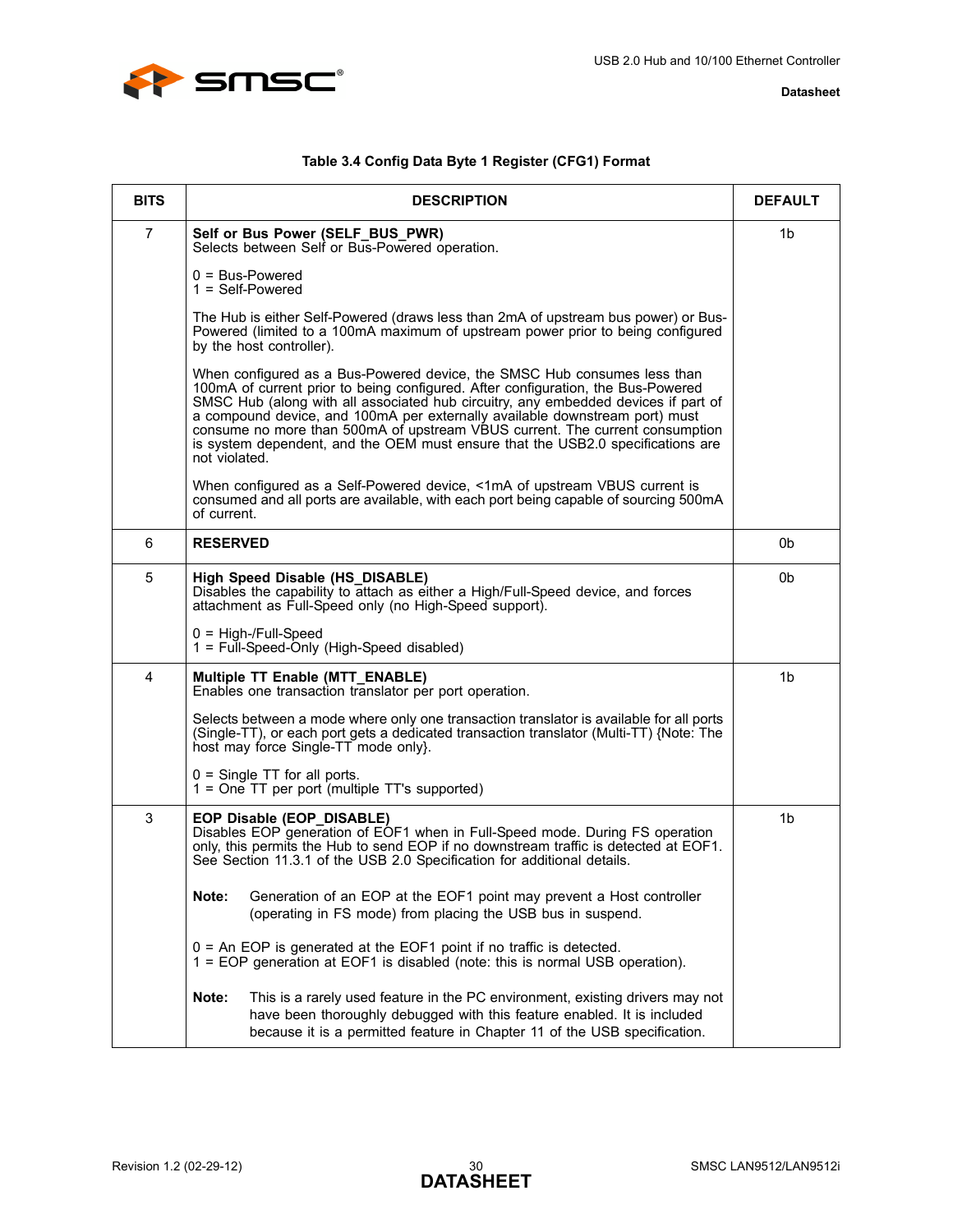

## **Table 3.4 Config Data Byte 1 Register (CFG1) Format (continued)**

| <b>BITS</b> | <b>DESCRIPTION</b>                                                                                                                                                                                                                                                                                      | <b>DEFAULT</b>  |
|-------------|---------------------------------------------------------------------------------------------------------------------------------------------------------------------------------------------------------------------------------------------------------------------------------------------------------|-----------------|
| 2:1         | <b>Over Current Sense (CURRENT SNS)</b><br>Selects current sensing on a port-by-port basis, all ports ganged, or none (only for<br>bus-powered hubs) The ability to support current sensing on a port or ganged basis<br>is hardware implementation dependent.                                          | 01 <sub>b</sub> |
|             | $00 =$ Ganged sensing (all ports together)<br>$01 =$ Individual port-by-port<br>1x = Over current sensing not supported (must only be used with Bus- Powered<br>configurations!)                                                                                                                        |                 |
| $\Omega$    | Port Power Switching (PORT_PWR)<br>Enables power switching on all ports simultaneously (ganged), or port power is<br>individually switched on and off on a port by port basis (individual). The ability to<br>support power enabling on a port or ganged basis is hardware implementation<br>dependent. | 1b              |
|             | $0 =$ Ganged switching (all ports together)<br>$1 =$ Individual port by port switching                                                                                                                                                                                                                  |                 |

### **Table 3.5 Config Data Byte 2 Register (CFG2) Format**

<span id="page-30-0"></span>

| <b>BITS</b> | <b>DESCRIPTION</b>                                                                                                                                                                                                                                                                                      | <b>DEFAULT</b>  |
|-------------|---------------------------------------------------------------------------------------------------------------------------------------------------------------------------------------------------------------------------------------------------------------------------------------------------------|-----------------|
| 7:6         | <b>RESERVED</b>                                                                                                                                                                                                                                                                                         | 00 <sub>b</sub> |
| 5:4         | Over Current Timer (OC TIMER)<br>Over Current Timer delay<br>$00 = 50$ ns<br>$01 = 100$ ns (This is the recommended value)<br>$10 = 200ns$<br>$11 = 400ns$                                                                                                                                              | 01 <sub>b</sub> |
| 3           | <b>Compound Device (COMPOUND)</b><br>Allows the OEM to indicate that the Hub is part of a compound (see the USB<br>Specification for definition) device. The applicable port(s) must also be defined as<br>having a "Non-Removable Device".<br>$0 = No$<br>$1 = Yes$ , Hub is part of a compound device | 1b              |
| 2:0         | <b>RESERVED</b>                                                                                                                                                                                                                                                                                         | 000b            |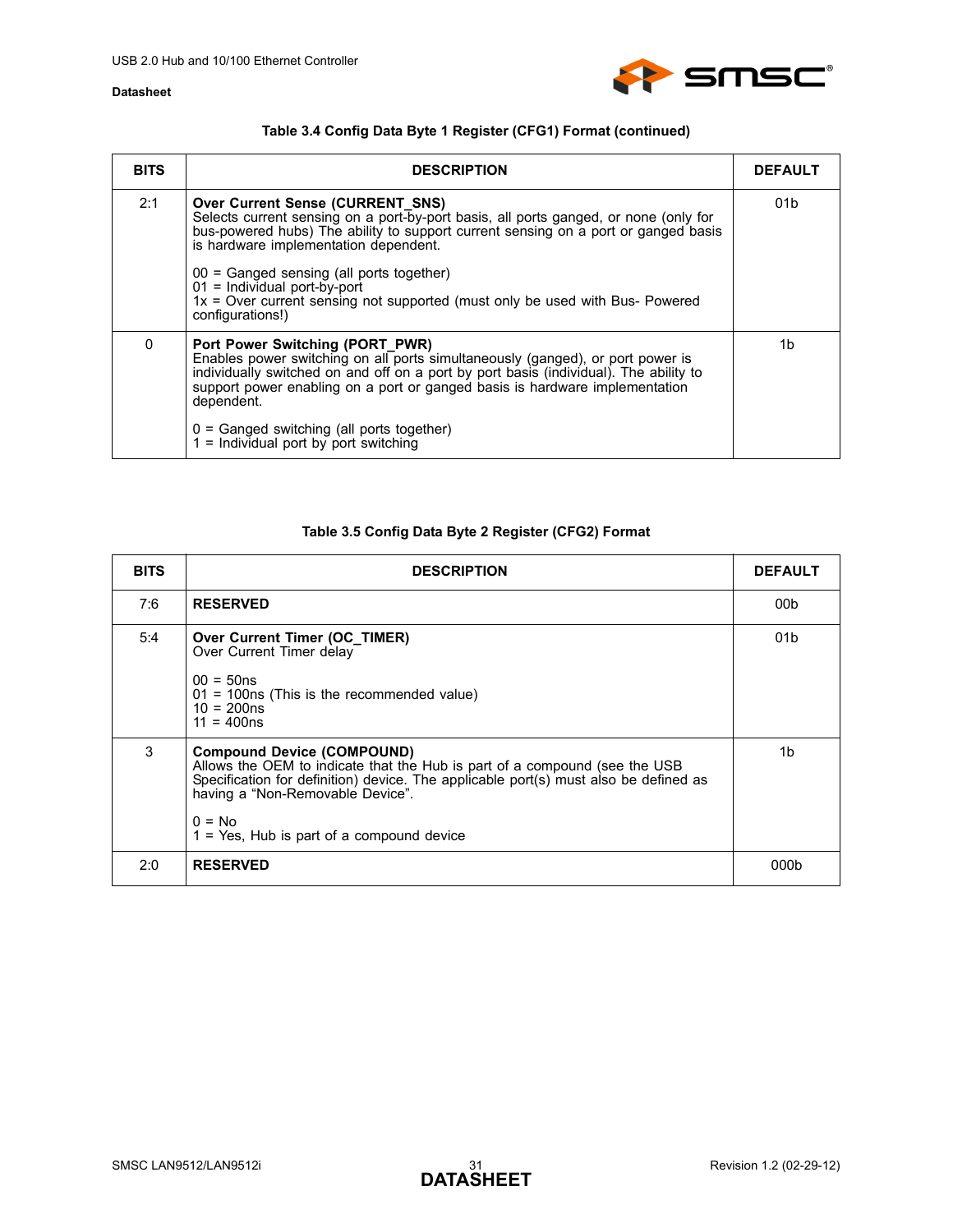



| Table 3.6 Config Data Byte 3 Register (CFG3) Format |  |  |
|-----------------------------------------------------|--|--|
|-----------------------------------------------------|--|--|

<span id="page-31-3"></span><span id="page-31-0"></span>

| <b>BITS</b> | <b>DESCRIPTION</b>                                                                                                                                                                                                                                                                                                                                                                                                                                                                                                                                                                                                                                                                                                                                   | <b>DEFAULT</b> |
|-------------|------------------------------------------------------------------------------------------------------------------------------------------------------------------------------------------------------------------------------------------------------------------------------------------------------------------------------------------------------------------------------------------------------------------------------------------------------------------------------------------------------------------------------------------------------------------------------------------------------------------------------------------------------------------------------------------------------------------------------------------------------|----------------|
| 7:4         | <b>RESERVED</b>                                                                                                                                                                                                                                                                                                                                                                                                                                                                                                                                                                                                                                                                                                                                      | 0h             |
| 3           | Port Re-Mapping Enable (PRTMAP EN)<br>Selects the method used by the Hub to assign port numbers and disable ports.<br>$0$ = Standard Mode. The following EEPROM addresses are used to define which ports<br>are enabled. The ports mapped as Port'n' on the Hub are reported as Port'n' to the<br>host, unless one of the ports is disabled, then the higher numbered ports are<br>remapped in order to report contiguous port numbers to the host.<br>EEPROM Address 2Ah: Port Disable for Self-Powered operation<br>EEPROM Address 2Bh: Port Disable for Bus-Powered operation<br>1 = Port Re-Map mode. The mode enables remapping via the following EEPROM<br>addresses:<br>EEPROM Address 36h: Port Remap 12<br>EEPROM Address 37h: Port Remap 3 | 0b             |
| 2:0         | <b>RESERVED</b>                                                                                                                                                                                                                                                                                                                                                                                                                                                                                                                                                                                                                                                                                                                                      | 000b           |

### **Table 3.7 Boost\_Up Register (BOOSTUP) Format**

<span id="page-31-1"></span>

| <b>BITS</b> | <b>DESCRIPTION</b>                                                                                                                                                                                                  | <b>DEFAULT</b> |
|-------------|---------------------------------------------------------------------------------------------------------------------------------------------------------------------------------------------------------------------|----------------|
| 7:2         | <b>RESERVED</b>                                                                                                                                                                                                     | 000000b        |
| 1:0         | Upstream USB Electrical Signaling Drive Strength Boost Bit for Upstream Port<br>A (BOOST IOUT A)                                                                                                                    | 00b            |
|             | 00 = Normal electrical drive strength<br>$01$ = Elevated electrical drive strength (+4% boost)<br>10 = Elevated electrical drive strength $(+8\%$ boost)<br>11 = Elevated electrical drive strength $(+12\%$ boost) |                |

### **Table 3.8 Boost\_3:2 Register (BOOST32) Format**

<span id="page-31-2"></span>

| <b>BITS</b> | <b>DESCRIPTION</b>                                                                                                                                                                                                              | <b>DEFAULT</b>  |
|-------------|---------------------------------------------------------------------------------------------------------------------------------------------------------------------------------------------------------------------------------|-----------------|
| 7:6         | <b>RESERVED</b>                                                                                                                                                                                                                 | 00 <sub>b</sub> |
| 5:4         | Upstream USB Electrical Signaling Drive Strength Boost Bit for Downstream<br>Port 3 (BOOST IOUT 3)                                                                                                                              | 00 <sub>b</sub> |
|             | 00 = Normal electrical drive strength<br>$01$ = Elevated electrical drive strength (+4% boost)<br>$10 =$ Elevated electrical drive strength $(+8\% \text{ boost})$<br>$11 =$ Elevated electrical drive strength $(+12\%$ boost) |                 |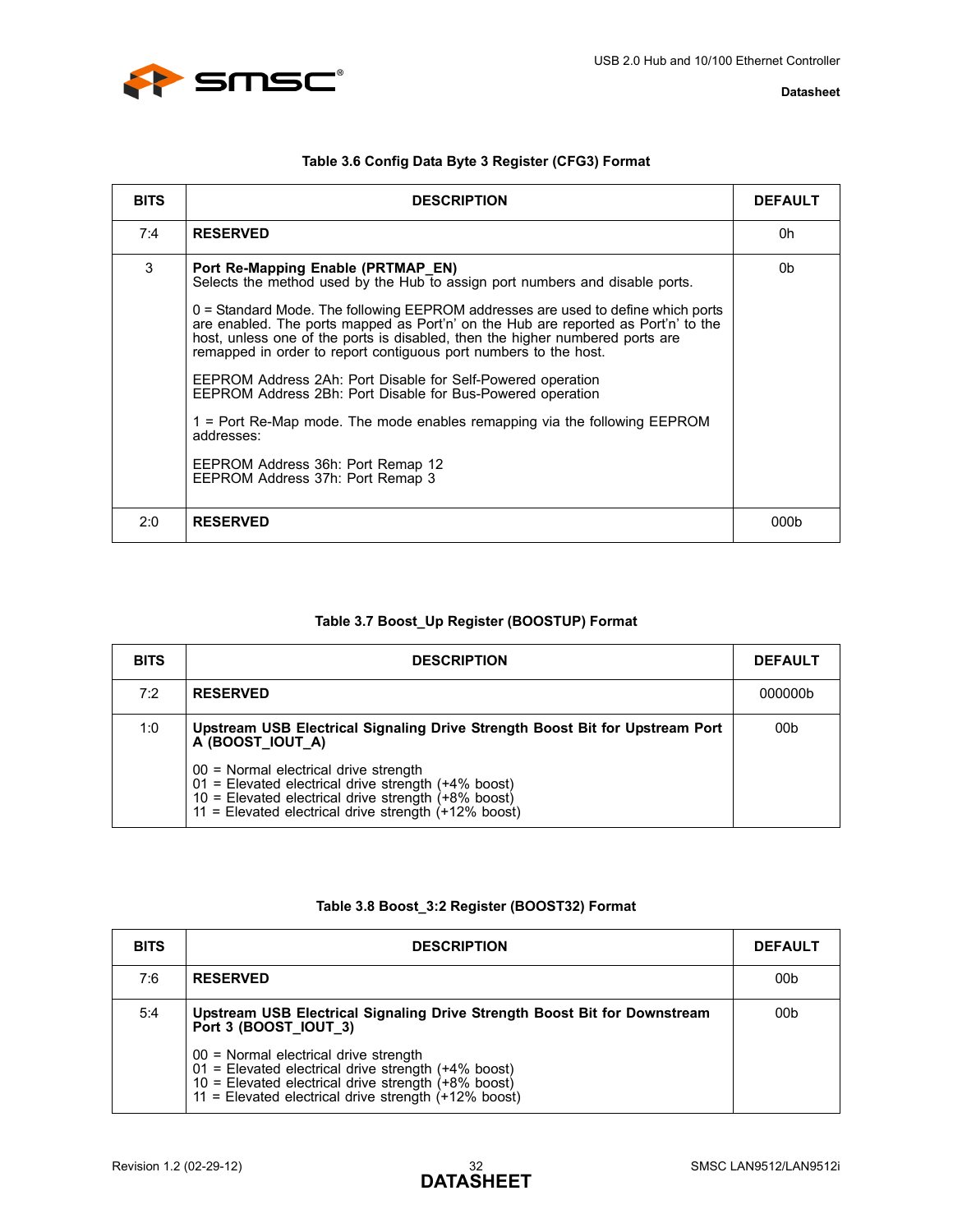

## **Table 3.8 Boost\_3:2 Register (BOOST32) Format (continued)**

| <b>BITS</b> | <b>DESCRIPTION</b>                                                                                                                                                                                                            | <b>DEFAULT</b> |
|-------------|-------------------------------------------------------------------------------------------------------------------------------------------------------------------------------------------------------------------------------|----------------|
| 3:2         | Upstream USB Electrical Signaling Drive Strength Boost Bit for Downstream<br>Port 2 (BOOST IOUT 2)                                                                                                                            | 00b            |
|             | 00 = Normal electrical drive strength<br>01 = Elevated electrical drive strength (+4% boost)<br>$10 =$ Elevated electrical drive strength $(+8\% \text{ boost})$<br>$11 =$ Elevated electrical drive strength $(+12\%$ boost) |                |
| 1:0         | <b>RESERVED</b>                                                                                                                                                                                                               | 00b            |

## **Table 3.9 Status/Command Register (STCD) Format**

<span id="page-32-0"></span>

| <b>BITS</b> | <b>DESCRIPTION</b>                                                                                                                                                                                                                                                                                                                                                                | <b>DEFAULT</b> |
|-------------|-----------------------------------------------------------------------------------------------------------------------------------------------------------------------------------------------------------------------------------------------------------------------------------------------------------------------------------------------------------------------------------|----------------|
| 7:2         | <b>RESERVED</b>                                                                                                                                                                                                                                                                                                                                                                   | 000000b        |
|             | <b>Reset (RESET)</b><br>Resets the internal memory back to nRESET assertion default settings.<br>$0 =$ Normal Run/Idle State<br>$1$ = Force a reset of the registers to their default state<br>During this reset, this bit is automatically cleared to its default value of 0.<br>Note:                                                                                           | 0b             |
| 0           | USB Attach and Write Protect (USB ATTACH)<br>$0 =$ Device is in configuration state<br>1 = Hub will signal a USB attach event to an upstream device, and the internal<br>memory (address range 00h - FEh) is "write-protected" to prevent unintentional data<br>corruption.<br>This bit is write once and is only cleared by assertion of the external nRESET<br>Note:<br>or POR. | 1b             |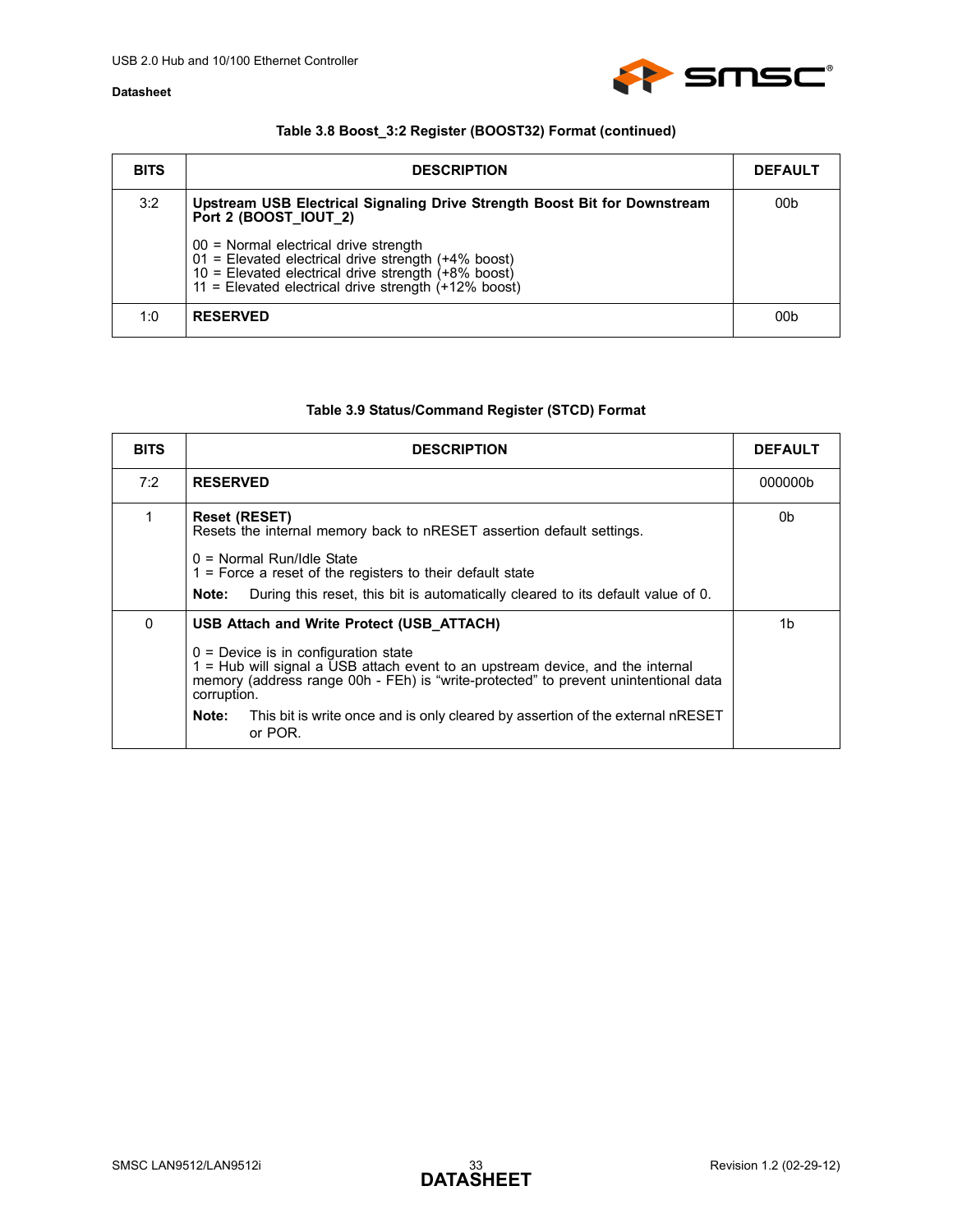

## <span id="page-33-0"></span>**3.2 EEPROM Defaults**

<span id="page-33-2"></span>The signature value of 0xA5 is stored at address 0. A different signature value indicates to the EEPROM controller that no EEPROM or an un-programmed EEPROM is attached to the device. In this case, the hardware default values are used, as shown in [Table 3.10.](#page-33-2)

| FIFI D                                                            | <b>DEFAULT VALUE</b> |
|-------------------------------------------------------------------|----------------------|
| Ethernet Controller<br>MAC Address                                | FFFFFFFFFFFFh        |
| Ethernet Controller<br><b>Full-Speed Polling</b><br>Interval (mS) | 01h                  |
| <b>Fthernet Controller</b><br>Hi-Speed Polling Interval<br>(mS)   | 04h                  |
| <b>Ethernet Controller</b><br><b>Configuration Flags</b>          | 05h                  |
| <b>Ethernet Controller</b><br>Maximum Power (mA)                  | 01h                  |
| <b>Ethernet Controller</b><br>Vendor ID                           | 0424h                |
| <b>Ethernet Controller</b><br>Product ID                          | EC00h                |

### **Table 3.10 EEPROM Defaults**

## <span id="page-33-1"></span>**3.3 EEPROM Auto-Load**

Certain system level resets (USB reset, POR, nRESET, and SRST) cause the EEPROM contents to be loaded into the device. After a reset, the EEPROM controller attempts to read the first byte of data from the EEPROM. If the value 0xA5 is read from the first address, then the EEPROM controller will assume that the external Serial EEPROM is configured for auto-loading. If a value other than 0xA5 is read from the first address, the EEPROM auto-load will not commense.

**Note:** The EEPROM contents are loaded for both the Hub and the Ethernet Controller as a result of a POR or nRESET. The USB reset results only in the loading of the MAC address from the EEPROM. A software reset (SRST) or a EEPROM Reload Command causes the EEPROM contents related solely to the Ethernet Controller to be loaded.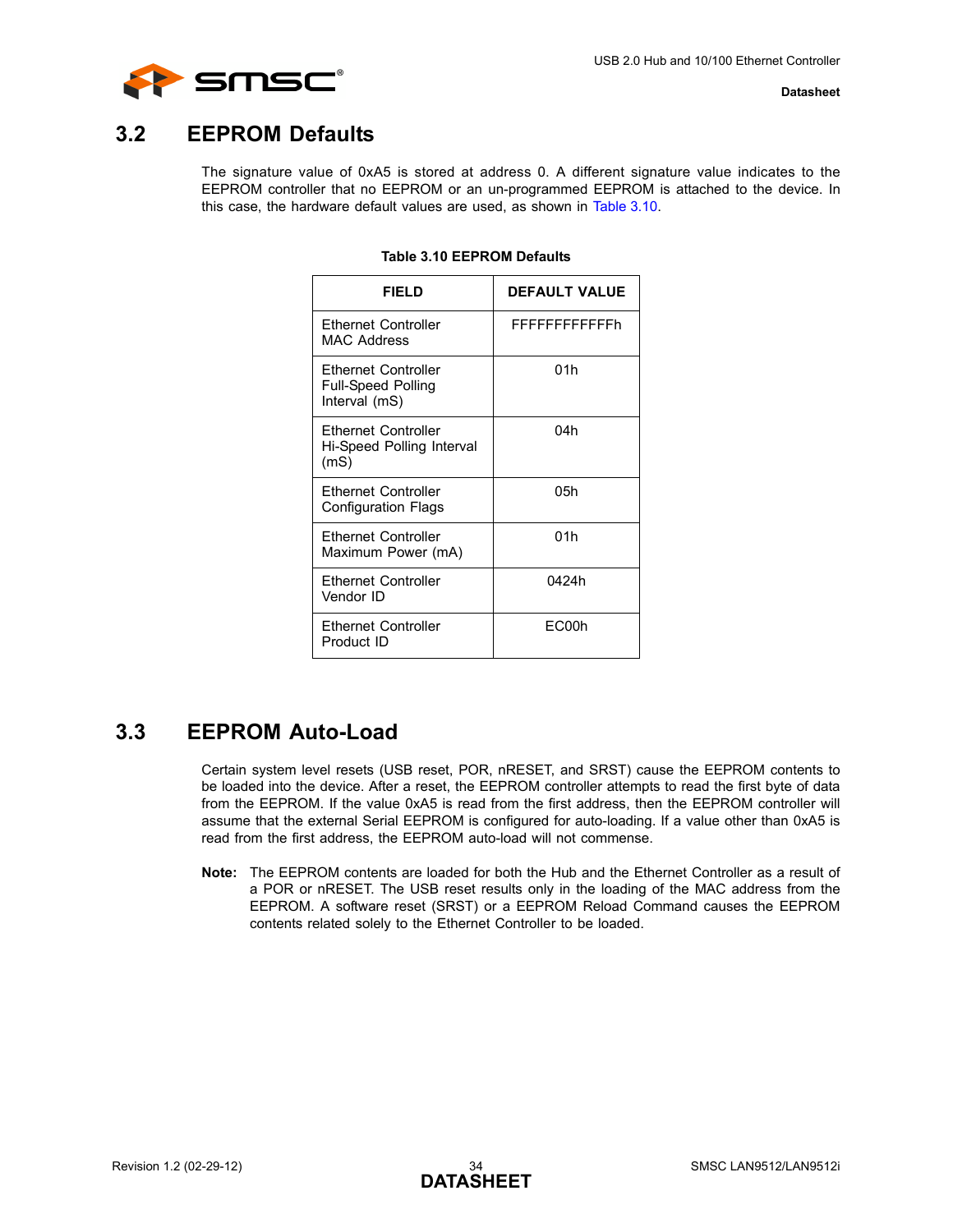

## <span id="page-34-0"></span>**3.4 An Example of EEPROM Format Interpretation**

[Table 3.11](#page-34-1) and [Table 3.12](#page-35-0) provide an example of how the contents of a EEPROM are formatted. [Table 3.11](#page-34-1) is a dump of the EEPROM memory (256-byte EEPROM), while [Table 3.12](#page-35-0) illustrates, byte by byte, how the EEPROM is formatted.

<span id="page-34-1"></span>

| <b>OFFSET</b><br><b>BYTE</b> | <b>VALUE</b>            |
|------------------------------|-------------------------|
| 0000h                        | A5 12 34 56 78 9A BC 01 |
| 0008h                        | 04 05 09 04 0A 1D 00 00 |
| 0010h                        | 00 00 00 00 00 00 12 22 |
| 0018h                        | 12 2B 12 34 12 3D 00 00 |
| 0020h                        | 24 04 12 95 00 01 9B 18 |
| 0028h                        | 00 02 30 30 01 00 01 00 |
| 0030h                        | 32 00 00 00 00 00 21 03 |
| 0038h                        | 00 01 0A 03 53 00 4D 00 |
| 0040h                        | 53 00 43 00 12 01 00 02 |
| 0048h                        | FF 00 01 40 24 04 00 EC |
| 0050h                        | 00 01 01 00 00 01 09 02 |
| 0058h                        | 27 00 01 01 00 E0 01 09 |
| 0060h                        | 04 00 00 03 FF 00 FF 00 |
| 0068h                        | 12 01 00 02 FF 00 FF 40 |
| 0070h                        | 24 04 00 EC 00 01 01 00 |
| 0078h                        | 00 01 09 02 27 00 01 01 |
| 0080h                        | 00 E0 01 09 04 00 00 03 |
| 0088h                        | FF 00 FF 00             |
| 0090h - 00FFh                |                         |

### **Table 3.11 Dump of EEPROM Memory**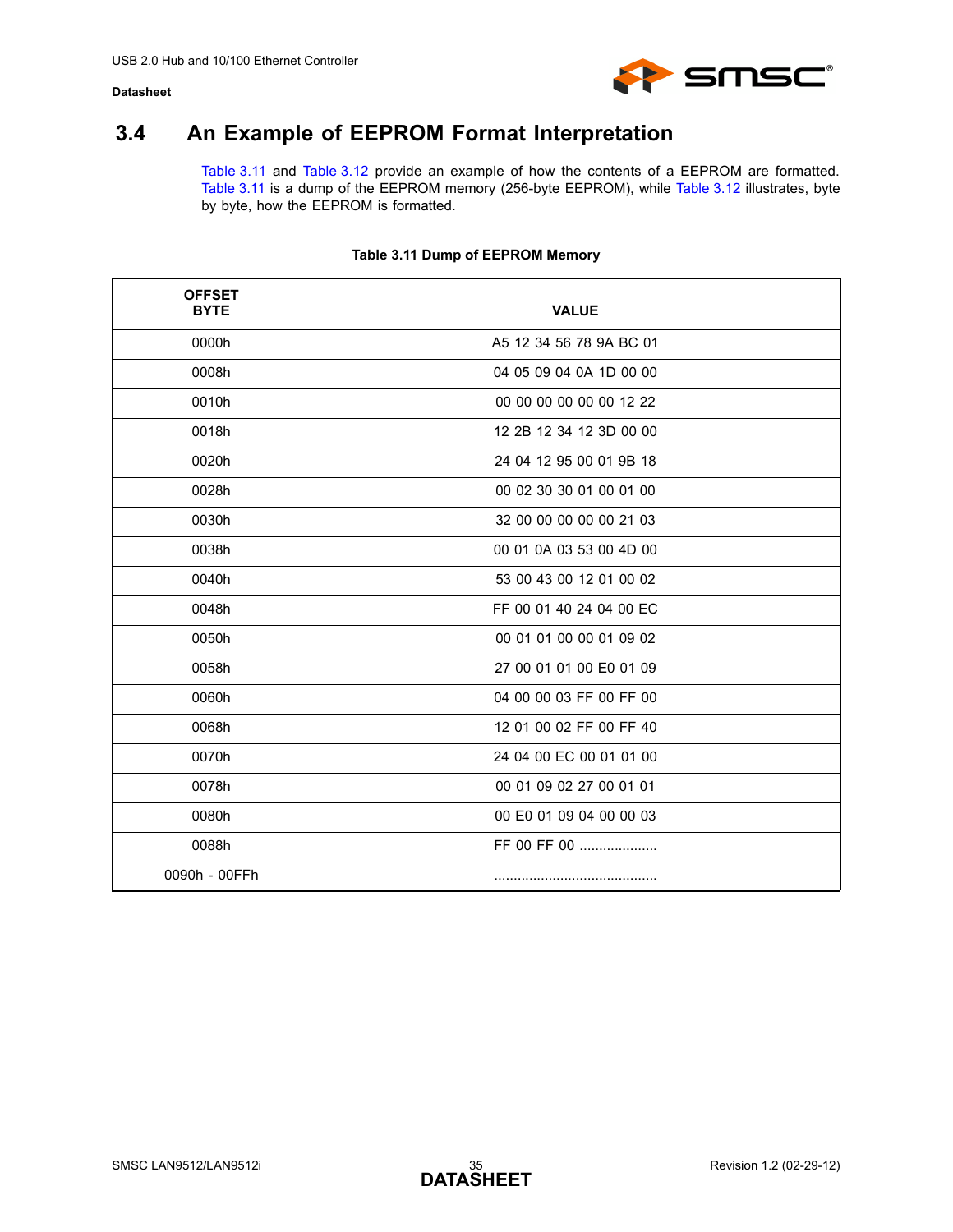



## **Table 3.12 EEPROM Example - 256 Byte EEPROM**

<span id="page-35-0"></span>

| <b>EEPROM</b><br><b>ADDRESS</b> | <b>EEPROM</b><br><b>CONTENTS</b><br>(HEX) | <b>DESCRIPTION</b>                                                                                           |
|---------------------------------|-------------------------------------------|--------------------------------------------------------------------------------------------------------------|
| 00h                             | A <sub>5</sub>                            | <b>EEPROM Programmed Indicator</b>                                                                           |
| 01h-06h                         | 12 34 56 78 9A BC                         | MAC Address 12 34 56 78 9A BC                                                                                |
| 07h                             | 01                                        | Full-Speed Polling Interval for Interrupt Endpoint (1ms)                                                     |
| 08h                             | 04                                        | Hi-Speed Polling Interval for Interrupt Endpoint (4ms)                                                       |
| 09h                             | 05                                        | Configuration Flags - The device is self powered and supports remote<br>wakeup.                              |
| 0Ah-0Bh                         | 09 04                                     | Language ID Descriptor 0409h, English                                                                        |
| 0Ch                             | 0A                                        | Manufacturer ID String Descriptor Length (10 bytes)                                                          |
| 0 <sub>Dh</sub>                 | 1D                                        | Manufacturer ID String Descriptor EEPROM Word Offset (1Dh)<br>Corresponds to EEPROM Byte Offset 3Ah          |
| 0Eh                             | 00                                        | Product Name String Descriptor Length (0 bytes - NA)                                                         |
| 0Fh                             | 00                                        | Product Name String Descriptor EEPROM Word Offset (Don't Care)                                               |
| 10 <sub>h</sub>                 | 00                                        | Serial Number String Descriptor Length (0 bytes - NA)                                                        |
| 11h                             | 00                                        | Serial Number String Descriptor EEPROM Word Offset (Don't Care)                                              |
| 12h                             | 00                                        | Configuration String Descriptor Length (0 bytes - NA)                                                        |
| 13h                             | 00                                        | Configuration String Descriptor Word Offset (Don't Care)                                                     |
| 14h                             | 00                                        | Interface String Descriptor Length (0 bytes - NA)                                                            |
| 15h                             | 00                                        | Interface String Descriptor Word Offset (Don't Care)                                                         |
| 16h                             | 12                                        | Hi-Speed Device Descriptor Length (18 bytes)                                                                 |
| 17 <sub>h</sub>                 | 22h                                       | Hi-Speed Device Descriptor Word Offset (22h)<br>Corresponds to EEPROM Byte Offset 44h                        |
| 18h                             | 12                                        | Hi-Speed Configuration and Interface Descriptor Length (18 bytes)                                            |
| 19h                             | 2B                                        | Hi-Speed Configuration and Interface Descriptor Word Offset (2Bh)<br>Corresponds to EEPROM Byte Offset 56h   |
| 1Ah                             | 12                                        | Full-Speed Device Descriptor Length (18 bytes)                                                               |
| 1Bh                             | 34                                        | Full-Speed Device Descriptor Word Offset (34h)<br>Corresponds to EEPROM Byte Offset 68h                      |
| 1Ch                             | 12                                        | Full-Speed Configuration and Interface Descriptor Length (18bytes)                                           |
| 1Dh                             | 3D                                        | Full-Speed Configuration and Interface Descriptor Word Offset (3Dh)<br>Corresponds to EEPROM Byte Offset 7Ah |
| 1Eh                             | 00                                        | <b>RESERVED</b>                                                                                              |
| 1Fh                             | 00                                        | <b>RESERVED</b>                                                                                              |
| 20h                             | 24                                        | Vendor ID LSB Register (VIDL)                                                                                |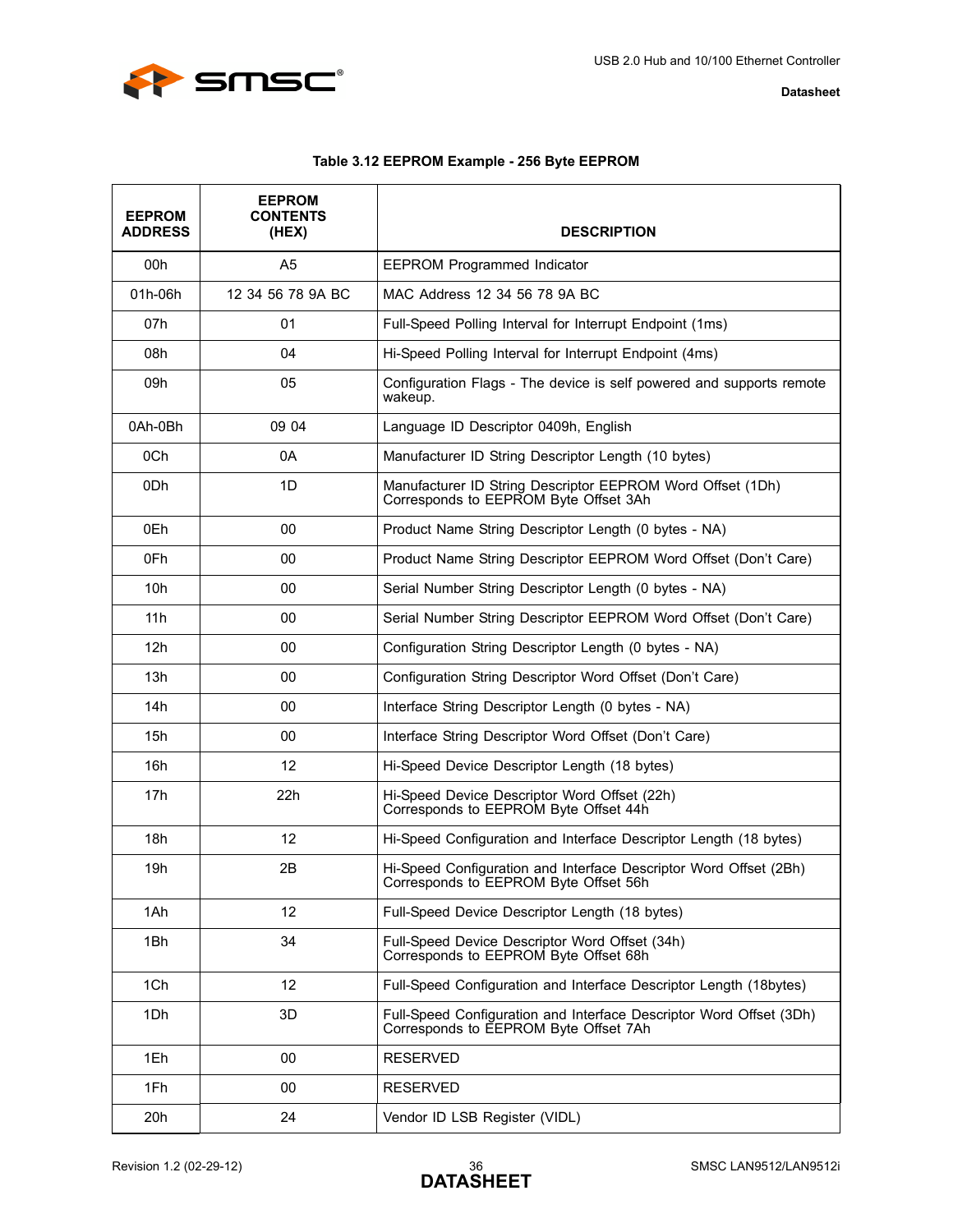

| <b>EEPROM</b><br><b>ADDRESS</b> | <b>EEPROM</b><br><b>CONTENTS</b><br>(HEX) | <b>DESCRIPTION</b>                                             |
|---------------------------------|-------------------------------------------|----------------------------------------------------------------|
| 21h                             | 04                                        | Vendor ID MSB Register (VIDM)                                  |
| 22h                             | 12                                        | Product ID LSB Register (PIDL)                                 |
| 23h                             | 95                                        | Product ID MSB Register (PIDM)                                 |
| 24h                             | 00                                        | Device ID LSB Register (DIDL)                                  |
| 25h                             | 01                                        | Device ID MSB Register (DIDM)                                  |
| 26h                             | 9B                                        | Config Data Byte 1 Register (CFG1)                             |
| 27h                             | 18                                        | Config Data Byte 2 Register (CFG2)                             |
| 28h                             | 00                                        | Config Data Byte 3 Register (CFG3)                             |
| 29h                             | 02                                        | Non-Removable Devices Register (NRD)                           |
| 2Ah                             | 30                                        | Port Disable (Self) Register (PDS)                             |
| 2Bh                             | 30                                        | Port Disable (Bus) Register (PDB)                              |
| 2Ch                             | 01                                        | Max Power (Self) Register (MAXPS)                              |
| 2Dh                             | 00                                        | Max Power (Bus) Register (MAXPB)                               |
| 2Eh                             | 01                                        | Hub Controller Max Current (Self) Register (HCMCS)             |
| 2Fh                             | 00                                        | Hub Controller Max Current (Bus) Register (HCMCB)              |
| 30h                             | 32                                        | Power-on Time Register (PWRT)                                  |
| 31h                             | 00                                        | Boost_Up Register (BOOSTUP)                                    |
| 32h                             | 00                                        | <b>RESERVED</b>                                                |
| 33h                             | 00                                        | Boost_3:2 Register (BOOST32)                                   |
| 34h                             | 00                                        | <b>RESERVED</b>                                                |
| 35h                             | 00                                        | Port Swap Register (PRTSP)                                     |
| 36h                             | 21                                        | Port Remap 12 Register (PRTR12)                                |
| 37h                             | 03                                        | Port Remap 3 Register (PRTR3)                                  |
| 38h                             | 00                                        | <b>RESERVED</b>                                                |
| 39h                             | 01                                        | Status/Command Register (STCD)                                 |
| 3A                              | 0A                                        | Size of Manufacturer ID String Descriptor (10 bytes)           |
| 3Bh                             | 03                                        | Descriptor Type (String Descriptor - 03h)                      |
| 3Ch-43h                         | 53 00 4D 00 53 00 43 00                   | Manufacturer ID String ("SMSC" in UNICODE)                     |
| 44h                             | 12                                        | Size of Hi-Speed Device Descriptor in Bytes (18 bytes)         |
| 45h                             | 01                                        | Descriptor Type (Device Descriptor - 01h)                      |
| 46h-47h                         | 00 02                                     | USB Specification Number that the device complies with (0200h) |

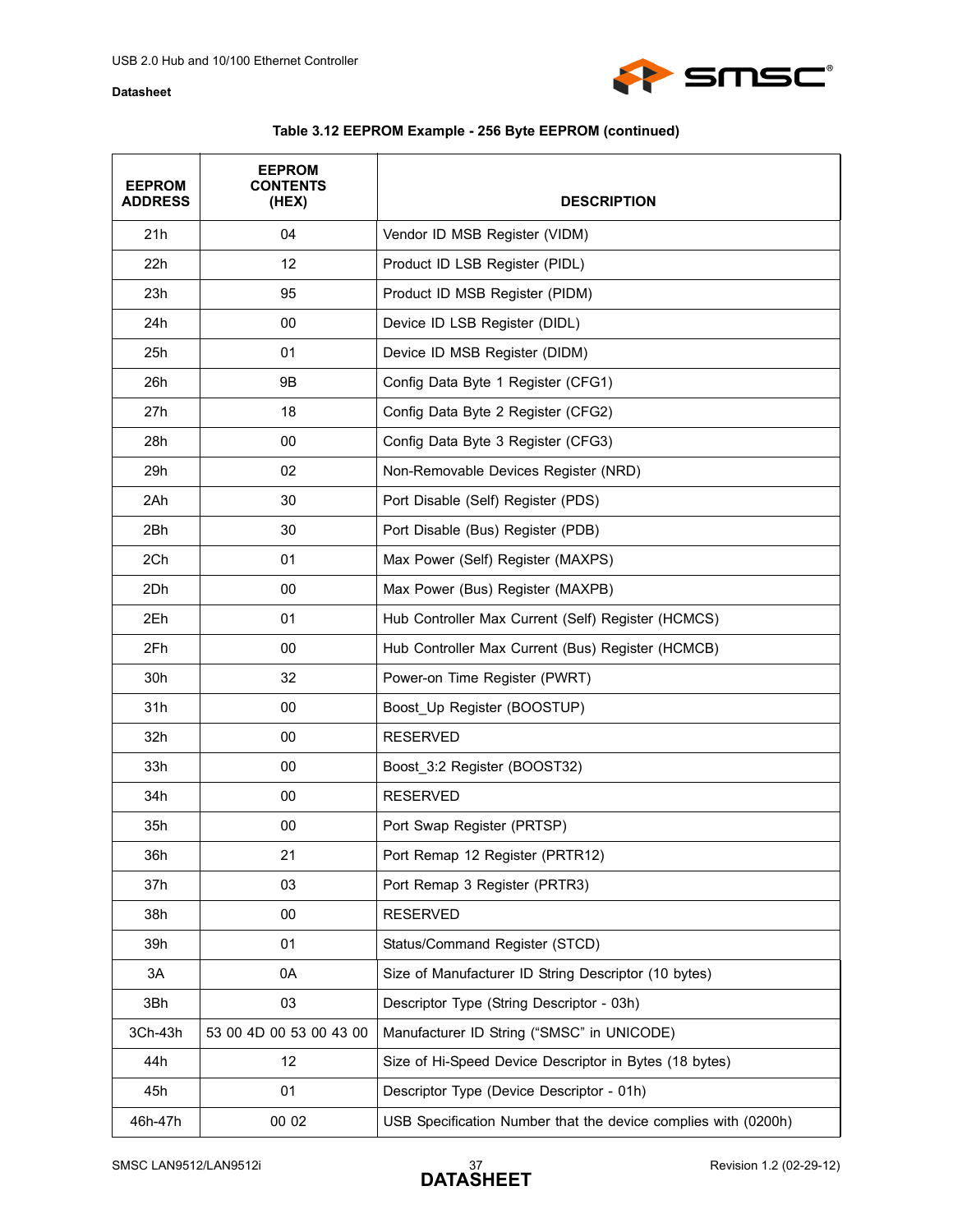

| Table 3.12 EEPROM Example - 256 Byte EEPROM (continued) |  |  |
|---------------------------------------------------------|--|--|
|---------------------------------------------------------|--|--|

| <b>EEPROM</b><br><b>ADDRESS</b> | <b>EEPROM</b><br><b>CONTENTS</b><br>(HEX) | <b>DESCRIPTION</b>                                             |
|---------------------------------|-------------------------------------------|----------------------------------------------------------------|
| 48h                             | FF                                        | Class Code                                                     |
| 49h                             | 00                                        | Subclass Code                                                  |
| 4Ah                             | <b>FF</b>                                 | Protocol Code                                                  |
| 4Bh                             | 40                                        | Maximum Packet Size for Endpoint 0                             |
| 4Ch-4Dh                         | 24 04                                     | Vendor ID (0424h)                                              |
| 4Eh-4Fh                         | 00 EC                                     | Product ID (EC00h)                                             |
| 50h-51h                         | 00 01                                     | Device Release Number (0100h)                                  |
| 52h                             | 01                                        | Index of Manufacturer String Descriptor                        |
| 53h                             | 00                                        | Index of Product String Descriptor                             |
| 54h                             | 00                                        | Index of Serial Number String Descriptor                       |
| 55h                             | 01                                        | Number of Possible Configurations                              |
| 56h                             | 09                                        | Size of Hi-Speed Configuration Descriptor in bytes (9 bytes)   |
| 57h                             | 02                                        | Descriptor Type (Configuration Descriptor - 02h)               |
| 58h-59h                         | 27 00                                     | Total length in bytes of data returned $(0027h = 39$ bytes)    |
| 5Ah                             | 01                                        | Number of Interfaces                                           |
| 5Bh                             | 01                                        | Value to use as an argument to select this configuration       |
| 5Ch                             | 00                                        | Index of String Descriptor describing this configuration       |
| 5Dh                             | E <sub>0</sub>                            | Self powered and remote wakeup enabled                         |
| 5Eh                             | 01                                        | Maximum Power Consumption is 2 mA                              |
| 5Fh                             | 09                                        | Size of Descriptor in Bytes (9 Bytes)                          |
| 60h                             | 04                                        | Descriptor Type (Interface Descriptor - 04h)                   |
| 61h                             | 00                                        | Number identifying this Interface                              |
| 62h                             | 00                                        | Value used to select alternative setting                       |
| 63h                             | 03                                        | Number of Endpoints used for this interface (Less endpoint 0)  |
| 64h                             | FF.                                       | Class Code                                                     |
| 65h                             | 00                                        | Subclass Code                                                  |
| 66h                             | <b>FF</b>                                 | Protocol Code                                                  |
| 67h                             | 00                                        | Index of String Descriptor Describing this interface           |
| 68h                             | 12                                        | Size of Full-Speed Device Descriptor in Bytes (18 Bytes)       |
| 69h                             | 01                                        | Descriptor Type (Device Descriptor - 01h)                      |
| 6Ah-6Bh                         | 00 02                                     | USB Specification Number that the device complies with (0200h) |

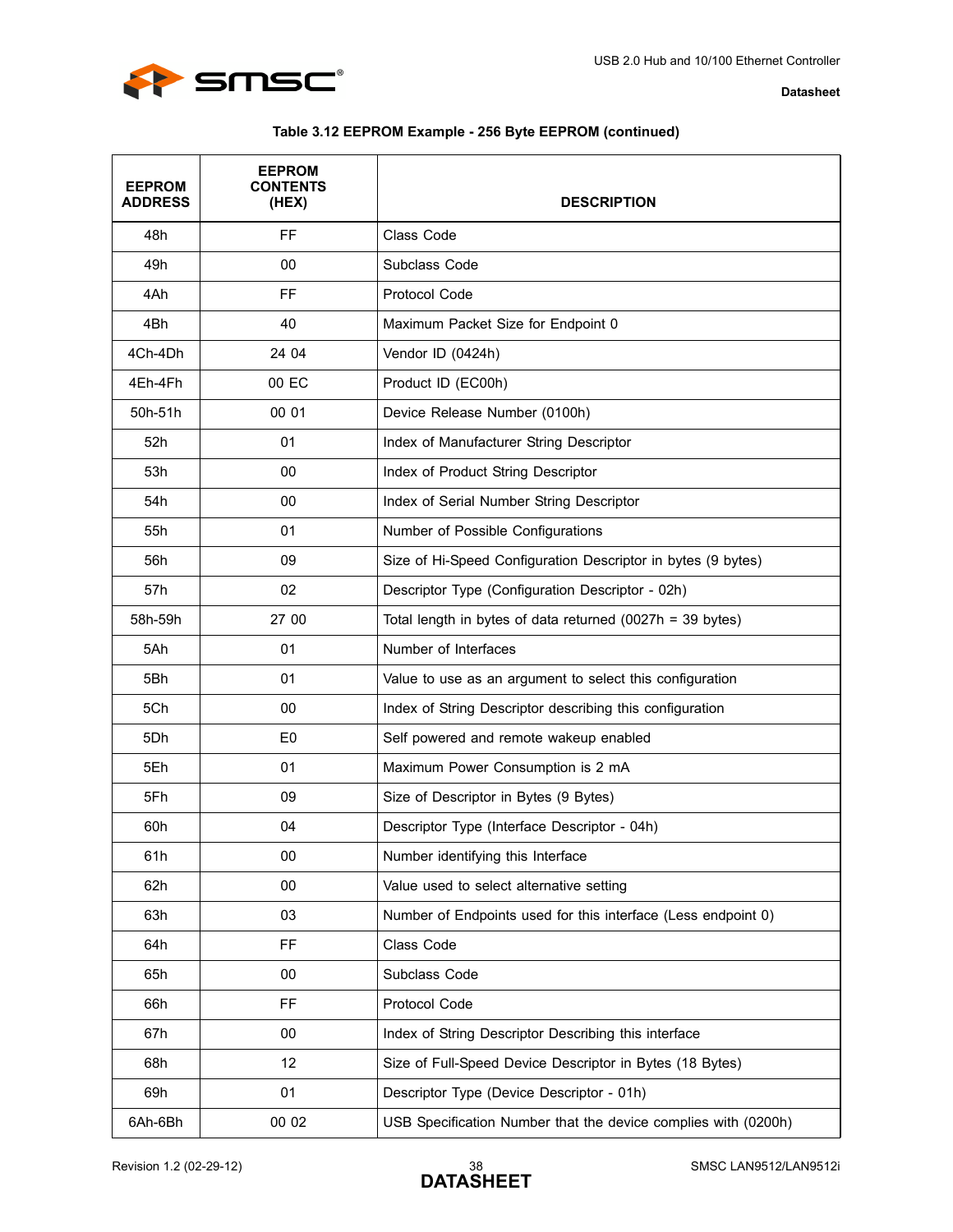

## **Table 3.12 EEPROM Example - 256 Byte EEPROM (continued)**

| <b>EEPROM</b><br><b>ADDRESS</b> | <b>EEPROM</b><br><b>CONTENTS</b><br>(HEX) | <b>DESCRIPTION</b>                                             |
|---------------------------------|-------------------------------------------|----------------------------------------------------------------|
| 6Ch                             | <b>FF</b>                                 | Class Code                                                     |
| 6Dh                             | 00                                        | Subclass Code                                                  |
| 6Eh                             | <b>FF</b>                                 | Protocol Code                                                  |
| 6Fh                             | 40                                        | Maximum Packet Size for Endpoint 0                             |
| 70h-71h                         | 24 04                                     | Vendor ID (0424h)                                              |
| 72h-73h                         | 00 EC                                     | Product ID (EC00h)                                             |
| 74h-75h                         | 00 01                                     | Device Release Number (0100h)                                  |
| 76                              | 01                                        | Index of Manufacturer String Descriptor                        |
| 77h                             | 00                                        | Index of Product String Descriptor                             |
| 78h                             | 00                                        | Index of Serial Number String Descriptor                       |
| 79h                             | 01                                        | Number of Possible Configurations                              |
| 7Ah                             | 09                                        | Size of Full-Speed Configuration Descriptor in bytes (9 bytes) |
| 7Bh                             | 02                                        | Descriptor Type (Configuration Descriptor - 02h)               |
| 7Ch-7Dh                         | 27 00                                     | Total length in bytes of data returned (0027h = 39 bytes)      |
| 7Eh                             | 01                                        | Number of Interfaces                                           |
| 7Fh                             | 01                                        | Value to use as an argument to select this configuration       |
| 80h                             | 00                                        | Index of String Descriptor describing this configuration       |
| 81h                             | E <sub>0</sub>                            | Self powered and remote wakeup enabled                         |
| 82h                             | 01                                        | Maximum Power Consumption is 2 mA                              |
| 83h                             | 09                                        | Size of Full-Speed Interface Descriptor in Bytes (9 Bytes)     |
| 84h                             | 04                                        | Descriptor Type (Interface Descriptor - 04h)                   |
| 85h                             | 00                                        | Number identifying this Interface                              |
| 86h                             | 00                                        | Value used to select alternative setting                       |
| 87h                             | 03                                        | Number of Endpoints used for this interface (Less endpoint 0)  |
| 88h                             | FF                                        | Class Code                                                     |
| 89h                             | 00                                        | Subclass Code                                                  |
| 8Ah                             | <b>FF</b>                                 | Protocol Code                                                  |
| 8Bh                             | 00                                        | Index of String Descriptor describing this interface           |
| 8Ch-FFh                         | $\overline{\phantom{0}}$                  | Data storage for use by Host as desired                        |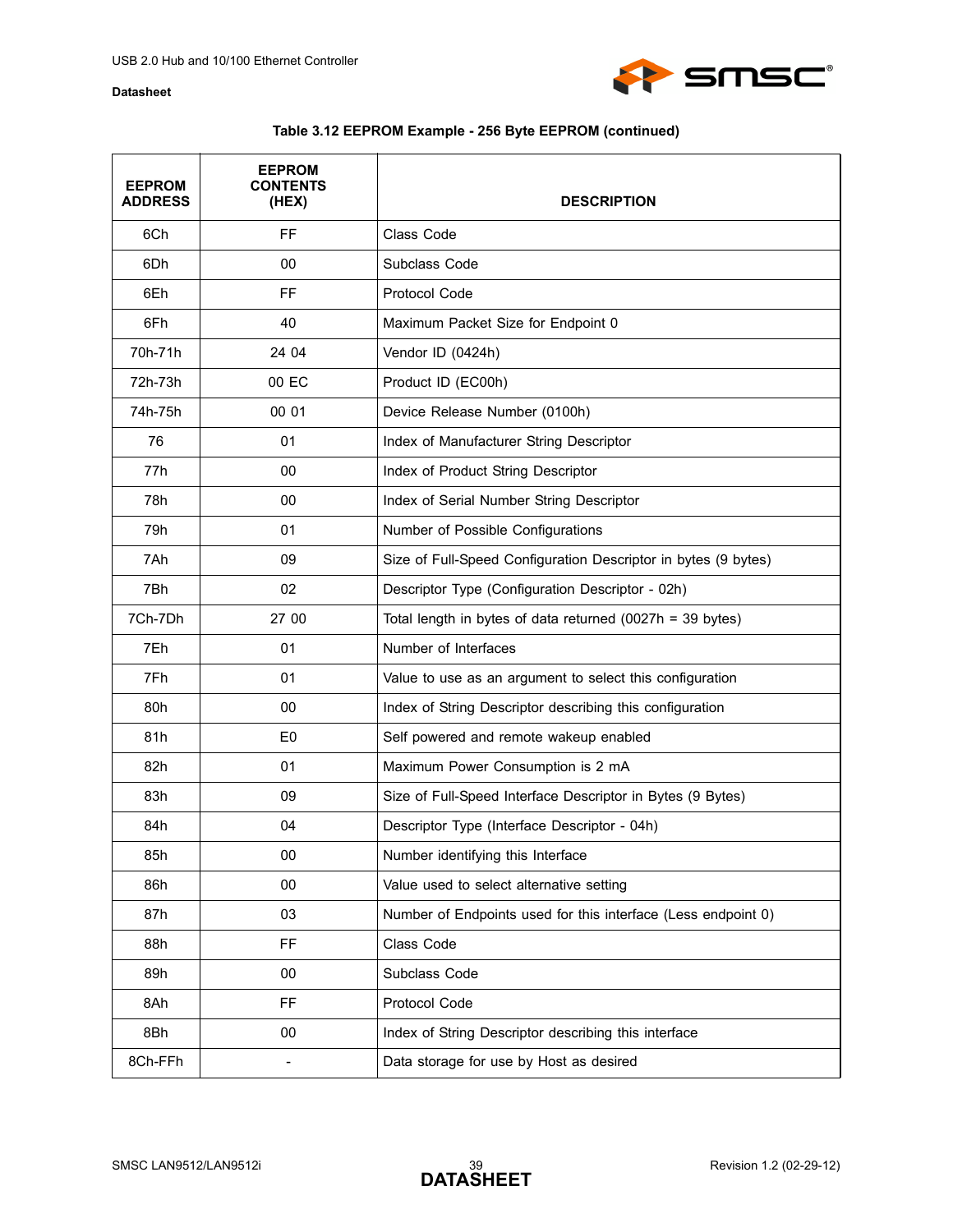

# <span id="page-39-0"></span>**Chapter 4 Operational Characteristics**

## <span id="page-39-1"></span>**4.1 Absolute Maximum Ratings\***

<span id="page-39-8"></span>

| Air-Gap Discharge ESD Performance per IEC61000-4-2 (Note 4.5)+/- 15kV |  |
|-----------------------------------------------------------------------|--|
|                                                                       |  |

- <span id="page-39-4"></span>**Note 4.1** When powering this device from laboratory or system power supplies, it is important that the absolute maximum ratings not be exceeded or device failure can result. Some power supplies exhibit voltage spikes on their outputs when AC power is switched on or off. In addition, voltage transients on the AC power line may appear on the DC output. If this possibility exists, it is suggested that a clamp circuit be used.
- <span id="page-39-5"></span>**Note 4.2** This rating does not apply to the following pins: XI, XO, EXRES, USBRBIAS.
- <span id="page-39-6"></span>**Note 4.3** This rating does not apply to the following pins: EXRES, USBRBIAS.
- <span id="page-39-7"></span>**Note 4.4**  $0^{\circ}$ C to +70 $^{\circ}$ C for commercial version, -40 $^{\circ}$ C to +85 $^{\circ}$ C for industrial version.
- <span id="page-39-3"></span>**Note 4.5** Performed by independant 3rd party test facility.

\*Stresses exceeding those listed in this section could cause permanent damage to the device. This is a stress rating only. Exposure to absolute maximum rating conditions for extended periods may affect device reliability. Functional operation of the device at any condition exceeding those indicated in [Section 4.2, "Operating Conditions\\*\\*"](#page-39-2), [Section 4.4, "DC Specifications"](#page-42-0), or any other applicable section of this specification is not implied. Note, device signals are *NOT* 5 volt tolerant unless specified otherwise.

## <span id="page-39-2"></span>**4.2 Operating Conditions\*\***

\*\*Proper operation of LAN9512/LAN9512i is guaranteed only within the ranges specified in this section.

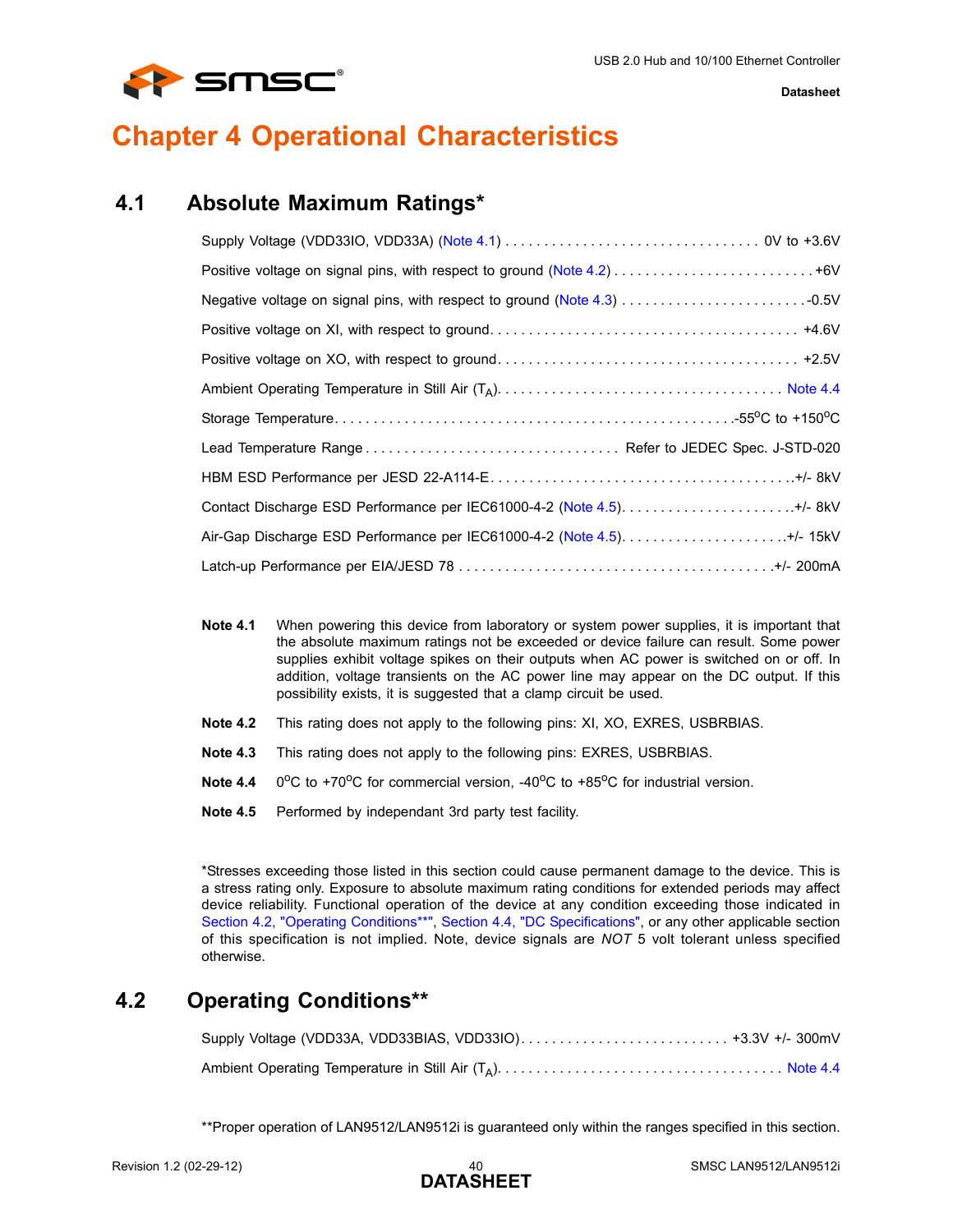

## <span id="page-40-0"></span>**4.3 Power Consumption**

<span id="page-40-7"></span>This section details the power consumption of the device as measured during various modes of operation. Power dissipation is determined by temperature, supply voltage, and external source/sink requirements.

## <span id="page-40-1"></span>**4.3.1 SUSPEND0**

| Table 4.1 SUSPEND0 Current Consumption and Power Dissipation (VDD33IO = VDD33A = 3.3V) |  |
|----------------------------------------------------------------------------------------|--|
|----------------------------------------------------------------------------------------|--|

<span id="page-40-4"></span>

| <b>PARAMETER</b>                                   | <b>MIN</b> | <b>TYPICAL</b> | <b>MAX</b> | <b>UNIT</b> |
|----------------------------------------------------|------------|----------------|------------|-------------|
| Supply current (VDD33IO, VDD33A)                   |            | 74             |            | mA          |
| Power Dissipation (Device Only)                    |            | 245            |            | mW          |
| Power Dissipation (Device and Ethernet components) |            | 379            |            | mW          |

## <span id="page-40-2"></span>**4.3.2 SUSPEND1**

#### **Table 4.2 SUSPEND1 Current Consumption and Power Dissipation (VDD33IO = VDD33A = 3.3V)**

<span id="page-40-5"></span>

| <b>PARAMETER</b>                                   | <b>MIN</b> | <b>TYPICAL</b> | <b>MAX</b> | <b>UNIT</b> |
|----------------------------------------------------|------------|----------------|------------|-------------|
| Supply current (VDD33IO, VDD33A)                   |            | 68             |            | mA          |
| Power Dissipation (Device Only)                    |            | 224            |            | mW          |
| Power Dissipation (Device and Ethernet components) |            | 229            |            | mW          |

## <span id="page-40-3"></span>**4.3.3 SUSPEND2**

| Table 4.3 SUSPEND2 Current Consumption and Power Dissipation (VDD33IO = VDD33A = 3.3V) |  |
|----------------------------------------------------------------------------------------|--|
|                                                                                        |  |

<span id="page-40-6"></span>

| <b>PARAMETER</b>                                   | <b>MIN</b> | <b>TYPICAL</b> | <b>MAX</b> | <b>UNIT</b> |
|----------------------------------------------------|------------|----------------|------------|-------------|
| Supply current (VDD33IO, VDD33A)                   |            | 4.2            |            | mA          |
| Power Dissipation (Device Only)                    |            | 14.0           |            | mW          |
| Power Dissipation (Device and Ethernet components) |            | 14.1           |            | mW          |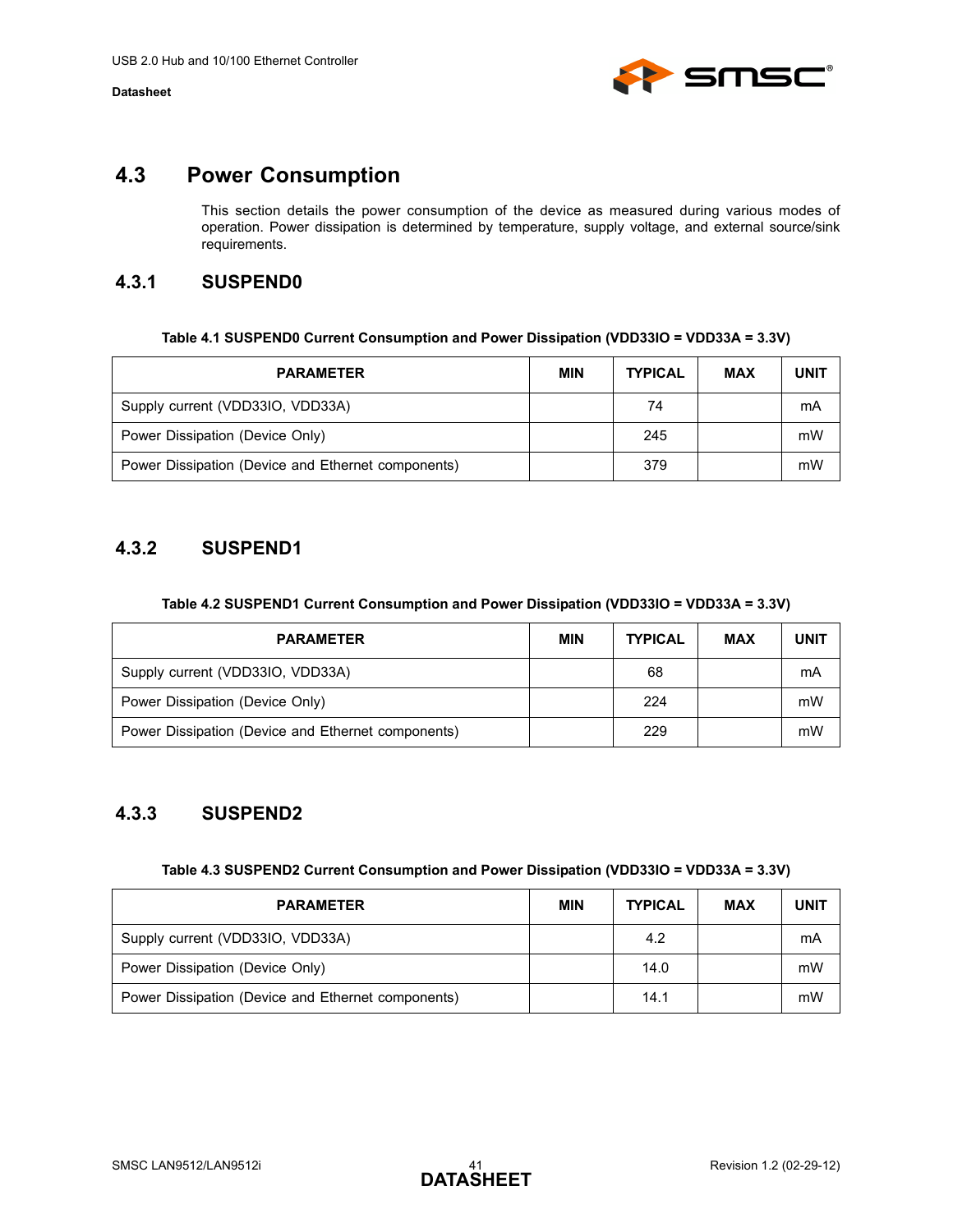

## <span id="page-41-0"></span>**4.3.4 Operational Current Consumption & Power Dissipation**

### **Table 4.4 Operational Current Consumption & Power Dissipation (VDD33IO = VDD33A = 3.3V)**

<span id="page-41-1"></span>

| <b>PARAMETER</b>                        | <b>MIN</b> | <b>TYPICAL</b> | <b>MAX</b> | <b>UNIT</b> |  |  |  |  |
|-----------------------------------------|------------|----------------|------------|-------------|--|--|--|--|
| 100BASE-TX Full Duplex (USB High-Speed) |            |                |            |             |  |  |  |  |
| Supply current (VDD33IO, VDD33A)        |            | 231            |            | mA          |  |  |  |  |
| Power Dissipation (Device Only)         |            | 763            |            | mW          |  |  |  |  |
| 10BASE-T Full Duplex (USB High-Speed)   |            |                |            |             |  |  |  |  |
| Supply current (VDD33IO, VDD33A)        |            | 188            |            | mA          |  |  |  |  |
| Power Dissipation (Device Only)         |            | 621            |            | mW          |  |  |  |  |
| 10BASE-T Full Duplex (USB Full-Speed)   |            |                |            |             |  |  |  |  |
| Supply current (VDD33IO, VDD33A)        |            | 152            |            | mA          |  |  |  |  |
| Power Dissipation (Device Only)         |            | 502            |            | mW          |  |  |  |  |

**Note:** All values measured with maximum simultaneous traffic on the Ethernet port and all USB ports.

**Note:** Magnetic power consumption:

- 100BASE-TX: ~42mA
- 10BASE-T: ~104mA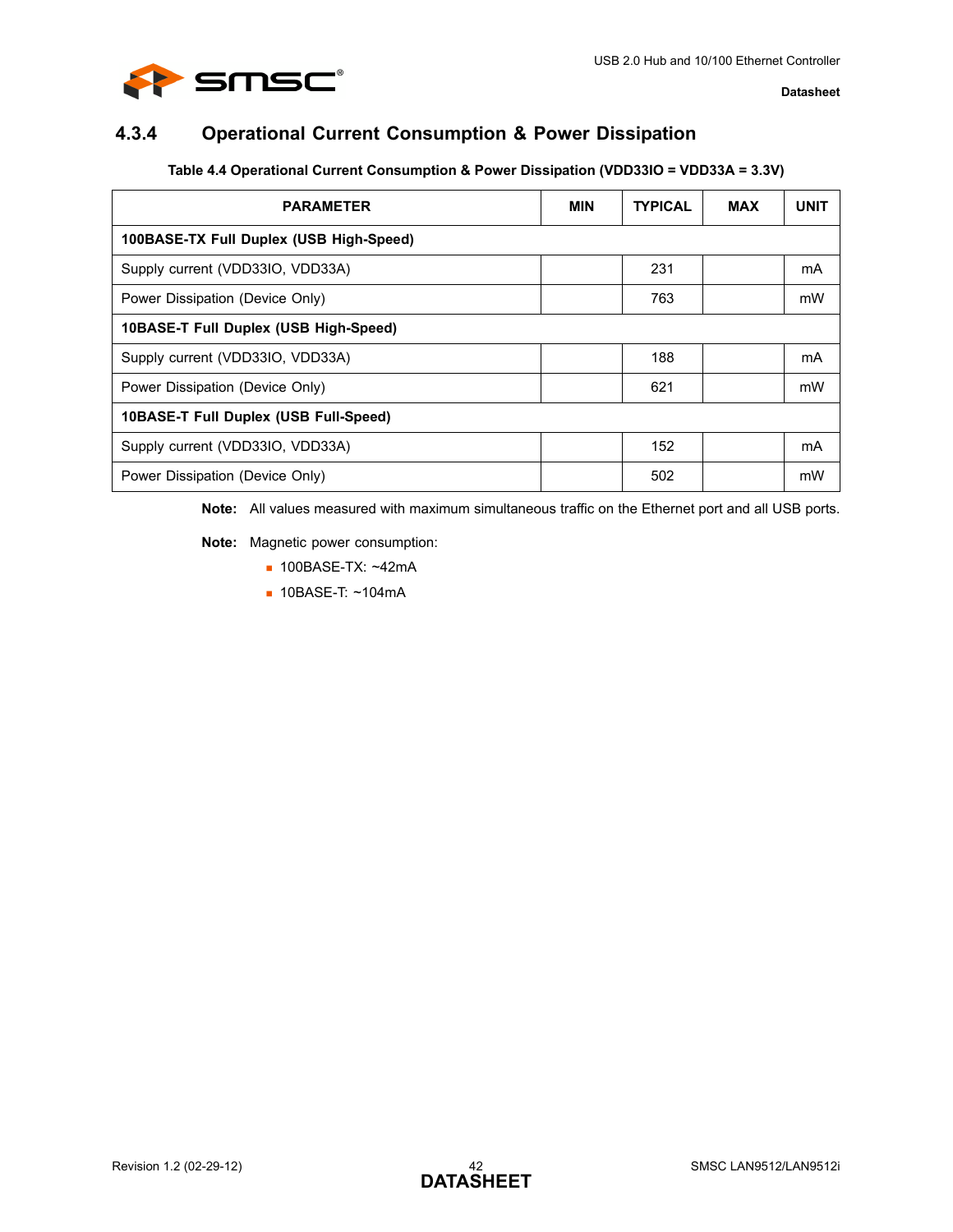

# <span id="page-42-2"></span><span id="page-42-0"></span>**4.4 DC Specifications**

<span id="page-42-1"></span>

| <b>PARAMETER</b>                                   | <b>SYMBOL</b>          | <b>MIN</b>    | <b>TYP</b> | <b>MAX</b> | <b>UNITS</b> | <b>NOTES</b>       |
|----------------------------------------------------|------------------------|---------------|------------|------------|--------------|--------------------|
| IS Type Input Buffer                               |                        |               |            |            |              |                    |
| Low Input Level                                    | $V_{\parallel$         | $-0.3$        |            |            | V            |                    |
| High Input Level                                   | V <sub>HH</sub>        |               |            | 3.6        | V            |                    |
| Negative-Going Threshold                           | $V_{\parallel\Gamma}$  | 1.01          | 1.18       | 1.35       | V            | Schmitt trigger    |
| Positive-Going Threshold                           | V <sub>IHT</sub>       | 1.39          | 1.6        | 1.8        | V            | Schmitt trigger    |
| SchmittTrigger Hysteresis<br>$(VIHT - VILT)$       | <b>V<sub>HYS</sub></b> | 345           | 420        | 485        | mV           |                    |
| Input Leakage<br>$(\dot{V}_{IN}$ = VSS or VDD33IO) | ŀщ                     | $-10$         |            | 10         | uA           | <b>Note 4.6</b>    |
| Input Capacitance                                  | $C_{IN}$               |               |            | 2.5        | pF           |                    |
| IS_5V Type Input Buffer                            |                        |               |            |            |              |                    |
| Low Input Level                                    | $V_{\parallel L}$      | $-0.3$        |            |            | $\vee$       |                    |
| High Input Level                                   | V <sub>HH</sub>        |               |            | 5.5        | V            |                    |
| Negative-Going Threshold                           | $V_{\text{ILT}}$       | 1.01          | 1.18       | 1.35       | V            | Schmitt trigger    |
| Positive-Going Threshold                           | $V_{IHT}$              | 1.39          | 1.6        | 1.8        | V            | Schmitt trigger    |
| SchmittTrigger Hysteresis<br>$(VIHT - VILT)$       | <b>V<sub>HYS</sub></b> | 345           | 420        | 485        | mV           |                    |
| Input Leakage<br>$(\dot{V}_{IN}$ = VSS or VDD33IO) | I <sub>IH</sub>        | $-10$         |            | 10         | uA           | <b>Note 4.6</b>    |
| Input Leakage<br>$(V_{IN} = 5.5V)$                 | ŀщ                     |               |            | 120        | uA           | Note 4.6, Note 4.7 |
| Input Capacitance                                  | $C_{IN}$               |               |            | 3.5        | pF           |                    |
| O8 Type Buffers                                    |                        |               |            |            |              |                    |
| Low Output Level                                   | $V_{OL}$               |               |            | 0.4        | V            | $I_{OL}$ = 8mA     |
| High Output Level                                  | $V_{OH}$               | VDD33IO - 0.4 |            |            | V            | $I_{OH}$ = -8mA    |
| OD8 Type Buffer                                    |                        |               |            |            |              |                    |
| Low Output Level                                   | $V_{OL}$               |               |            | 0.4        | V            | $I_{OL}$ = 8mA     |
| O12 Type Buffers                                   |                        |               |            |            |              |                    |
| Low Output Level                                   | $V_{OL}$               |               |            | 0.4        | V            | $I_{OL}$ = 12mA    |
| High Output Level                                  | $V_{OH}$               | VDD33IO - 0.4 |            |            | V            | $I_{OH}$ = -12mA   |
| OD12 Type Buffer                                   |                        |               |            |            |              |                    |
| Low Output Level                                   | $V_{OL}$               |               |            | 0.4        | V            | $I_{OL}$ = 12mA    |
| ICLK Type Buffer (XI Input)                        |                        |               |            |            |              | Note 4.8           |
| Low Input Level                                    | $V_{\parallel L1}$     | $-0.3$        |            | 0.5        | V            |                    |
| High Input Level                                   | $V_{\text{IHI}}$       | 1.4           |            | 3.6        | V            |                    |

### **Table 4.5 I/O Buffer Characteristics**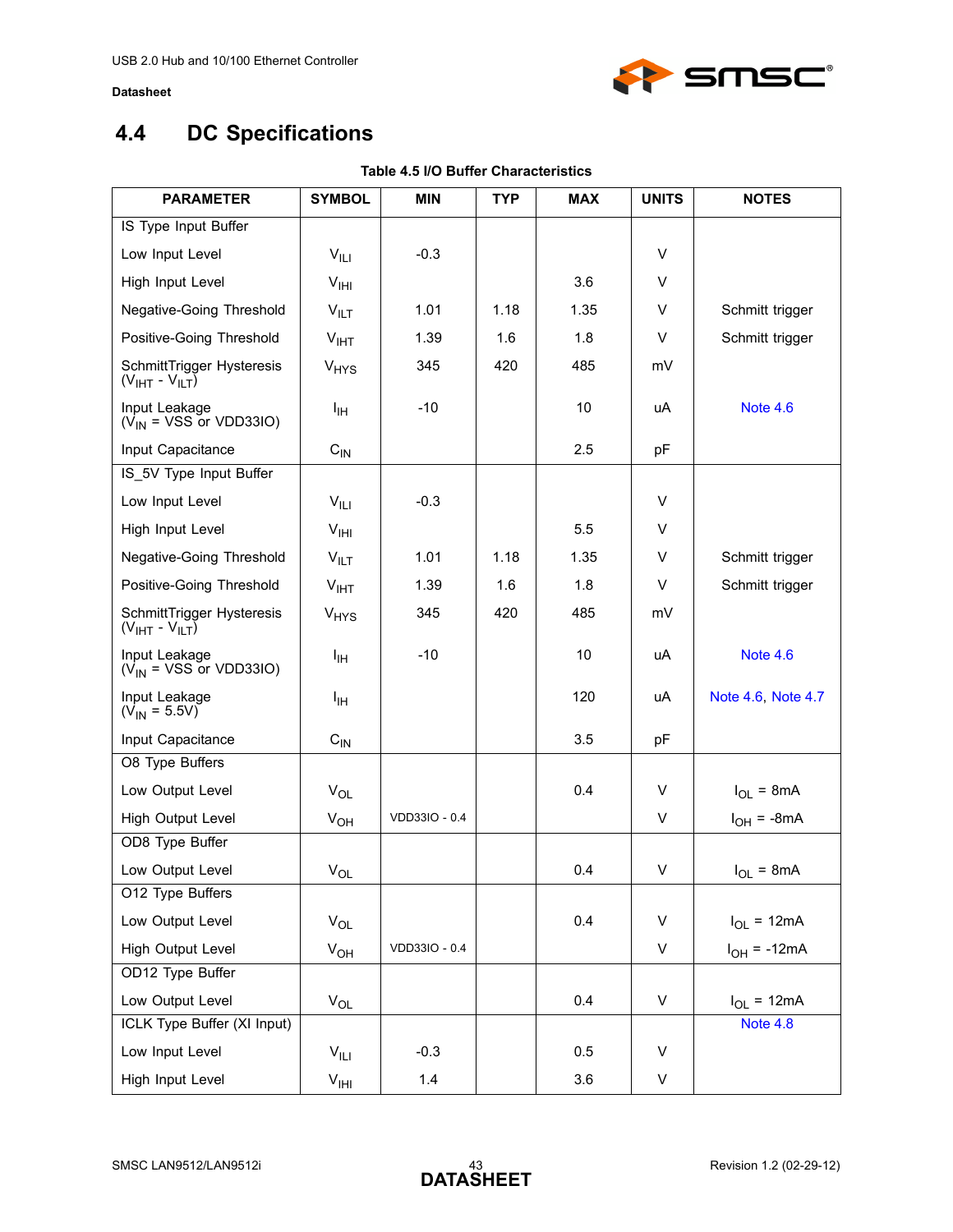<span id="page-43-2"></span>

- Note 4.6 This specification applies to all inputs and tri-stated bi-directional pins. Internal pull-down and pull-up resistors add +/- 50uA per-pin (typical).
- <span id="page-43-4"></span>**Note 4.7** This is the total 5.5V input leakage for the entire device.
- **Note 4.8** XI can optionally be driven from a 25MHz single-ended clock oscillator.

<span id="page-43-3"></span><span id="page-43-0"></span>

| <b>PARAMETER</b>                      | <b>SYMBOL</b>               | <b>MIN</b> | <b>TYP</b>                   | <b>MAX</b> | <b>UNITS</b>  | <b>NOTES</b>     |
|---------------------------------------|-----------------------------|------------|------------------------------|------------|---------------|------------------|
| Peak Differential Output Voltage High | $V_{\rm PPH}$               | 950        | $\blacksquare$               | 1050       | mVpk          | Note 4.9         |
| Peak Differential Output Voltage Low  | V <sub>PPL</sub>            | -950       | $\overline{\phantom{a}}$     | $-1050$    | mVpk          | Note 4.9         |
| Signal Amplitude Symmetry             | $V_{SS}$                    | 98         | $\qquad \qquad \blacksquare$ | 102        | %             | <b>Note 4.9</b>  |
| Signal Rise and Fall Time             | $T_{\text{RF}}$             | 3.0        | $\overline{\phantom{a}}$     | 5.0        | nS            | Note 4.9         |
| Rise and Fall Symmetry                | $\mathsf{T}_{\mathsf{RFS}}$ |            | $\qquad \qquad \blacksquare$ | 0.5        | nS            | Note 4.9         |
| Duty Cycle Distortion                 | $D_{CD}$                    | 35         | 50                           | 65         | $\frac{0}{0}$ | Note 4.10        |
| Overshoot and Undershoot              | $V_{OS}$                    |            | $\overline{\phantom{a}}$     | 5          | $\frac{0}{0}$ |                  |
| <b>Jitter</b>                         |                             |            |                              | 1.4        | nS            | <b>Note 4.11</b> |

#### **Table 4.6 100BASE-TX Transceiver Characteristics**

<span id="page-43-5"></span>**Note 4.9** Measured at line side of transformer, line replaced by 100Ω (+/- 1%) resistor.

<span id="page-43-6"></span>**Note 4.10** Offset from 16nS pulse width at 50% of pulse peak.

<span id="page-43-7"></span>**Note 4.11** Measured differentially.

#### **Table 4.7 10BASE-T Transceiver Characteristics**

<span id="page-43-1"></span>

| <b>PARAMETER</b>                             | <b>SYMBOL</b>    | <b>MIN</b> | <b>TYP</b> | <b>MAX</b> | <b>UNITS</b> | <b>NOTES</b> |
|----------------------------------------------|------------------|------------|------------|------------|--------------|--------------|
| Transmitter Peak Differential Output Voltage | $V_{\text{OUT}}$ | 2.2        | 2.5        | 2.8        |              | Note 4.12    |
| Receiver Differential Squelch Threshold      | V <sub>DS</sub>  | 300        | 420        | 585        | mV           |              |

<span id="page-43-8"></span>**Note 4.12** Min/max voltages guaranteed as measured with 100Ω resistive load.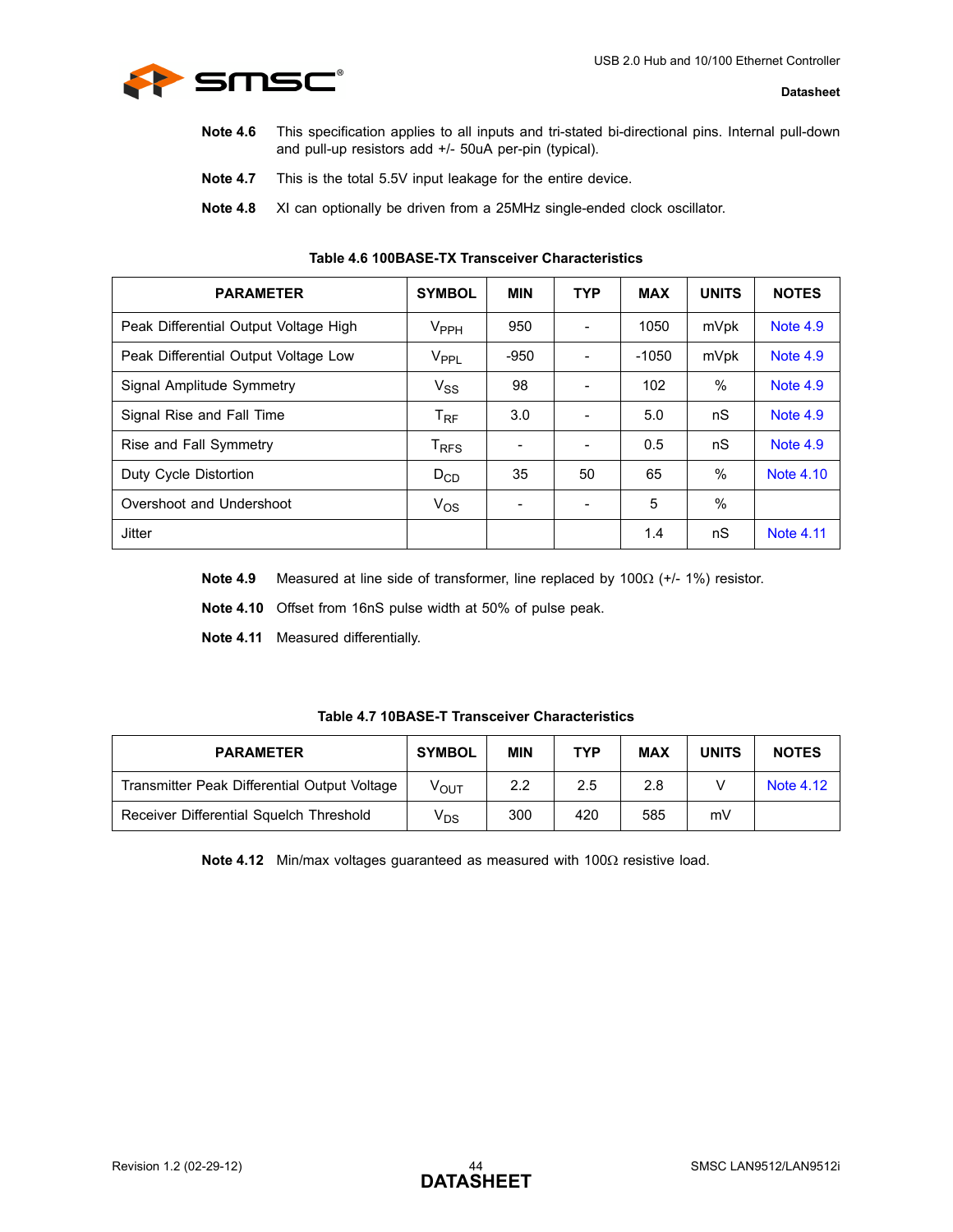

## <span id="page-44-0"></span>**4.5 AC Specifications**

This section details the various AC timing specifications of the LAN9512/LAN9512i.

**Note:** The USBDP and USBDM pin timing adheres to the USB 2.0 specification. Refer to the Universal Serial Bus Revision 2.0 specification for detailed USB timing information.

## <span id="page-44-1"></span>**4.5.1 Equivalent Test Load**

Output timing specifications assume the 25pF equivalent test load illustrated in [Figure 4.1](#page-44-3) below.



**Figure 4.1 Output Equivalent Test Load**

## <span id="page-44-3"></span><span id="page-44-2"></span>**4.5.2 Reset Timing**

The nRESET pin input assertion time must be a minimum of 1  $\mu$ S. Assertion of nRESET is not a requirement. However, if used, it must be asserted for the minimum period specified.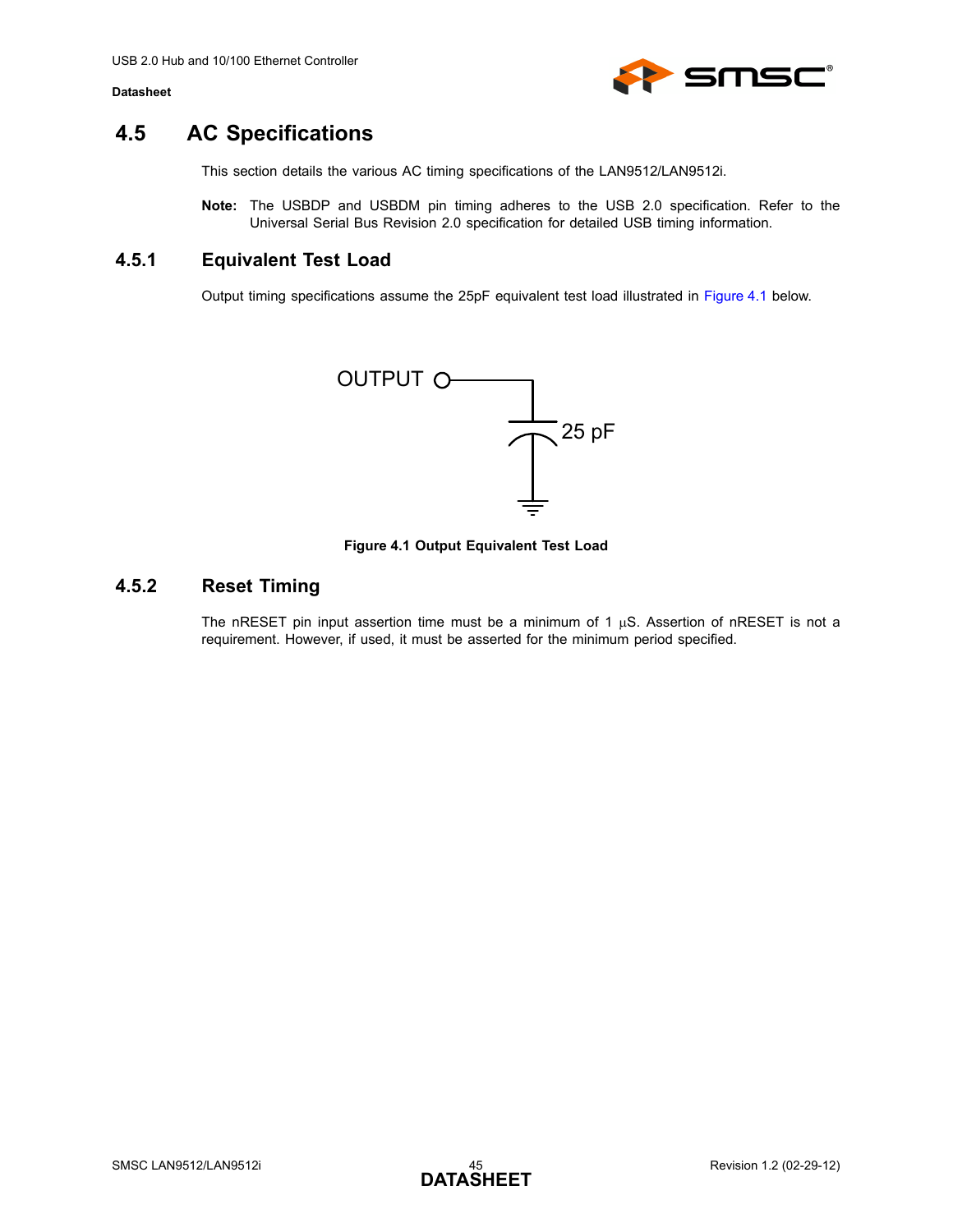

## <span id="page-45-0"></span>**4.5.3 EEPROM Timing**

The following specifies the EEPROM timing requirements for LAN9512/LAN9512i:



### **Figure 4.2 EEPROM Timing**

<span id="page-45-2"></span><span id="page-45-1"></span>

| <b>SYMBOL</b>                   | <b>DESCRIPTION</b>                     | <b>MIN</b> | <b>TYP</b> | <b>MAX</b> | <b>UNITS</b> |
|---------------------------------|----------------------------------------|------------|------------|------------|--------------|
| $\mathfrak{t}_{\mathrm{ckcyc}}$ | <b>EECLK Cycle time</b>                | 1110       |            | 1130       | ns           |
| $t_{\sf ckh}$                   | <b>EECLK High time</b>                 | 550        |            | 570        | ns           |
| $\mathfrak{t}_{\rm ckl}$        | <b>EECLK Low time</b>                  | 550        |            | 570        | ns           |
| t <sub>cshckh</sub>             | EECS high before rising edge of EECLK  | 1070       |            |            | ns           |
| t <sub>cklcsl</sub>             | EECLK falling edge to EECS low         | 30         |            |            | ns           |
| t <sub>dvckh</sub>              | EEDO valid before rising edge of EECLK | 550        |            |            | ns           |
| t <sub>ckhdis</sub>             | EEDO disable after rising edge EECLK   | 550        |            |            | ns           |
| t <sub>dsckh</sub>              | EEDI setup to rising edge of EECLK     | 90         |            |            | ns           |
| t <sub>dhckh</sub>              | EEDI hold after rising edge of EECLK   | $\Omega$   |            |            | ns           |
| t <sub>ckldis</sub>             | EECLK low to data disable (OUTPUT)     | 580        |            |            | ns           |
| t <sub>cshdv</sub>              | EEDIO valid after EECS high (VERIFY)   |            |            | 600        | ns           |
| t <sub>dhcsl</sub>              | EEDIO hold after EECS low (VERIFY)     | 0          |            |            | ns           |
| $t_{\rm csl}$                   | <b>EECS</b> low                        | 1070       |            |            | ns           |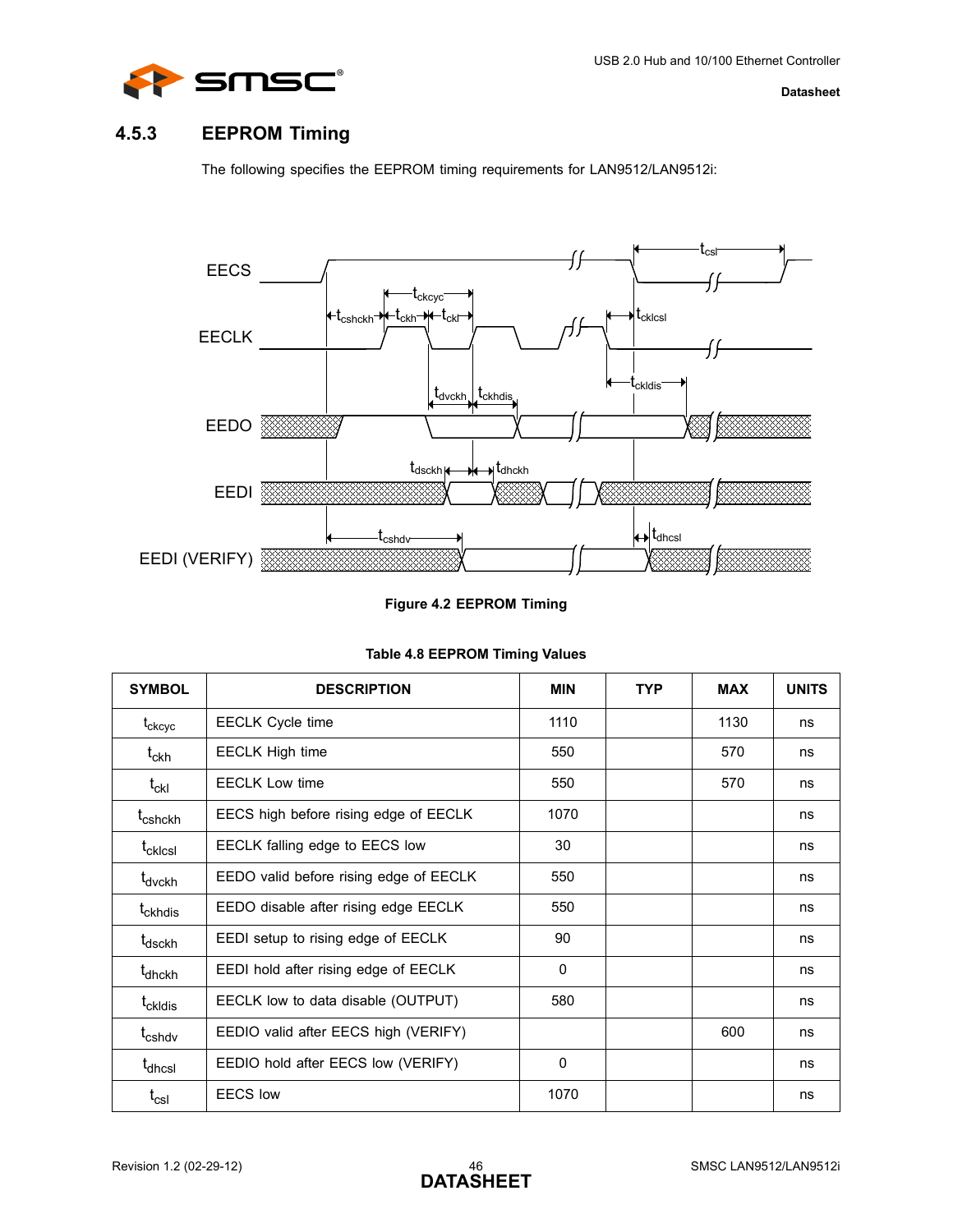

## <span id="page-46-0"></span>**4.5.4 JTAG Timing**

<span id="page-46-3"></span>This section specifies the JTAG timing of the device.



### **Table 4.9 JTAG Timing Values**

<span id="page-46-2"></span><span id="page-46-1"></span>

| <b>SYMBOL</b>      | <b>DESCRIPTION</b>                     | MIN                    | <b>MAX</b>             | <b>UNITS</b> | <b>NOTES</b> |
|--------------------|----------------------------------------|------------------------|------------------------|--------------|--------------|
| t <sub>tckp</sub>  | TCK clock period                       | 66.67                  |                        | ns           |              |
| t <sub>tckhl</sub> | TCK clock high/low time                | $t_{\text{tckp}}$ *0.4 | $t_{\text{tckp}}$ *0.6 | ns           |              |
| $t_{\rm su}$       | TDI, TMS setup to TCK rising edge      | 10                     |                        | ns           |              |
| $t_{h}$            | TDI, TMS hold from TCK rising edge     | 10                     |                        | ns           |              |
| $t_{\text{dov}}$   | TDO output valid from TCK falling edge |                        | 16                     | ns           |              |
| t <sub>doh</sub>   | TDO output hold from TCK falling edge  | 0                      |                        | ns           |              |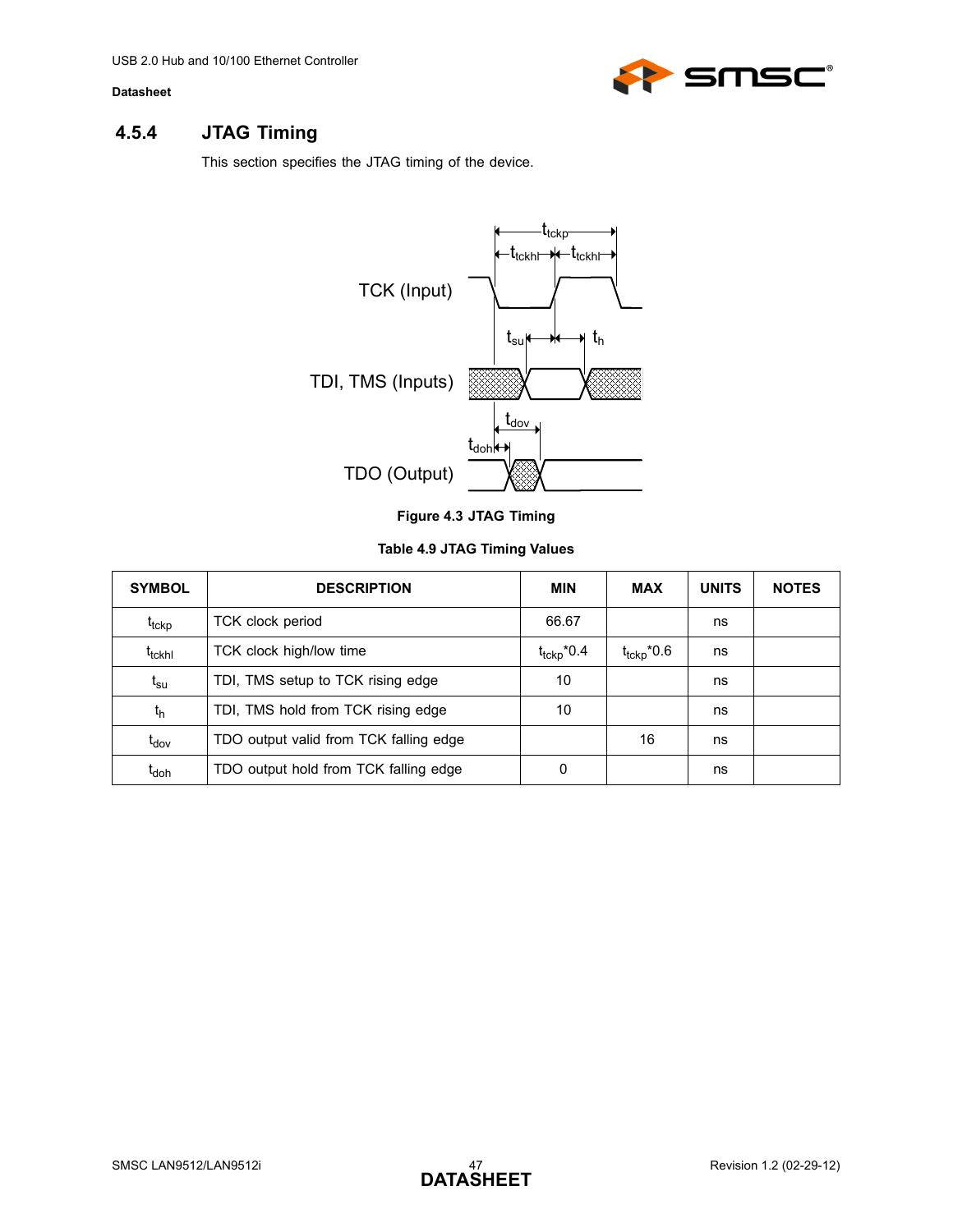

## <span id="page-47-0"></span>**4.6 Clock Circuit**

LAN9512/LAN9512i can accept either a 25MHz crystal (preferred) or a 25MHz single-ended clock oscillator (+/- 50ppm) input. If the single-ended clock oscillator method is implemented, XO should be left unconnected and XI should be driven with a nominal 0-3.3V clock signal. The input clock duty cycle is 40% minimum, 50% typical and 60% maximum.

It is recommended that a crystal utilizing matching parallel load capacitors be used for the crystal input/output signals (XI/XO). See [Table 4.10](#page-47-1) for the recommended crystal specifications.

<span id="page-47-1"></span>

| <b>PARAMETER</b>                       | <b>SYMBOL</b>          | <b>MIN</b>                   | <b>NOM</b>               | <b>MAX</b>                   | <b>UNITS</b> | <b>NOTES</b>     |
|----------------------------------------|------------------------|------------------------------|--------------------------|------------------------------|--------------|------------------|
| Crystal Cut                            |                        |                              | AT, typ                  |                              |              |                  |
| <b>Crystal Oscillation Mode</b>        |                        |                              | <b>Fundamental Mode</b>  |                              |              |                  |
| <b>Crystal Calibration Mode</b>        | Parallel Resonant Mode |                              |                          |                              |              |                  |
| Frequency                              | $F_{fund}$             |                              | 25.000                   | $\overline{\phantom{a}}$     | <b>MHz</b>   |                  |
| Frequency Tolerance @ 25°C             | $F_{tol}$              | -                            | -                        | $+/-50$                      | <b>PPM</b>   | <b>Note 4.13</b> |
| Frequency Stability Over Temp          | $F_{temp}$             | $\qquad \qquad \blacksquare$ | $\overline{\phantom{0}}$ | $+/-50$                      | <b>PPM</b>   | <b>Note 4.13</b> |
| Frequency Deviation Over Time          | $F_{age}$              | $\overline{\phantom{0}}$     | $+/-3$ to 5              | $\blacksquare$               | <b>PPM</b>   | <b>Note 4.14</b> |
| Total Allowable PPM Budget             |                        |                              |                          | $+/-50$                      | <b>PPM</b>   | <b>Note 4.15</b> |
| Shunt Capacitance                      | $C_{\rm O}$            | -                            | 7 typ                    | $\qquad \qquad \blacksquare$ | pF           |                  |
| Load Capacitance                       | $C_{L}$                |                              | 20 typ                   | $\qquad \qquad \blacksquare$ | рF           |                  |
| Drive Level                            | $P_W$                  | 300                          | ۳                        | $\overline{\phantom{a}}$     | uW           |                  |
| <b>Equivalent Series Resistance</b>    | $R_1$                  | $\qquad \qquad \blacksquare$ | $\overline{\phantom{0}}$ | 50                           | Ohm          |                  |
| Operating Temperature Range            |                        | Note 4.16                    | $\overline{\phantom{0}}$ | <b>Note 4.17</b>             | $^{\circ}$ C |                  |
| LAN9512/LAN9512i XI Pin<br>Capacitance |                        |                              | 3 typ                    |                              | pF           | <b>Note 4.18</b> |
| LAN9512/LAN9512i XO Pin<br>Capacitance |                        | $\qquad \qquad \blacksquare$ | 3 typ                    | $\qquad \qquad \blacksquare$ | pF           | Note 4.18        |

#### **Table 4.10 LAN9512/LAN9512i Crystal Specifications**

- <span id="page-47-2"></span>**Note 4.13** The maximum allowable values for Frequency Tolerance and Frequency Stability are application dependant. Since any particular application must meet the IEEE +/-50 PPM Total PPM Budget, the combination of these two values must be approximately +/-45 PPM (allowing for aging).
- <span id="page-47-3"></span>**Note 4.14** Frequency Deviation Over Time is also referred to as Aging.
- <span id="page-47-4"></span>**Note 4.15** The total deviation for the Transmitter Clock Frequency is specified by IEEE 802.3u as +/- 50 PPM.
- <span id="page-47-5"></span>**Note 4.16** 0<sup>o</sup>C for commercial version, -40<sup>o</sup>C for industrial version.
- <span id="page-47-7"></span>**Note 4.17** +70 $^{\circ}$ C for commercial version, +85 $^{\circ}$ C for industrial version.
- <span id="page-47-6"></span>**Note 4.18** This number includes the pad, the bond wire and the lead frame. PCB capacitance is not included in this value. The XO/XI pin and PCB capacitance values are required to accurately calculate the value of the two external load capacitors. These two external load capacitors determine the accuracy of the 25.000 MHz frequency.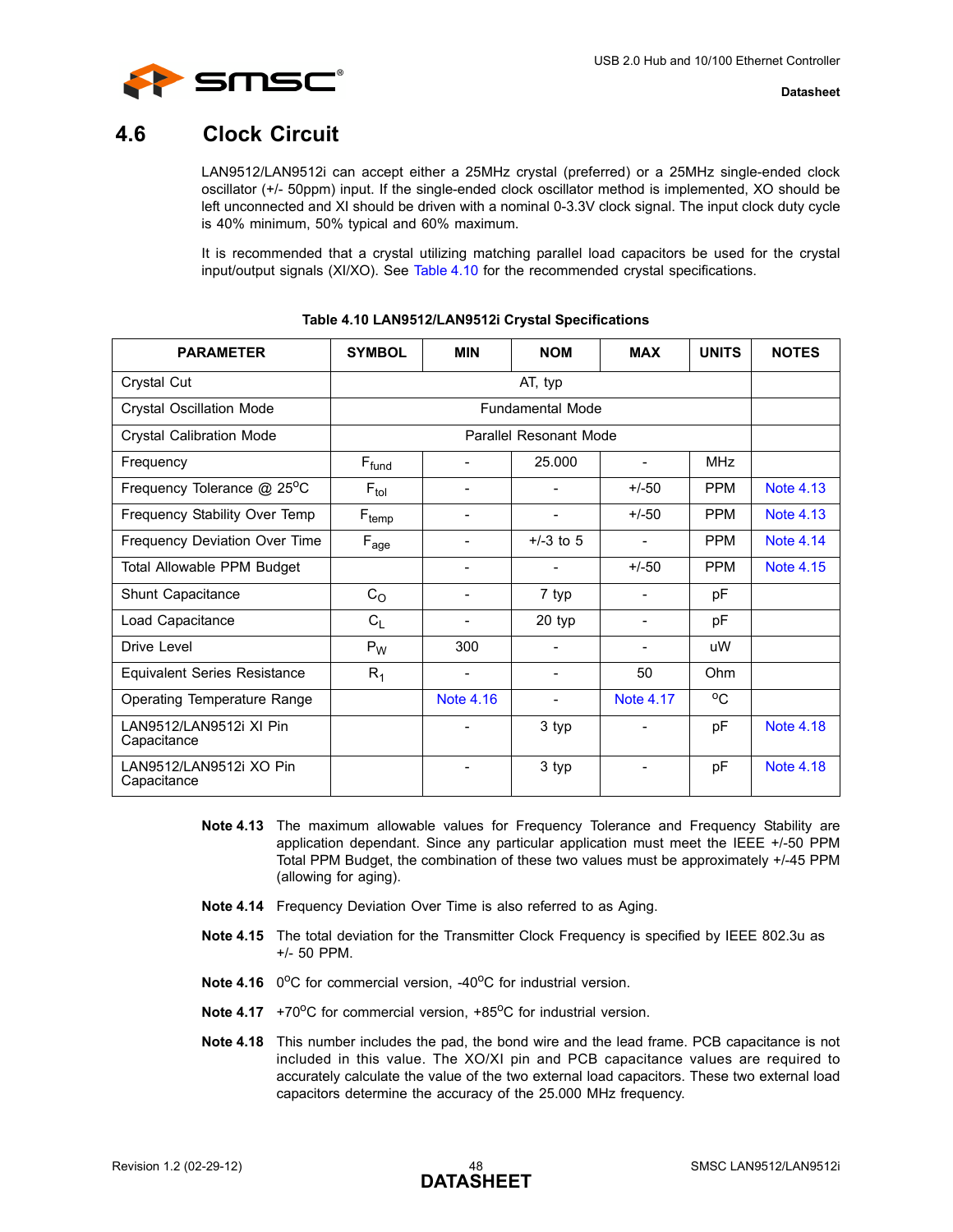

# <span id="page-48-0"></span>**Chapter 5 Package Outline**

## <span id="page-48-1"></span>**5.1 64-QFN Package**





<span id="page-48-3"></span><span id="page-48-2"></span>

|                | <b>MIN</b> | <b>NOMINAL</b> | <b>MAX</b> | <b>REMARKS</b>              |
|----------------|------------|----------------|------------|-----------------------------|
| A              | 0.80       | 0.85           | 1.00       | Overall Package Height      |
| A <sub>1</sub> | 0.00       | 0.02           | 0.05       | Standoff                    |
| A2             |            | 0.65           | 0.80       | Mold Cap Thickness          |
| D/E            | 8.90       | 9.00           | 9.10       | X/Y Body Size               |
| D1/E1          | 8.65       | 8.75           | 8.85       | X/Y Mold Cap Size           |
| D2/E2          | 7.20       | 7.30           | 7.40       | X/Y Exposed Pad Size        |
|                | 0.30       | 0.40           | 0.50       | <b>Terminal Length</b>      |
| h              | 0.18       | 0.25           | 0.30       | <b>Terminal Width</b>       |
| e              |            | 0.50 BSC       |            | <b>Terminal Pitch</b>       |
| ĸ              | 0.35       |                |            | Pin to Center Pad Clearance |

#### **Table 5.1 LAN9512/LAN9512i 64-QFN Dimensions**

SMSC LAN9512/LAN9512i 49 Revision 1.2 (02-29-12)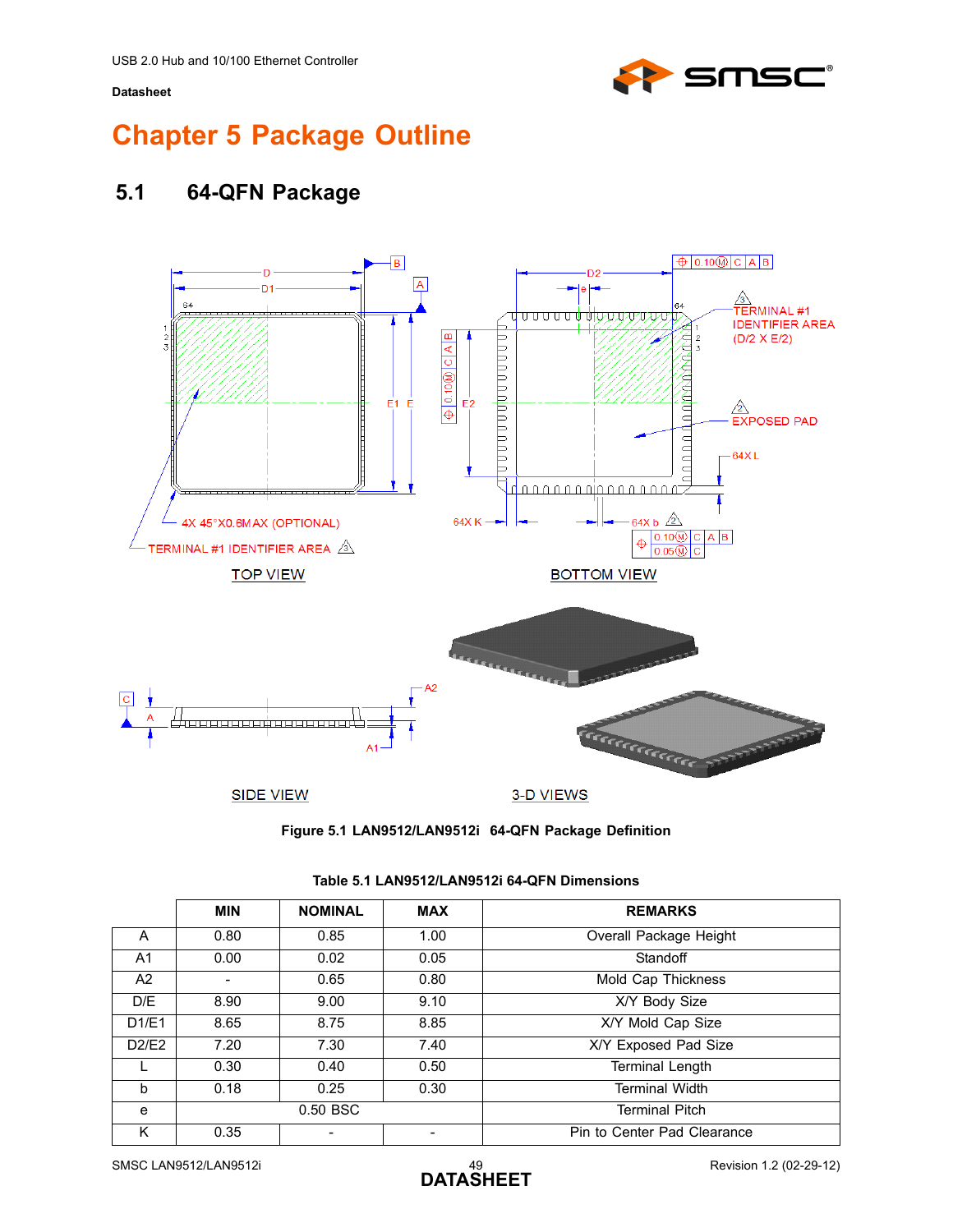

#### **Notes:**

- 1. All dimensions are in millimeters unless otherwise noted.
- 2. Dimension "b" applies to plated terminals and is measured between 0.15 and 0.30 mm from the terminal tip.
- 3. Details of terminal #1 identifier are optional, but must be located within the area indicated. The terminal #1 identifier may be either a mold or marked feature.



#### THE USER MAY MODIFY THE PCB LAND PATTERN DIMENSIONS BASED ON THEIR EXPERIENCE AND/OR PROCESS CAPABILITY

#### RECOMMENDED PCB LAND PATTERN

#### <span id="page-49-0"></span>**Figure 5.2 LAN9512/LAN9512i Recommended PCB Land Pattern**